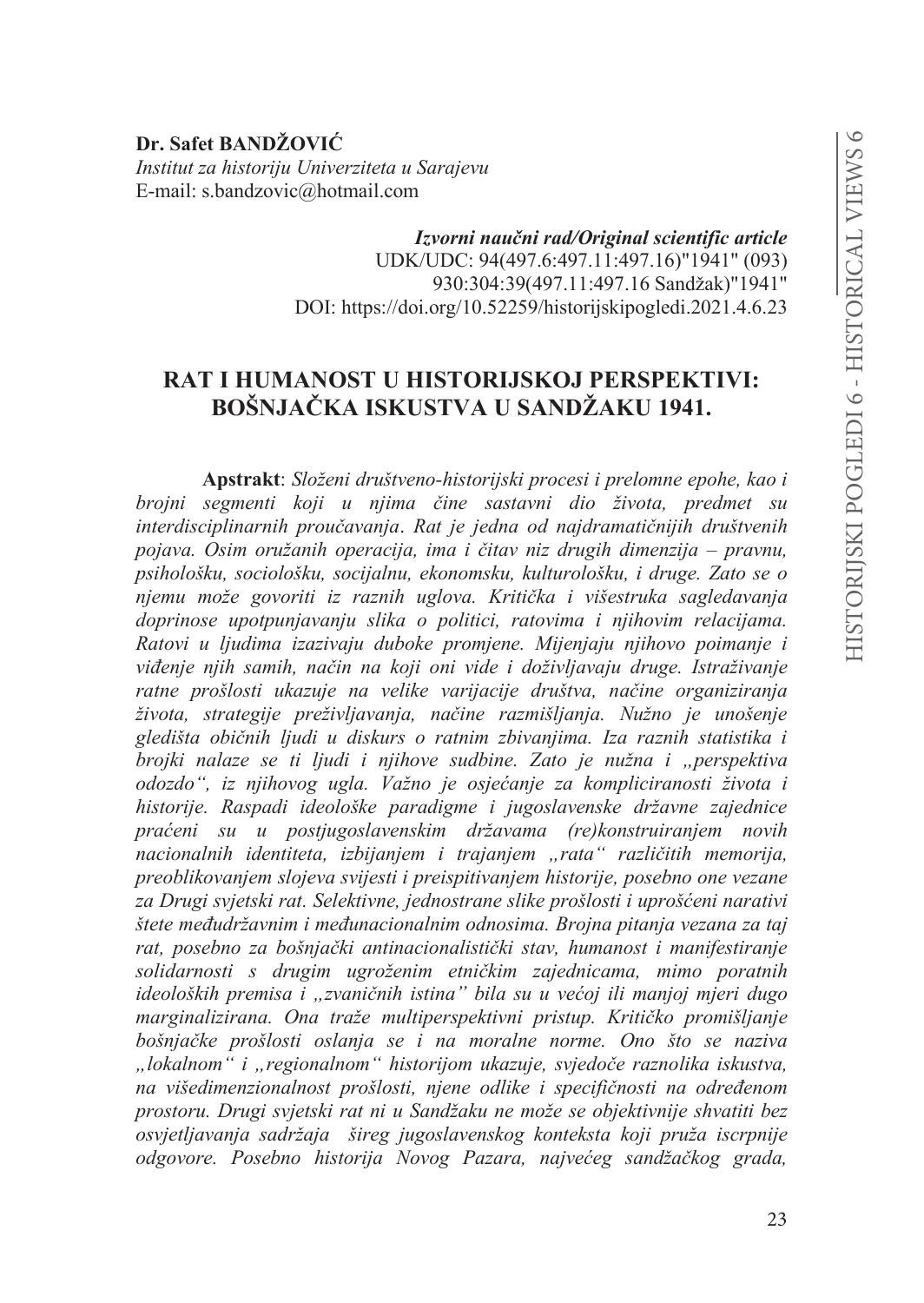*predmeta razliþitih politiþkih planova i koncepcija, ima više reljefnih dionica. U jesen 1941, nakon povlaþenja njemaþkih snaga iz Novog Pazara, þetnici su*  tri puta pokušati da osvoje ovaj grad. Zahvaljujuci požrtvovanoj odbrani i pomoći pristiglih albanskih naoružanih grupa s Kosova, Bošnjaci su se uspjeli *RGEUDARIII. I u takvoj dramatičnoj situaciji, sukoba i nasilja, zabilježeni su brojni* primjeri međunacionalne pomoći i pažnje. U teškim danima po Novi Pazar, *izloženog četničkim prijetnjama i udarima, znatan dio Bošnjaka poduzimao je akcije da spriječi anarhiju i teror, da sačuva Srbe u gradu od napada i osvete. Po nekim GLMHORYLPD 6DQGåDND provoÿene su sliþne aktivnosti na zaštiti XJURåHQLK nemuslimana. U uslovima nesigurnosti, nemaštine i neizvjesnosti,*  zbrinjavani su, osim sandžačkih, i muhadžiri pristigli iz istočne Bosne. Svaki *narod, na zaseban način, doživljava i tretira svoju "historiju", pamti određene dogaÿaje, liþnosti i datume, apostrofira razne uloge, ovjekoveþuje spomenike,*  saživljava različite uzroke i posljedice. Periodi ratova u životu jednog naroda *doista se mogu opisati kao "stadijumi ogledala". Sve što se zbilo ima čitav niz vizija. Moguünosti razliþitog "þitanja" i interpretiranja se ne iscrpljuju. 3UREOHPDWLþno je svako svoÿenje historijskog totaliteta na samo jednu dimenziju. Metodologija je tu doista presudna. Nužno je višedimenzionalno tumačenje uzroka i tokova događaja, sklopova i limita vremena, objašnjavanje*  $x^i$ *suženih alternativa.* 

Ključne riječi: Historiografija, multiperspektivnost, Drugi svjetski rat,  $Sandžak, Bošnjaci, humanost, kultura sjećanja.$ 

### **WAR AND HUMANITY IN HISTORICAL PERSPECTIVE: BOSNIAK EXPERIENCES IN SANDŽAK IN 1941.**

Abstract: Complex socio-historical processes and turning epochs, as *well as numerous segments that are an integral part of people's lives, are the subject of interdisciplinary studies. War is one of the most dramatic, most complex social phenomena. In addition to armed operations, there are a number of other dimensions related to war, starting from psychological, legal, sociological, social, economic, cultural to others. Critical and multiple perspectives contribute to the completion of images of politics, wars and their relations. The disintegrations of the ideological paradigm and the Socialist Federal Republic of Yugoslavia were accompanied by the (re)construction of*  new national identities, the outbreak and duration of "wars" of different *memories, the reshaping of consciousness and the re-examination of history, especially those related to World War II. The history of that war in Yugoslavia was undoubtedly the history of several wars which were stacked on top of each other. The main issue with Bosniaks in that war is a multiperspectival topic that requires a multidimensional and deideologized presentation of the position and the position of all involved actors. Numerous issues related to that war, the*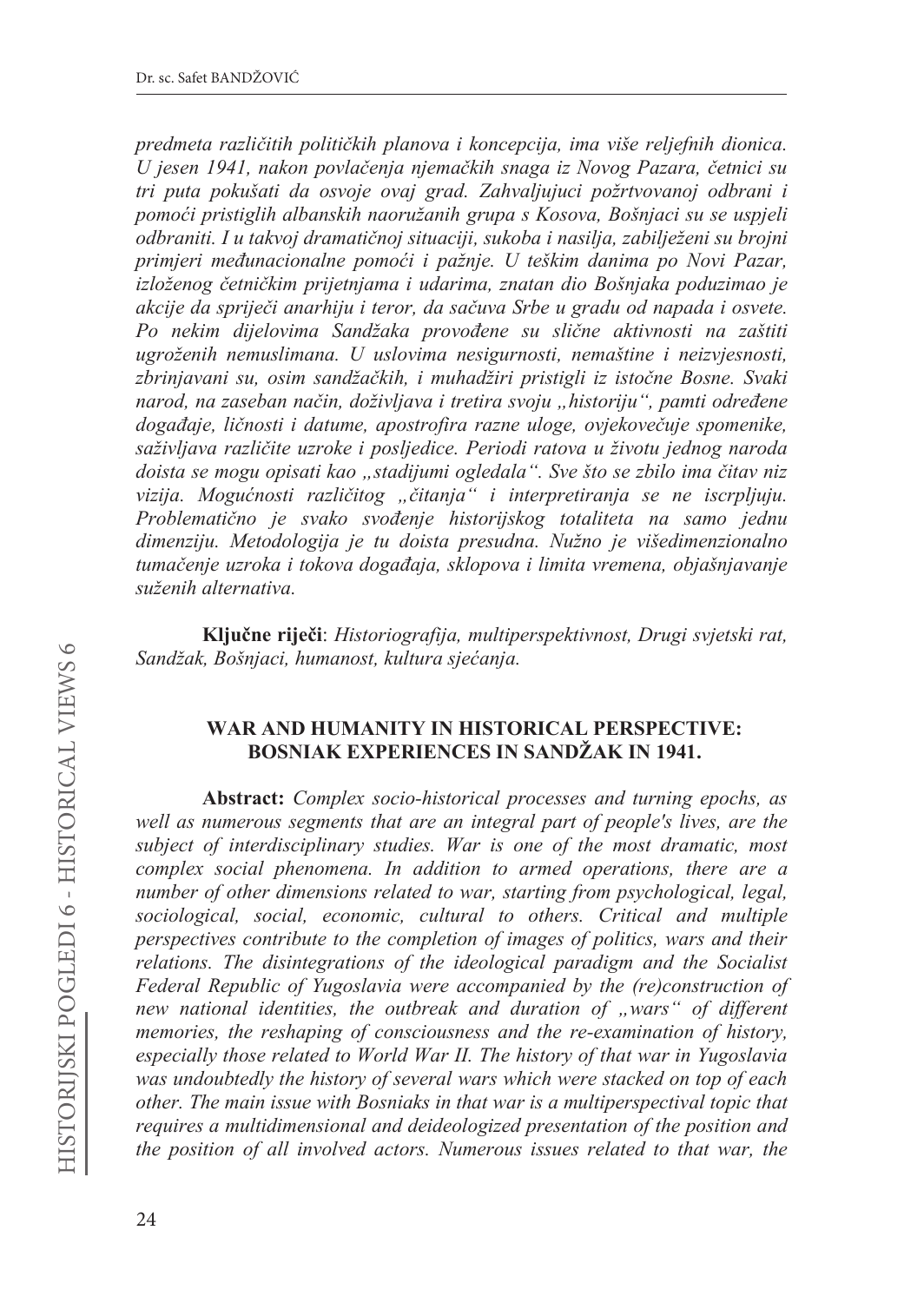*Complex position of Bosniaks in Bosnia and Herzegovina and Sandžak, the emergence of civic responsibility, Bosniak protection of the vulnerable Serb Orthodox population, humanity and assistance, beyond post-war ideological premises and "official truths" remained more or less marginalized, although they seek more objective and complete answers from multiple angles, for the sake of a more complete view of the past. What is called "local" or "regional history", as evidenced by diverse experiences, indicates the multidimensionality of the past, its features and specifics in a certain area. The Second World War L*<sub>i</sub> *L*<sub>*i*</sub> *Candžak could not be understood more objectively outside the broader <i>n Yugoslav context. This is also special for the history of Novi Pazar, the largest*  city in Sandžak which was the subject of many different political plans and *conceptions. The history of this city has several sections. After the withdrawal of German forces from Novi Pazar, the Chetniks tried to conquer this city for three times in the fall of 1941. However, thanks to the dedicated defense and the help of Albanian armed groups from Kosovo, Bosniaks managed to defend themselves and Novi Pazar. Even in such a dramatic situation, numerous examples of humanity, solidarity and assistance of Bosniaks to the intimidated Serb urban population have been recorded. In the most difficult days of the war, when Novi Pazar was exposed to Chetnik attacks, a significant part of Bosniaks took actions to prevent anarchy, to save Serbs from terror and revenge. The task of science is to constantly discover forgotten and unknown parts of the past, to re-examine previous knowledge. Everything that happened has a whole range of perspectives. It is necessary to have a multidimensional understanding of the causes and course of events, circuits and time limits, to explain narrowed alternatives. Any reduction of historical totality to only one dimension is problematic. Every nation, every state, in a way, write their "histories", remember different personalities, events, dates, emphasize various roles, perpetuates monuments, emphatize with different causes and consequences. Contemporary abuses of the interpretation of the war past, onesided approaches, fierce prejucides and quasi-historical analyzes in the service of the politics damage interethic relations and lead to further growth of tensions and distancing between nations and states in their region.* 

**Key words:** Historiography, multiperspectivity, World War II, *Sandzak, Bosniaks, humanity, culture of memory.*

Prošlost je znatno složenija od svih istraživačkih modela i ideoloških naklonosti. Višedimenzionalna društvena realnost se, i pored svih istraživačkih pregnuća, opaža filtrirana i u odsječcima. Nijedna interpretacija, "bila teorijska ili ne, ne može odslikati minulu stvarnost u njenoj celokupnoj kompleksnosti" (Jirgen Koka). Historija je višeznačan proces. Krajem XX stoljeća "iščezla je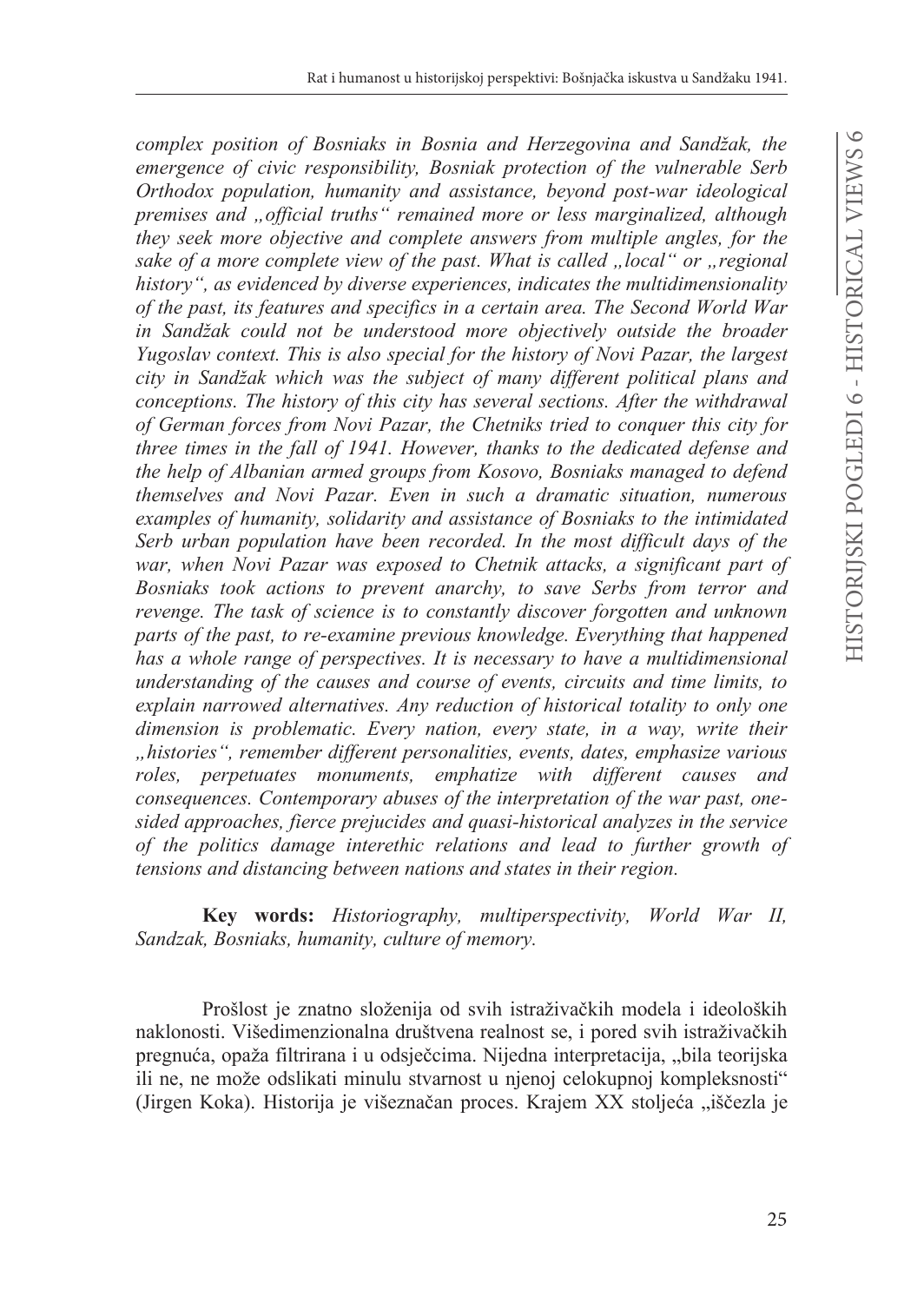jedna epoha sa svojim simbolima, čvrstim ubeđenjima, zabludama, iluzijama". Velike geopolitičke promjene, uz proces prerade prošlosti i kolektivnog pamćenja, prate smjene ideoloških znamenja i političkih simbola. Dugo tabuizirana protivsjećanja, kao i"okupirana" i marginalizirana pamćenja ušla su burno u konkurenciju između tvoraca sjećanja i mnoštva partikularnih heterogenih sjećanja. Novo idejno-političko mnoštvo je skup "saznajno ravnopravnih perspektiva i smislova, lišeno preduslova poređenia istinosne vrednosti različitih teorija".<sup>2</sup> Javna kultura sjećanja izgrađuje se u skladu s idejama i vrijednostima koje su u središtu "tekuće političke kulture i u kojima se prožima više perspektiva: lične, tradicionalne, službene".<sup>3</sup> Iskustvo je više od znanja, uključuje i iskustvo neznanja, kao "moment nedokidive kontingencije života koja prožima svu povijesnu stvarnost". Zanimanje za prošlost počiva na "arhivskom", ličnom i kolektivnom iskustvu. "Kanonski model prikaza" u sukobu je s individualnim vizijama. Individualna sjećanja uvijek su različita. Kolektivno sjećanje "nikada nije sjećanje svih članova zajednice niti može biti zbir svih pojedinačnih sjećanja". Kulturno sjećanje nije sjećanje svih pripadnika nacionalne zajednice. Individualna sjećanja im se suprotstavljaju "pokušavajući time negirati ujednačene vizije prošlosti".<sup>5</sup> Spomenici, postavljeni za vječnost, kaže Rajnhard Kozelek (Reinhart Koselleck), "najviše svjedoče o prolaznosti". Ne mogu zamijeniti odgovorno sjećanje.

Moć, vlast, snaga, sila, nasilje, prisila, doista su sredstva kojima "čoviek vlada prirodom, čoviekom, društvom". Fenomene nasilia i varvarstva "određuju signali epohe" (Jürgen Habermas). Epoha "kratkog" XX stoljeća je, zbog brojnih fenomena, najkontradiktorniji period u historiji. To stoljeće proizvelo je najveće nade čovječanstva, ali je većinu i sahranilo. Postalo je grobnica velikih ideala, pokazujući da su oni najčešće "zavodljive himere" i da

Lj. Dimić, Jugoslovenska država i istoriografija, Tokovi istorije, br. 1-4, Beograd 1999, 337. "Nesumnjivo da je "pejzaž" i značaj savremene naučne istoriografije unekoliko promenjen. Uz primenu starih metoda traže se "novi putevi" za odgonetanje totaliteta života u prošlosti. Teme koje zanimaju istoričara se umnogostručuju". Uprošćeno shvatanje prošlosti i crno-bijele sheme u njenom tumačenju malo koga mogu zadovoljiti – prema: Lj. Dimić, Rat i istoriografija, u: Okrugli sto Kraljevo oktobra 1941, Kraljevo 2003, 215-218.

T. Kuljić, Postmoderna i istorija, Sociologija, br. 4, Beograd 2003, 299.

 $3$  T. Kuljić, Tito u novom srpskom poretku sećanja, Sociologija, br. 2, Beograd 2003, 98.

<sup>&</sup>quot;Riječ je o iskustvu mrtvog znanja, činjenici njegove praktične bezvrijednosti i suvišnosti. Koliko je samo milijuna sati nastave povijesti u školama bivše Jugoslavije bilo posvećeno zlu bratoubilačkog rata. I čemu je koristila ta silna gomila znanja? Ničemu" – prema: B. Buden, Uvod u prošlost, Novi Sad 2013, 11.

M. Czerwiński, Drugi svjetski rat u hrvatskoj i srpskoj prozi (1945-2015), Zagreb 2018, 13.

 $6$  T. Kuljić, Tanatopolitika: sociološkoistorijska analiza političke upotrebe smrti, Beograd 2014, 333-336.

F. Novalić, Moć i podčinjavanje, Polemos, br. 1-2, Zagreb 2005, 240.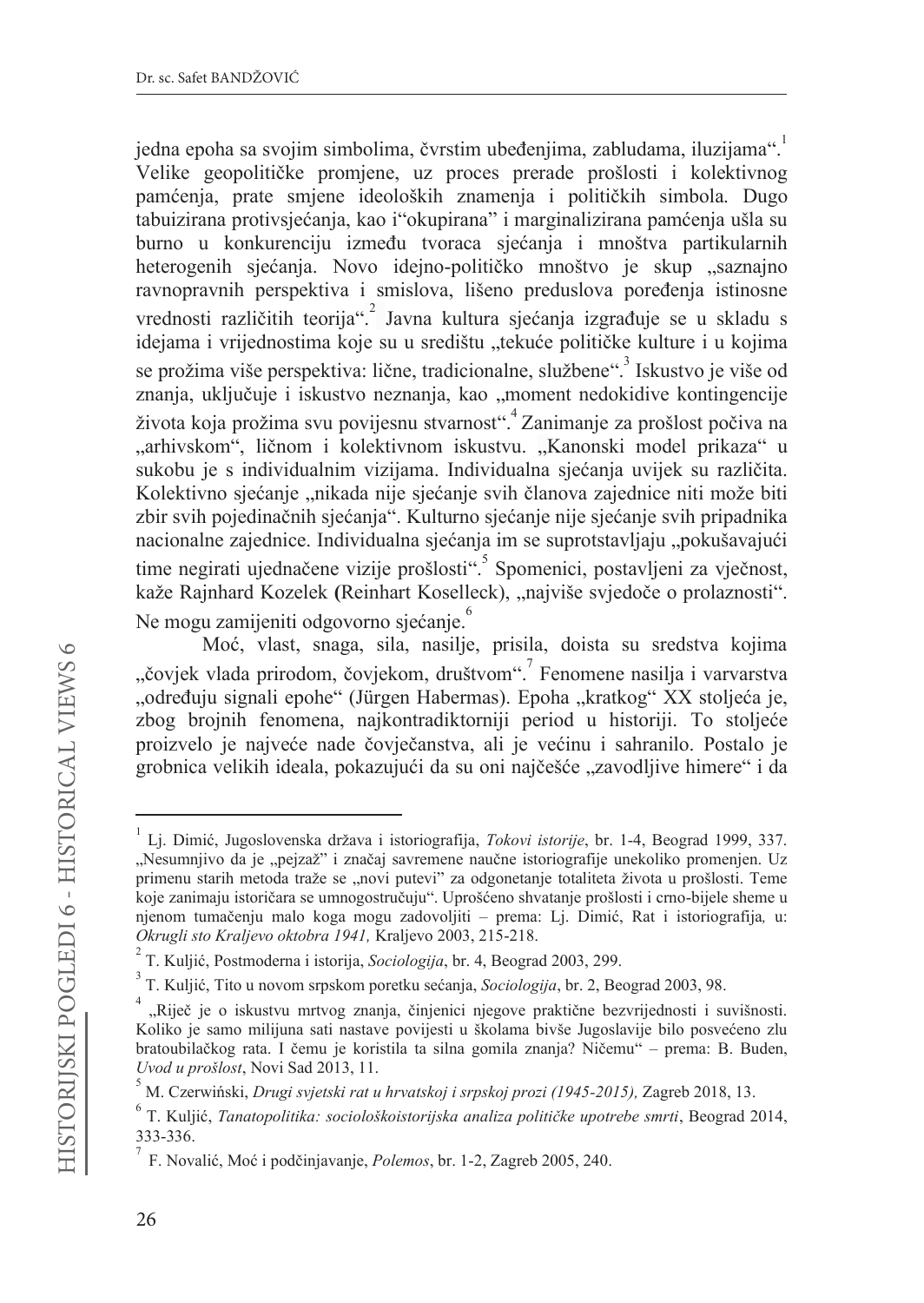sumnja nije smrtna slabost, već nužna odbrana od pogubnih zabluda. Zlo se preduzimalo i primienijvalo sistemski i u odnosu na veliki broj ljudi.<sup>8</sup> Mir je željeno stanje, ali to još ne znači "nužno moralno stanje. Mir zasnovan na dominaciji, snazi jednih i slabosti drugih, je "mir u zatvoru, pun nehumanih inhibicija. I rat i mir bi trebalo posmatrati u njihovoj sadržajnosti, fakticitetu i procesualnosti". Rat spada u pojave koje izmiču preciznom definiranju. Osim oružanih operacija, rat ima i čitav niz drugih dimenzija – pravnu, psihološku, sociološku, socijalnu, ekonomsku, kulturološku, i druge, pa se o njemu može govoriti iz raznih uglova.<sup>10</sup> Rat je, prije svega, ljudska praksa, upotreba sile koja je usmjerena ka ljudima, to je "i praksa za koju je neko odgovoran, kako u smislu odluke da se započne, tako i u smislu odabira načina na koji se rat vodi".<sup>11</sup> On stvara i onu mješavinu opasnosti i nesigurnosti u kojoj pitanja, nagađanja i vijesti u formi glasina mogu da projure čitavim regionima i narodima.<sup>12</sup> Stav o egzistencijalnom korijenu ratnog neprijateljstva nije nov.<sup>13</sup> Stanje rata je i stanje krize, nosi neizvjesnost. Dolazi do smanjenjenja društvene regulacije, dovodi do pertubacije društvenog poretka i slabljenja normativne strukture društva. To je "određeni oblik anomije".<sup>14</sup> Svaki rat je velika nesreća

Upor. S. Goldstein, 1941: Godina koja se vraća, Zagreb 2007, 462; V. Dimitrijević, Strahovlada: ogled o liudskim pravima i državnom teroru, Beograd 2016, 15-16.

Menecije (Mengce, 372-289 p. n. e.), glavni pobornnik ortodoksne tradicije konfučijanstva, pisao je da ima trenutaka kada će čovjek žrtvovati svoj život radi nečeg višeg od života, jer "ja volim život ali volim i pravednost, ali ako ne mogu da posedujem obe stvari u isto vreme, žrtvovaću život zbog pravednosti" – prema: I. Prijić-S. Prijić, Etika i rat, Sociološki pregled, br. 1-4, Beograd 1992, 27-28.

<sup>10 &</sup>quot;Međunarodni ili ratovi u užem smislu su oružani sukobi između dve ili više država. U širem smislu u ratove se, pored međunarodnih, ubrajaju i građanski ratovi". Građanski rat je "oružani sukob većih razmera koji se iz nekog razloga (zbog verske ili etničke netrpeljivosti, radi obaranja jednog i uspostavljanja drugog režima i sl.) vodi unutar neke države između njenih državljana (građana). Pošto se vodi u granicama jedne zemlje, naziva se i unutrašnjim ratom" – prema: B. Krivokapić, Pojam rata i klasifikacije ratova, Megatrend revija, br. 3, Beograd 2013, 4, 7, 26.

<sup>&</sup>lt;sup>11</sup> B. Simeunović, Etika okončanja rata: prilog teoriji pravednog rata, Theoria, br. 4, Beograd 2016, 53.

 $^{12}$  H-J. Nojbauer, "Istorija glasina", feljton, Politika, Beograd, 7. februar 2011.

<sup>&</sup>lt;sup>13</sup> Karl Šmit (Carl Schmitt), teoretičar politike i rata, piše da rat, spremnost na smrt ljudi koji se bore, ubijanje, nema normativni, već egzistencijalni smisao, i to u realnosti borbe protiv zbiljskog neprijatelja, a ne u bilo kakvim idealima, programima ili normativitetima. Nema "racionalne svrhe, nikakve tako ispravne norme, tako uzornog programa, nikakva lijepog socijalnog ideala, nikakvog legitimiteta ili legaliteta koji bi mogao opravdati da se ljudi za njih međusobno ubijaju... Ni etičkim niti jurističkim normama, ne može se utemeljiti rat" – prema: M. Galović, Rat, politika i nacija: nedostatnost von Clausewitzova političkog određenja rata, Politička misao, br. 4, Zagreb 1999, 67.

<sup>&</sup>lt;sup>14</sup> M. Popović, Vjerske norme i ponašanje u ratu, Polemos, br. 1, Zagreb 1998, 160-161. Opisujući Beograd pod okupacijom u Prvom svjetskom ratu, Isidora Sekulić je napisala da su se "u borbi sa mršavom hranom" ljudi "pokazali niži od svake slutnje, slabi, zavisni, gramzivi na zalogaj ma u kojem trenutku. Zaboravilo se i na politiku, i na istoriju, i na spoljašnju pristojnost, i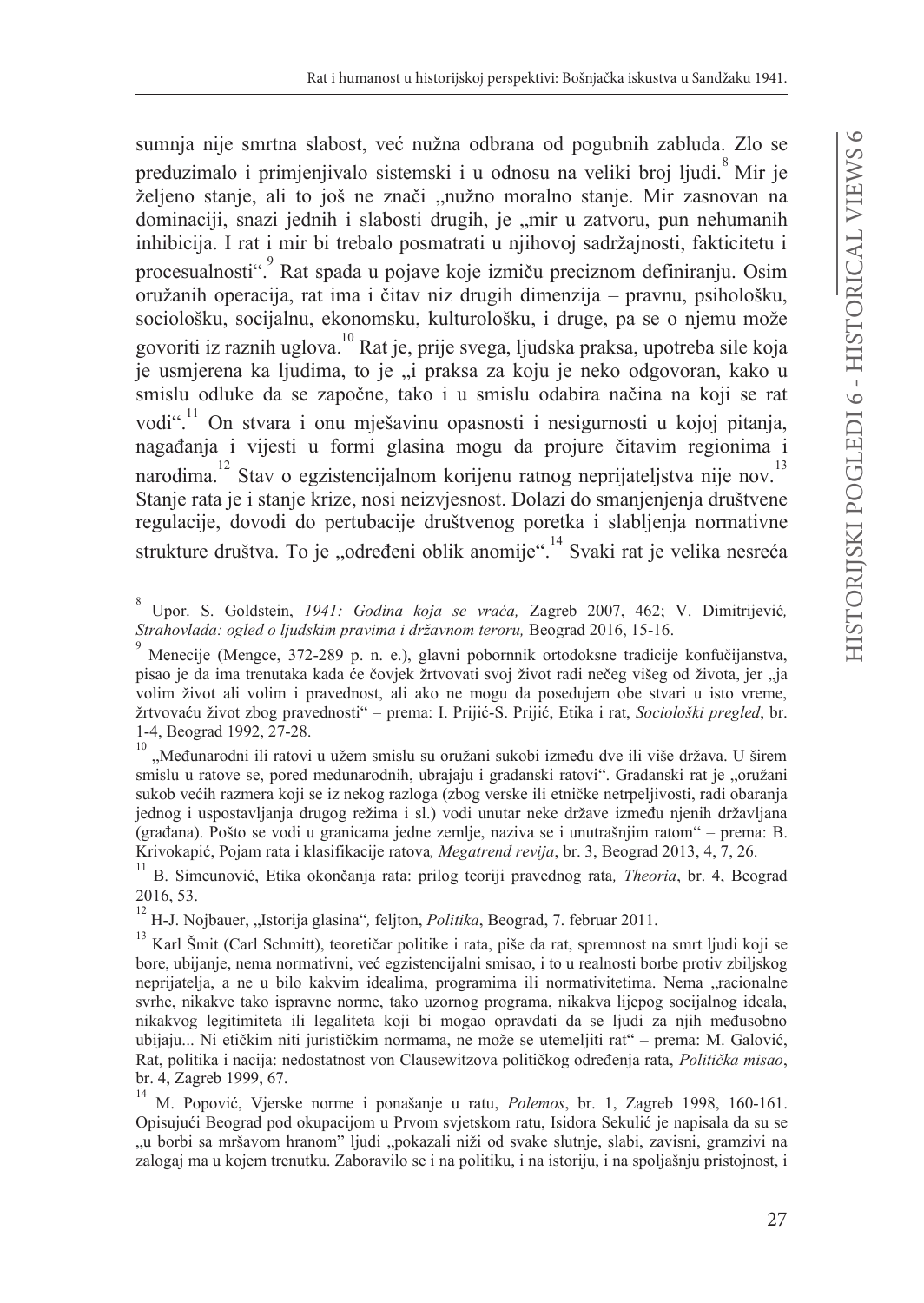za "obične" ljude, a "unutrašnji" je prava tragedija u kojoj se ruše temelji društva i civiliziranog ophođenja. Svačija je "pamet" premala za takvu nevolju.<sup>15</sup> Od svih ratova građanski ratovi su najsuroviji, s malo ili nimalo moralnosti u odnosima neprijatelja. Odnos neprijateljstva je jedan od limitirajućih faktora etičkog valoriziranja postupaka u ratu.<sup>16</sup> Psihološki fenomen negiranja ljudskosti pojedincima i grupama najčešće se označava terminom dehumanizacija. Da bi se protivnik postavio izvan moralnih granica, mora se tretirati kao niže biće na evolucijskoj ljestvici. Cilj dehumanizacije neprijatelja je "ublažavanje (ili ukidanje) bazičnog stava koji se protivi ubijanju drugih ljudi".<sup>17</sup> Suština svakog nacionalizma je pogubna, ali, prema Branku Petranoviću i Momčilu Zečeviću, "pojavna demonstracija ne zahteva simetriju u razmerama" 18

Ratovi su najčešći "generatori" političkih generacija, a "heroizacija i deheroizacija usložnjava, ali i olakšava njihovo razdvajanje".<sup>19</sup> Kritičke i višestruke percepcije doprinose upotpunjavanju slika o politici, ratovima i njihovim relacijama. Kreativne rasprave o ratovima i pravdi su politički i moralno potrebne.<sup>20</sup> Raymond Aron piše: "Tko je zamišljao da jamči mir tako što izjavljuje kako je rat suprotan zakonima bio je nalik na liječnika koji je zamišljao da liječi bolesti tako što izjavljuje da su suprotne težnjama

- na čistoću, na gordost pogotovo... lagalo se do srama, nisko" prema: M. Đorgović, Srbija u XX veku: okupacije i porazi, Danas, Beograd, 7. februar 2014. https://www.danas.rs/nedelja/srbija-uxx-veku-okupacije-i-porazi/.
- 15 S. Bolčić, Sociologija i "unutrašnij rat" u Jugoslaviji, Sociološki pregled, br. 1-4. Beograd 1992, 15-16.
- I. Prijić-S. Prijić, Etika i rat, 28-29, 34.

 $17$ Upor. P. Kostić, Prilog psihologiji ratnog zločinstva, Psihologija, br. 4, Beograd 1996, 459; A. Löw, Pregled istraživanja infrahumanizacije, Društvena istraživanja, br. 4, Zagreb 2012, 924.

"Pojavna demonstracija" nacionalističkih zločina ne zahtijeva, upozorava Anto Milušić, nikakvu simetriju u razmjerima, ali traži da historiografski iskaz o tim događajima u elaboraciji bude kvantitativnim i drugim stručnim metodama što se koriste u historiografiji (uz uvažavanje znanstveno relevantnih kriterija što se odnose na fenomen) tako određen da je što bliži događajima ili povijesnim činjenicama o kojima se elaborira, uz kritičku analizu nekoga društvenog ili povijesnog procesa ili samo određene povijesne situacije" – prema: A. Milušić, Neke kontroverze u raspravi o Petranovićevoj i Zečevićevoj zbirci dokumenata o Jugoslaviji (Osvrt na odgovor B. Petranovića i M. Zečevića na moj članak o knjizi "Jugoslavija 1918-1984"), Časopis za suvremenu povijest, br. 3, Zagreb 1987, 164.

Životna doba pojedinca, generacijska doba i historijska doba jesu "povezane iskustvenoistorijske kategorije, podjednako značajne za opažanje i sređivanje istorije" – prema: T. Kuljić, Istorijske, političke i herojske generacije: nacrt okvira i primena, Filozofija i društvo, br. 1, Beograd 2008, 73.

20 F. Fire, Prošlost jedne iluzije: Komunizam u dvadesetom veku, Beograd 1996, 423. Kenneth N. Waltz smatra da "ratovi proizlaze iz sebičnosti", da "ljudska zloća ili neumjesno ljudsko ponašanje vode ratu, individualna dobrota, kad bi se mogla univerzalizirati, značila bi mir"; opšir. K. N. Waltz, Čovjek, država i rat, Zagreb 1998; M. Volzer, Pravedni i nepravedni ratovi: moralni argumenti sa istorijskim primerima, Beograd 2010.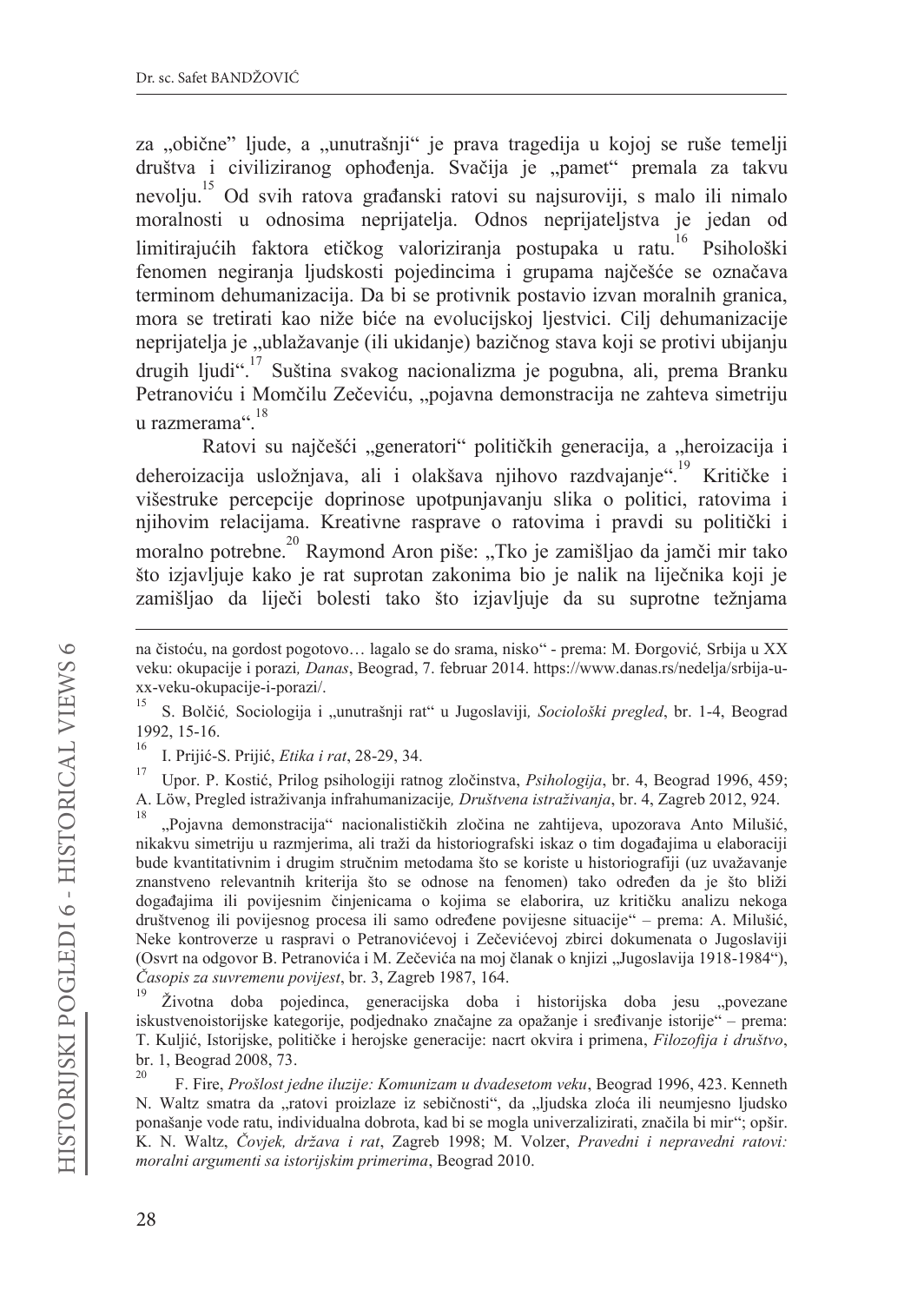čovječanstva".<sup>21</sup> Moralna ispravnost samog rata i "postupanje učesnika u ratu, mogu da se procenjuju nezavisno jedna od druge".<sup>22</sup> Moguće je da se, smatra Hans Kelsen, "u različitim uslovima različite stvari smatraju dobrim ili lošim, pravednim ili nepravednim i da ništa ne sme nužno da se smatra dobrim ili lošim, pravednim ili nepravednim u svim uslovima, u tom smislu sve moralne vrednosti su relativne".<sup>23</sup> Bio rat "domovinski, "otadžbinski", "odbrambeni" ili "oslobodilački", "viteški", "herojski", "humani" - rat i zločin idu zajedno. Žrtve rata ocjenjuju prirodu rata.<sup>24</sup> Treba se suočiti s njihovom istinom, bez obzira na onu Lisandrovu mudroliju da u raspravi oko mêđa najispravnije prosuđuje onaj u čijim je rukama mač.<sup>25</sup> Svaka historija je izbor, kaže Lisjen Fevr. Naučni odgovori na brojna pitanja ne mogu se naći na jednom mjestu, u jednom arhivu, historiografiji jednog naroda, traže multiperspektivni narativ. Manihejska slika svijeta je lažna slika. To saznanje ne dozvoljava redukciju svijeta prošlosti.<sup>26</sup> Historija jednog naroda ne može se pisati niti tumačiti samo na osnovu viđenja, predrasuda i ocjena njegovih progonitelja i protivnika. Historijski izvori u sebi nose obilježja vremena nastanka. Bitne historijske sadržaje treba odvajati od "deklarativnih proklamacija, patetičnih istupanja,

 $21\,$ R. Aron, Mir i rat među narodima, Zagreb, 2001, 661-662. "Neka je proklet", kaže Milorad Ekmečić, "onaj koji misli da ratovi predstavljaju delo neodgovornih pojedinaca, a ne instrumente kroz koje se cedi proces istorijskog razvoja" – prema: Pečat Milorada Ekmečića, Beograd 2018, 242.  $22$ 

J. V. Cirić, Samoodbrana i rat: etička analiza, doktorska disertacija, Filozofski fakultet, Beograd 2020, 9.

<sup>23</sup> M. Jovanović, Doktrina pravednog rata i međunarodno pravo, Međunarodni problemi, br. 2-3, Beograd 2007, 251. U slijepoj rušilačkoj sili ili čovjekovoj skamenjenosti pred njom, konstatira Olivera Žižović, "posebnu strahotu predstavljaju u njima prisutno odustajanje od svesti, odbacivanje ili napuštanje svesti, tog ekskluzivno ljudskog, mukotrpno stečenog i preskupo plaćenog dostignuća". Masovna psihička zaraza nadirućeg zla, zaraza koja se uvijek širi poput epidemije, na svom putu "zahvata i ruši sve koje dotakne a koji nisu čvrsto ukorenjeni". opšir. O. Žižović, Ahilejeve suze : arhetipsko putovanje kroz Homerovu "Ilijadu", Beograd 2018.  $24$ 

Đ. Šušnjić, Do istine kroz ličnu patnju, Republika, br. 564-565, Beogradm 1-31. januar 2014. "Bilo da pođemo od definicije borbe ili definicije rata neminovno se susrećemo sa paradoksom: humanost je u ratu, pogotovu za stranu koja vodi odbrambeni rat, protivna njegovoj logici. Naime, nečovečnost u ratu nije sama po sebi cilj, već je instrument da se slomi moral ljudskog faktora najširih slojeva stanovništva iz koga njegova oružana sila crpe snagu za vođenje borbe. Drugim rečima, represalije prema stanovništvu i nehumano postupanje prema borcima kada postanu žrtve rata (ranjenici, zarobljenici...) uvek su bili sredstva da se protivniku nanesu najteži gubici: pad morala (odlučnosti i rešenosti za borbu) ljudskog faktora rata" – prema: P. Kostić, Prilog psihologiji ratnog zločinstva, 449.

<sup>25</sup> Mora se uvažavati dostojanstvo žrtvi u prošlosti. Ako se ne suoči s onim što se njima desilo, na izvjestan način se tvrdi da oni nisu bitni i da je važna samo budućnost. Time se produžava njihovo dalje žrtvovanje – vidi: Suočavanje s prošlošću, prired. A. Borejn-Dž. Levi-R. Šefer, Beograd 2000, 18; A. Najer, Zašto se suočavati sa prošlošću, NIN, br. 2614, Beograd, 1. februar 2001. 26

B. Prpa, Dva lica jedne nauke, Dijalog povjesničara-istoričara, sv. 2, Zagreb 2000, 73.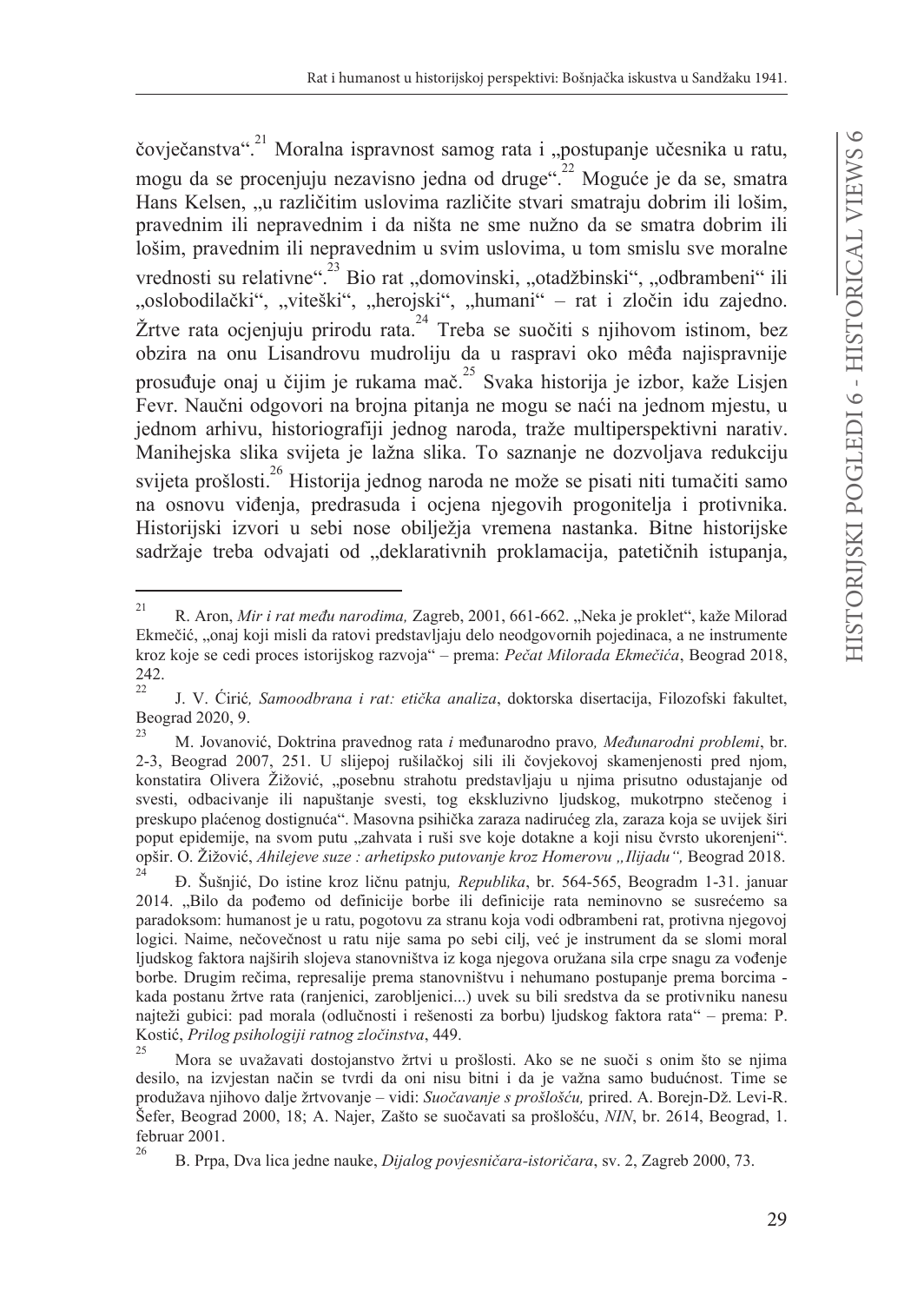ceremonijalno-protokolarnih stavova".<sup>27</sup> Studiozni istraživač, svjestan raznih historijskih vizura, pravi selekciju izvora, ali nijednu vrstu ne ignorira, "ne relativizuje istinu već je traži "(Latinka Perović). Historija može biti i konstruisana da bi pronašla razlog svog postojanja u brisanju ili negiranju drugih historija i sjećanja.<sup>28</sup>

Prošlost koja se početkom 90-ih godina, s različitim intezitetom i posljedicama, "vraćala" među narode nekadašnje Jugoslavije, uticala je i na njihove političke orijentacije. Nijedan narod nije ostao imun na težnje da preispita i drugačije prikaže vlastitu prošlost.<sup>29</sup> Raspad ideološke paradigme uticao je, uz uvažavanje i novih iskustava, sadržanih u protoku vremena, prisutnih u svijesti savremenika, pa i historičara kao "čeda svoje epohe", na metodološke i sadržajne "prevrate u memoriji", sporenja raznih "zajednica pamćenja", preispitivanje i preoblikovanje različitih slojeva historijske svijesti.<sup>30</sup> Svaka organizirana prerada historije je "pokušaj pravdanja nečeg savremenog i izvor legitimnosti novih društvenih snaga". Javnost, sklona prihvatanju simplifikacije, prima ono što joj saopštavaju strukture moći. Svi pristupi slojevitoj prošlosti ne daju jednako kvalitetne i objektivne odgovore. Lynn Hunt, američka historičarka, smatra da je historiju najbolje definirati kao stalnu napetost između priča koje su ispričane i priča koje bi mogle biti ispričane. Jedan od osnovnih zadataka historiografije jeste da se putem razumnosti, temeljene na znanjima, "suprotstavi emotivnoj motivaciji u kreiranju istorijske svijesti, da nasuprot podizanju 'nacionalnog morala' teži širenju pouzdanog poznavanja stvarnosti".<sup>31</sup>

Historijsko znanje pomiče i mijenja standarde, kontekstno, relativno, otvoreno je "ispravcima, dopunama i raspravama". Historičari koji ne žele preuzeti ove rizike su "ortodoksni čuvari povijesti i objektivnog znanja", pa drugačije pristupe proglašavaju neznanjem i opstrukcijom koja remeti kontinuitet i homogenost» koju zagovara ortodoksna «uniformnost, historiografija.<sup>32</sup> Rekonstruirajući događaje historičari ostavljaju "trag svojih

<sup>&</sup>lt;sup>27</sup> R. Petranović. Fetišizam izvora i stvarnost, u: Metodologija savremene istorije, Beograd 1987, 69.

 $28\,$ Prema Eriku Hobsbaumu (Eric J. Hobsbawm), historičar ne smije izbjeći obavezu univerzalizma: "Istorija napisana samo za Jevreje (ili za Afroamerikance, Grke, žene, proletere, homoseksualce, itd.) ne može biti dobra istorija iako može utešiti one koji je pišu" – prema: E. Traverso, Istorija i sećanje: antinomski par?, u: Mesta stradanja i antifašističke borbe u Beogradu 1941-44. Priručnik za čitanje grada, Beograd 2013, 13, 18.

 $^{29}$  Đ. Vuković, Ratovi sjećanjem u bivšoj Jugoslaviji, Politeia, br. 18, Banja Luka 2019, 106.

<sup>&</sup>lt;sup>30</sup> B. Petranović-M. Zečević, Agonija dve Jugoslavije, Beograd 1991, 71.

<sup>31</sup> K. Nikolić, Postmodernizam i humanističke nauke - primer istoriografije, Glasnik Etnografskog instituta SANU, br. 2, Beograd 2013, 55-56.

Upor. L. Hunt, Nova kulturna historija, Zagreb 2001, 49-50; V. Biti, Pojmovnik suvremene književne teorije, Zagreb 1997, 292; N. Kisić Kolanović, Povijest NDH kao predmet istraživanja, Časopis za suvremenu povijest, br. 3, Zagreb 2002, 710-711.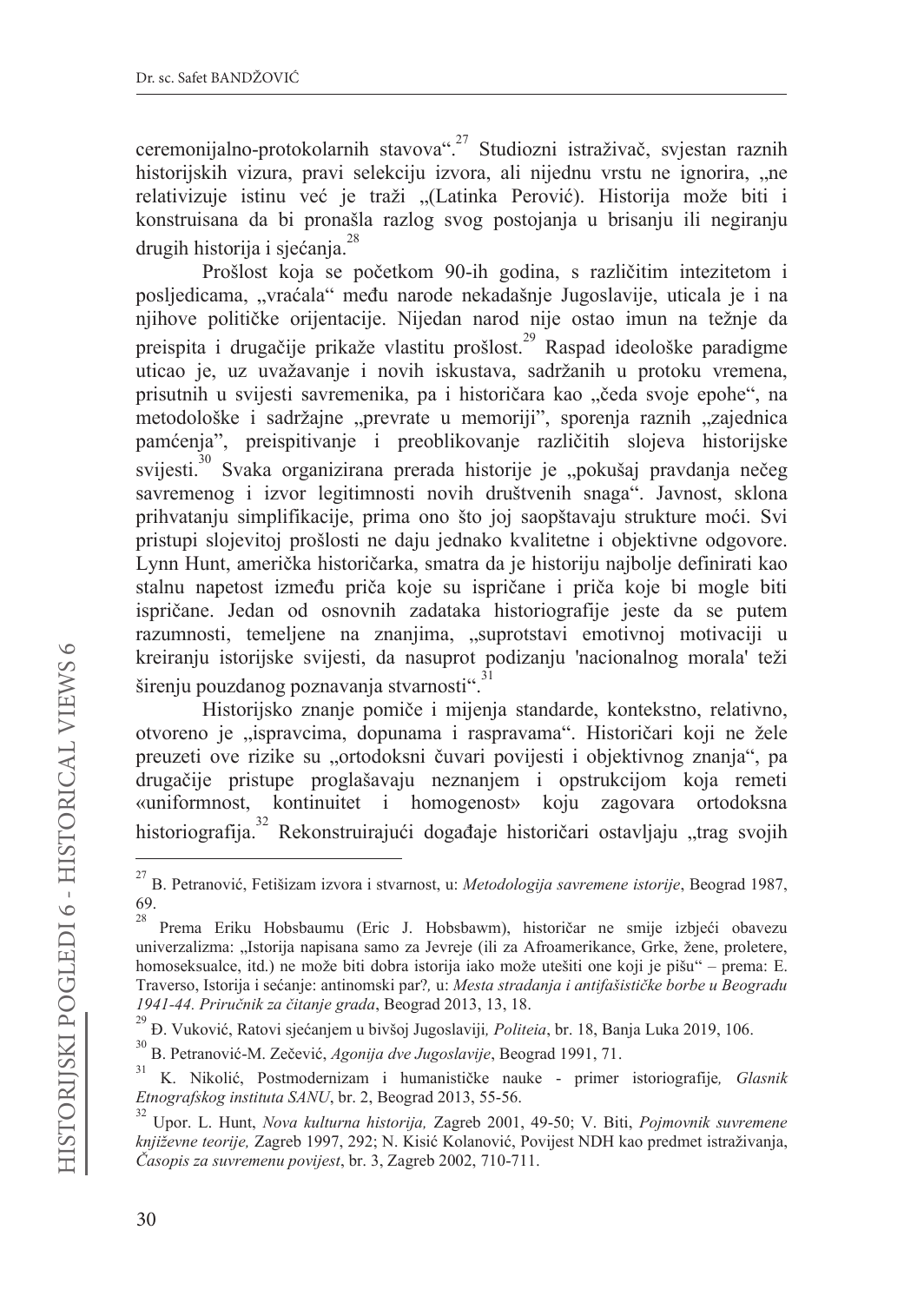uvierenia, svoje misli". Nisu jedini koji oblikuju znanja o prohujalom. Mediji su moćni interpretatori prošlosti i propagatori u formiranju i nametanju novih kultura sjećanja i izmjenama kolektivnog pamćenja. Književne neistine, mogući i izmišljeni svjetovi, "nerijetko snažnije utječu na našu svijest i sjećanje o prošlosti nego istine koje prikazuje historiografija".<sup>33</sup> Duboke predrasude su višestruko imune na kontraargumente koje izviru iz suprotnih iskustava i saznania. Historije, s visokim stepenom etnicizirane selektivnosti, često na Balkanu nude divergentno i uzajamno inkompatibilno viđenje prošlosti, "čak i kad se bave istim mjestima i istim vremenskim periodima".<sup>34</sup> Svaka nacionalna verzija prošlosti je, uz prisustvo dvojnih standarda, različita u odnosu na susjedne narode koji su imali isto iskustvo, ali iz svoje perspektive.<sup>35</sup> Dokle god traje bolna asimetrija sjećanja, "traje i rat". Treba otvarati prostor za uspostavu simetrije ravnopravnog sjećanja.<sup>36</sup>

Historijsko pamćenje oblikuju tri glavna u različitoj mieri institucionalizirana idejna faktora: kultura sjećanja, historijska nauka i primarno iskustvo koje je je lično proživljena prošlost.<sup>37</sup> Selektivno pamćenje je okvir stvaranja identiteta. Kolektivni identiteti i njihovo značenje za pojedinca nisu, "nikakve statične vrijednosti; promjenjivi su, ovisni o postupcima i situacijama, jednako kao i "sjećanja" i vrijednosti na kojima se temelje".<sup>38</sup> Kolektivni, nacionalni identitet podrazumijeva idealnotipski model. Svaka politika identiteta iz historije, odabira ono što smatra vrijednim spomena i sjećanja, a u sjeni zaborava ili pod oštricom kritike drži druge aspekte jedne složene pojave.

<sup>33</sup> Fikcija ponekad ima veću ulogu u stvaranju vizije prošlosti nego historiografija. I predstave o Drugom svjetskom ratu "imaju svoje klasike i kanonske vizije koje se vremenom mijenjaju vršeći pritom ozbiljne funkcije u modifikacijama kolektivnog sjećanja" južnoslavenskih naroda prema: M. Czerwiński, Drugi svjetski rat u hrvatskoj i srpskoj prozi (1945-2015), 9-11.

<sup>&</sup>lt;sup>34</sup> Verzija te fragmentirane historije koju se time dobija ovisi gotovo u potpunosti od toga koju "etničku grupu" autor želi demonizirati ili predstaviti kao mučenike" - prema: M. Bergholz, Nasilje kao generativna sila: identitet i sjećanje u jednoj balkanskoj zajednici, Sarajevo 2018, 25.

<sup>35</sup> H. Anhel Ruis Himene, Senke varvarstva: sučeljavanje kolektivnih sećanja u bivšim jugoslovenskim republikama, Balkanija, br. 3, Beograd 2012, 139. Jer, "događa se", kazao je Svetozar Miletić, "da ljudi i narodi istoj ideji drugi smisao daju, kad je na svoju zastavu napišu, a drugi, kad je na protivnoj zastavi napisanu vide, i da po tome istoj ideji dvostruki, često protivu položeni značaj daju" – prema: Beseda dra Svetozara Miletića, zemaljskog zastupnika, govorena 14. nov. 1868. na ugarskom saboru u pitanju narodnosti, Novi Sad 1886, 5.

<sup>36</sup> A. Asman, Duga senka prošlosti: kultura sećanja i politika povesti, Beograd 2011, 84-85.

 $^{37}$ T. Kuljić, Tito u novom srpskom poretku sećanja, 98. Jugoslavija nije imala javnu sferu u kojoj bi se "isprepletale i sukobljavale interpretacije povijesnih događaja te sudarala različita značenja i sjećanja na Drugi svjetski rat (što ne znači da takvih pojava nije bilo ispod površine)" – prema: S. Koren, Politika povijesti u Jugoslaviji (1945-1960): Komunistička partija Jugoslavije, nastava povijesti, historiografija, Zagreb 2012, 311.

H. Sundhaussen, Jugoslavija i njezine države sljednice. Konstrukcija, destrukcija i nova konstrukcija "sjećanja" i mitova, u: Kultura pamćenja i historija, Zagreb 2006, 242.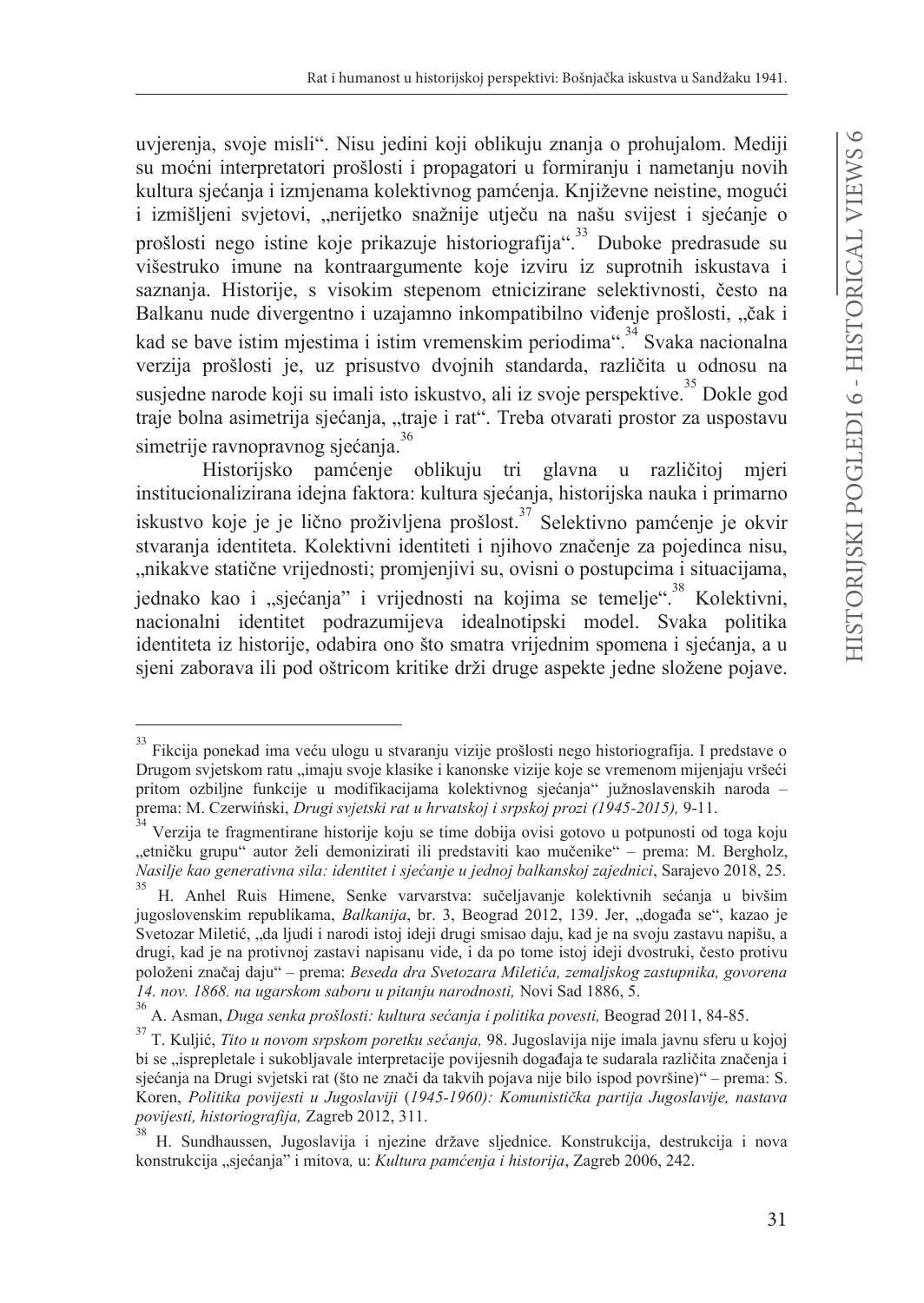Zaborav je prirodni, politički organizirani, kulturni proces.<sup>39</sup> Pamćenje je podložno promjenama, selektivno je, uključuje zaborav. Od mnogih faktora ovisi "srazmera između spontanog zaborava i smišljenog iskrivljavanja prošlosti u sećanju".<sup>41</sup> Sjećanje je polimorfno i historijski uslovljeno, funkcionira pod pritiskom izazova i alternativa. Odatle potiče i pojam protusjećanja (countermemory).<sup>42</sup> Sjećanje se određuje i kao "predstavljanje (ili vraćanje prisutnosti) prošlog vremena". U trajnoj je evoluciji, otvoreno dijalektici "uspomene i zaborava, nesvjesno neprekidnih iskrivljenja, osjetljivo na prisvajanja i manipulacije, podložno dugim mirovanjima i naglim oživljavanjima".<sup>43</sup> U domenu kolektivnog pamćenja postoji mnoštvo paralelnih sjećanja koja se bore za prevlast i društveni uticaj. Procesi pamćenja su uvijek smiešteni u specifičan argumentativni kontekst.<sup>44</sup> Razlike među konkurentskim pripovijestima zapravo su "razlike među modusima pripovjednosti koji u njima dominiraju. Iz toga što su pripovijesti uvijek pripovjedane slijedi da su značenjski usporedive; iz toga što su pripovijesti različito pripovjedive slijedi da razlikovanje među tipovima zapleta može biti izvršeno".

Simbolički rat za intepretaciju prošlosti, oko historijskih pojmova i njihove primjene, donosi prevagu u društvu, jer "onaj ko kontroliše prošlost, kontroliše budućnost, onaj ko kontroliše sadašnjost, kontroliše prošlost" (G. Orwell). Politika uvijek i svuda pokazuje da su "moć, sukob i borba" njeni osnovni pojmovi". "Poštena" nacionalna historija pretpostavlja sposobnost da

T. Kuljić, Prevladavanje prošlosti: uzroci i pravci promene slike istorije krajem XX veka, Beograd 2002, 111; S. Milošević, Pouke antifašističkog maja, Peščanik, 15. maj 2017, https://pescanik.net/pouke-antifasistickog-maja/.

<sup>40</sup> Ljudsko pamćenje je u stalnom procesu promjene. Pamćenje pojedinca mijenja se uslijed procesa starenja, različitih životnih iskustava, saznavanja i zaborava informacija, odnosa s pamćenjem društvene zajednice - prema: S. Matejašev, Budućnost sjećanja: povratak usmene povijesti, Pro tempore, br. 13, Zagreb 2018, 162-163.

<sup>&</sup>lt;sup>41</sup> T. Kuliić, Sećanje na titoizam: hegemoni okviri, Filozofija i društvo, br. 2, Beograd 2010, 234.

 $^{42}$ M. Brkljačić-S. Prlenda, Zašto pamćenje i sjećanje?, u: Kultura pamćenja i historija, Zagreb  $2006, 12-13.$ 

<sup>&</sup>lt;sup>43</sup> P. Nora, Između sjećanja i povijesti, Diskrepancija, br. 12, Zagreb 2007, 137; F. Katroga, Istorija, vreme i pamćenje. Beograd 2011, 18. Katroga historiografiju određuje kao umijeće, ars *memoriae*. Sa svojim izborima i zaboravima, stvorila je (i stvara) 'fabrikat' pamćenja i, "kroz svoju narativnu prirodu i svoje suučesništvo, direktno ili indirektno, sa obrazovnim sistemom, doprinela da se izbrišu ili omalovaže prethodna pamćenia, kao i da se ponovno uspostave, socijalizuju i duhovno preuzmu nova pamćenja" (str. 60-61).

<sup>44&</sup>lt;br>Pamtiti ne znači samo predstaviti nešto, već i implicitno se suprostavljati konkurentskim predstavama koje koegzistiraju u javnom domenu – opšir. J. Byford, Potiskivanje i poricanje antisemitizma: sećanje na vladiku Nikolaja Velimirovića u savremenoj srpskoj kulturi, Beograd 2005.

 $45$  H. White, Historijska pripovjednost i problem istine u historijskom prikazivanju, Časopis za suvremenu povijest, br. 2, Zagreb 2004, 625.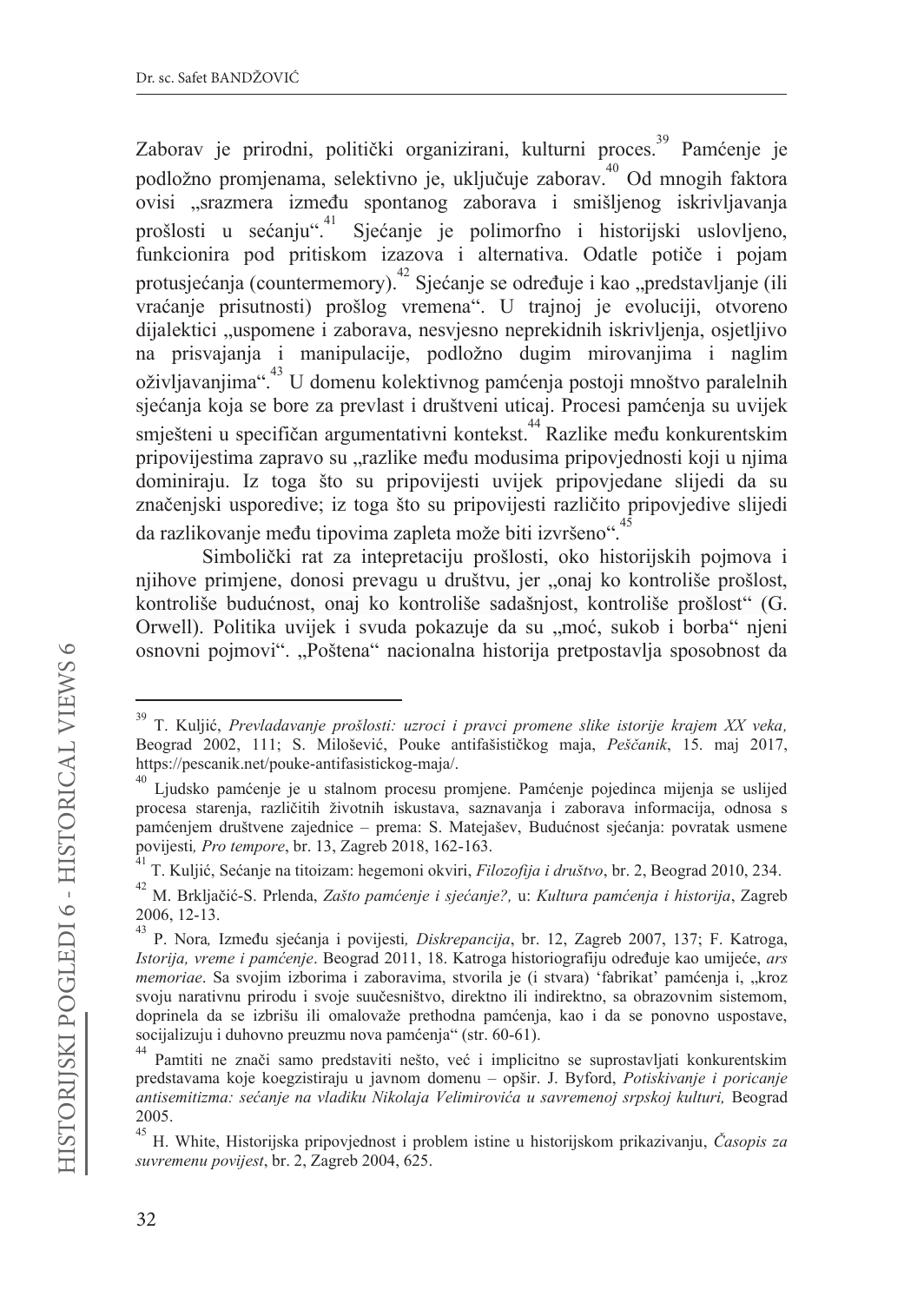se zaboravi sve što joj ne ide u prilog. Međutim, nema garancije da će ono što je potisnuto u jednoj historijskoj epohi, "biti potisnuto i u nekoj drugoj... Svaki trenutak u historiji proizvešće svoja sopstvena ograničenja" (Bilig). Jedna kultura ne može imati samo jedno sjećanje na prošlost.<sup>46</sup> Stereotipni nacionalistički obrasci koji narode tretiraju kao monolitne strukture nisu ispravni. Etnicitet i etničko su kategorije koje postojano i bitno određuju ljudsko društvo. Religija je historijski bila važna referenca u formiranju etničkog identiteta.<sup>47</sup> Složeni pojmovi poput regiona, nacije, rase, roda označavaju konstruirane sisteme "markiranih i nemarkiranih kategorija, i oni su specifični za dato društvo".<sup>48</sup> Carol Kammen, naglašavajući regionalni i nacionalni kontekst, ustvrđuje da je lokalna historija "proučavanje prošlih događaja, ljudi ili grupa na danome zemljopisnom području – proučavanje zasnovano na različitim dokumentima i stavljeno u kontekst koji bi trebao biti i regionalni i nacionalni".<sup>49</sup>

Istraživanje prošlosti ukazuje na velike varijacije društva, brojne načine na koje su ljudi organizirali život, strategije preživljavanja, načine razmišljanja, na čitave nizove shvatanja ispravnog i pogrešnog.<sup>50</sup> Obični ljudski interes je da se teška vremena prežive sa što manje posljedica. Rat stvara pometnju i dezorijentaciju, a različiti, heterogeni slojevi stanovništva nemaju istu sposobnost brzog orijentiranja i reorganiziranja. Na temi života, kazuje književnik Vladimir Kecmanović, svaki ideološki koncept raspada se kao kula od karata, a na temi života u ratu kao "gipsani kip pod gusjenicama tenka". Mirenje s politikom sile, u pojedinačnom smislu može počivati i na najraznovrsnijim motivima pokoravanja: od navike za poslušnošću, do čisto svrhovito-racionalnog razmatranja i prihvatanja interesa da se bude pokoran.<sup>51</sup> U različitim historijskim događanjima društva su podijeljena, postoji ponuda različitih rješenja. Bezalternativnost je "mirenje s granicom, zabrana prekoračenja". Činjenice se mogu zaboraviti, ali se ne smije zaboraviti empatija, mogućnost razumijevanja poteza ove ili one skupine ljudi nekada;

 $^{46}$  Osim kolektivističkih vizija rata, i onih kanonskih i onih u kojima su se naglašavali nacionalni ideologemi, pojavlju se i individualističke slike rata koje osporavaju svaku kolektivnu utopiju vidi: M. Czerwiński, Drugi svjetski rat u hrvatskoj i srpskoj prozi (1945-2015), 13-14.

 $^{47}$ J. Čačić-Kumpes - J. Zlatković Winter, Etnički konflikt i razvoj: pogled na neka istraživanja, Migracijske i etničke teme, Zagreb 1991, 152, 160.

<sup>&</sup>lt;sup>48</sup> M. Todorova, Šta je istorijski region? - premeravanje prostora u Evropi, Reč, br. 73/19, Beograd 2005, 84.

<sup>49</sup> George Hoskins je ustanovio da "dokumentarni izvori sami nisu dovoljni, tj. ne daju cijelu priču. Da bi se shvatila jedna zajednica u svome entitetu, potreban je širi raspon izvora i ideja" prema: M. Krpan Smiljanec, Lokalna povijest – temelj izgradnje zavičajne zbirke, Knjižničarstvo, Glasnik Društva knjižničara Slavonije. Baranje i Srijema, br. 1-2, Osijek 2017, 53-55.

 $^{50}$  K. Ćelstali, Prošlost nije više što je nekad bila: uvod u istoriografiju, Beograd 2004, 25.

<sup>&</sup>lt;sup>51</sup> N. Popović, Koreni kolaboracionizma, Beograd 1991, 47-48.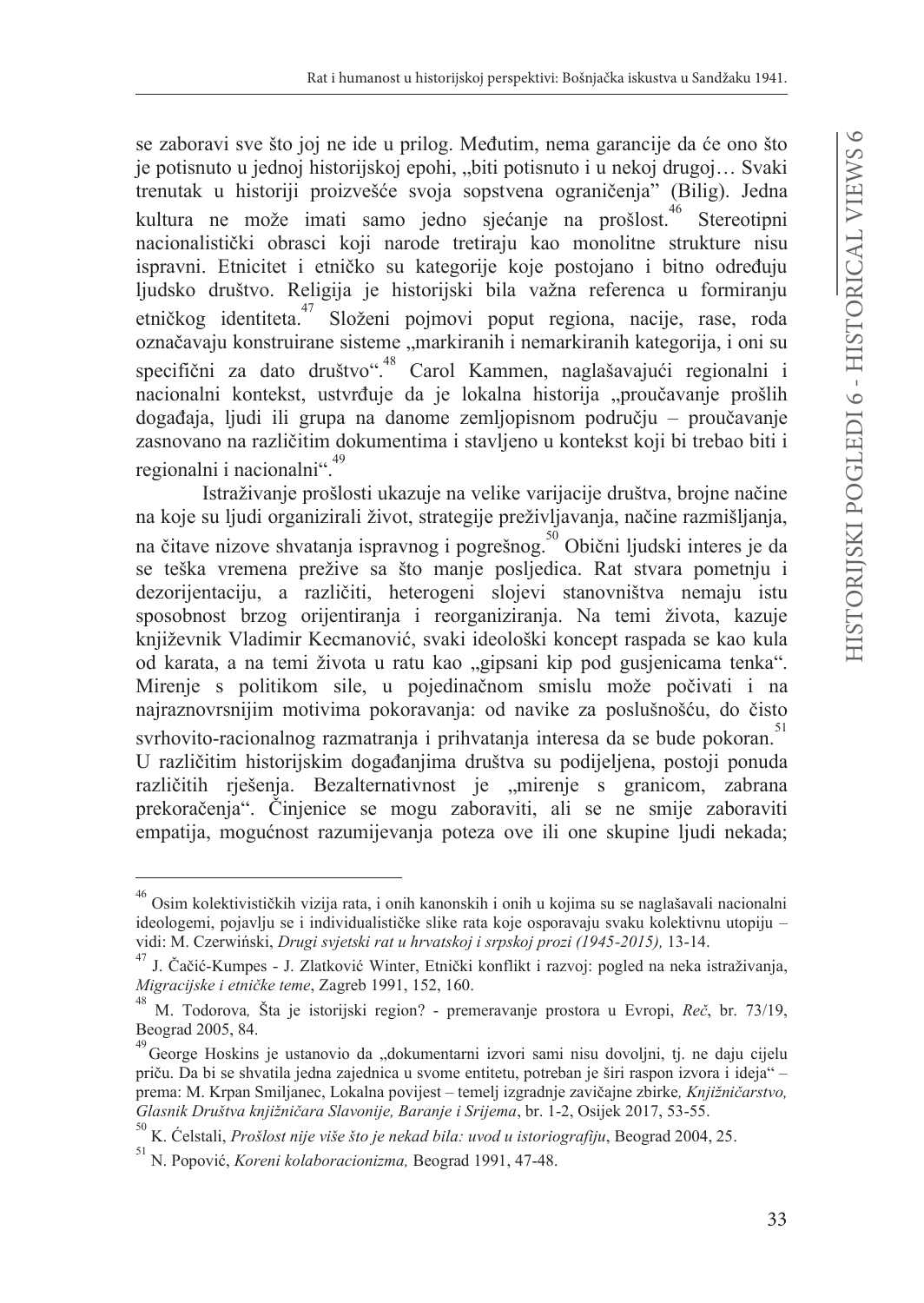"mora se naučiti razumevati istorijski i društveni kontekst u kojem neko donosi određene odluke". Iz svake historijske situacije ima više alternativa. Dio elite koji odlučuje snosi odgovornost za izbor odabranog pravca.<sup>52</sup> Etičnost nekog čina spoznaje se na osnovu ocjene da li se promatranom aktivnošću čovjek potvrđuje po mjeri svoje prave generičke suštine.<sup>53</sup> Moralni argumenti pokreću i ograničavaju. Osnovno mjerilo za prosuđivanje moralnosti jeste nepristrasnost gledište po kome se svi interesi prosuđuju na osnovu istih kriterija.<sup>54</sup>

Jugoslavenska država nastala 1918, bila je kompleksna tvorevina na mapi "nove Evrope", sastavljena od "matičnih naroda" (Srba, Hrvata i Slovenaca) i brojnih nacionalnih i vjerskih manjina, u neujednačenom položaju, s različitim težnjama njihovih političkih elita.<sup>55</sup> Sporovi, teško nasljeđe i neuspjesi u rješavanju njenog unutrašnjeg uređenja, uticali su, nakon aprilskog rata 1941, na zbivanja i konflikte na prostorima te okupirane i rasparčane

Dž. S. Naj, Kako razumeti međunarodne sukobe, Beograd 2006, 40-41.

D. Stojanović, Udžbenici istorije kao ogledalo vremena, u: Čemu nas uče iz istorije, Kragujevac 2006, 60-61.

<sup>53</sup> I. Prijić-S. Prijić, Etika i rat, 30. U literaturi se, kao jedan od primjera pozivanja na poštivanje ideje tolerancije među ljudima, bez obzira na vjersku ili nacionalnu različitost, navodi i "Proglas muslimanima" koji je reisu-l-ulema Džemaludin Čaušević objavio u listu "Jeni Misbah" u ljeto 1914., na samom početku Prvog svjetskog rata, u atmosferi velikih napetosti u Bosni i Hercegovini, posebno teškog položaja u kome se našlo srpsko stanovništvo nakon "Sarajevskog atentata" i ubistva nadvojvode Franza Ferdinanda. Reis tada poziva bosanskohercegovačke muslimane da budu "obazrivi i promišljeni", da ne čine "nikakvih besposlica", izražavajući uvjerenje da će se "pokazati kao čestiti i pošteni, i da će uložiti sav svoj trud, da svome bližnjem, svome komšiji bez razlike vjere, u ovim ozbiljnijim vremenima u pomoć priskočiti... Mi živimo sa drugim nemuslimanskim građanima u našoj domovini, s kojima smo se izrodili i s kojima ćemo živjeti i umrijeti. Zato ne treba nikad smetnuti sa uma, da bi svaki naš hrđav postupak prema njima mogao donijeti za sobom vrlo ružne posljedice... S toga se treba klonuti svega, što bi ponizilo ugled jednom muslimanu, što bi izazvalo pretpostavljene oblasti, i što bi bilo u stanju pomutiti dobre odnošaje među nama i našim sugrađanima drugih vjera" - cit. prema: N. Veladžić, Društveno-politički aspekt djelovanja reisa Džemaludina Čauševića, Bošnjačka pismohrana, sv. 10, br. 32-33, Zagreb 2011, 155-156.

<sup>55</sup> U Sandžaku je, prema pisanju "Gajreta", za dugo godina nakon Prvog svjetskog rata "sudio mač i kolac i krvnički pogledao u njemu Turčin Kaurina". Mnogi Bošnjaci iz Sandžaka su u Bosni i Hercegovini i tamošnjim Bošnjacima u svom bezizlazu vidjeli skoro jedini izvor podrške, nade i spasa za one koji su napuštali Sandžak a nisu odlazili u Tursku. U Priboju je na široj konferenciji, u organizaciji «Gajreta» 10. decembra 1939, nakon srpsko-hrvatskih pregovora i stvaranja Banovine Hrvatske, istaknuta puna opravdanost zahtjeva da Bosna i Hercegovina kojoj bi se priključio Sandžak postane autonomna jedinica, uz napomenu da "Muslimani ovog kraja osjećaju da su isto što i Muslimani u Bosni i Hercegovini". U Pljevljima je na sličnom skupu zaključeno da muslimani u Sandžaku slijede "Muslimane Bosne i Hercegovine, čijim su se sastavnim delom uvek smatrali, pa i danas"; opšir. vid. radove K. Hadžića, Novopazarski Sandžak kao sastavni dio Bosne i Hercegovine, Sarajevo 1939; Borba za autonomiju Bosne i Novopazarski sandžak. Sandžak treba vratiti Bosni, Muslimanska svijest, IV/68, Sarajevo, 13. novembar 1939.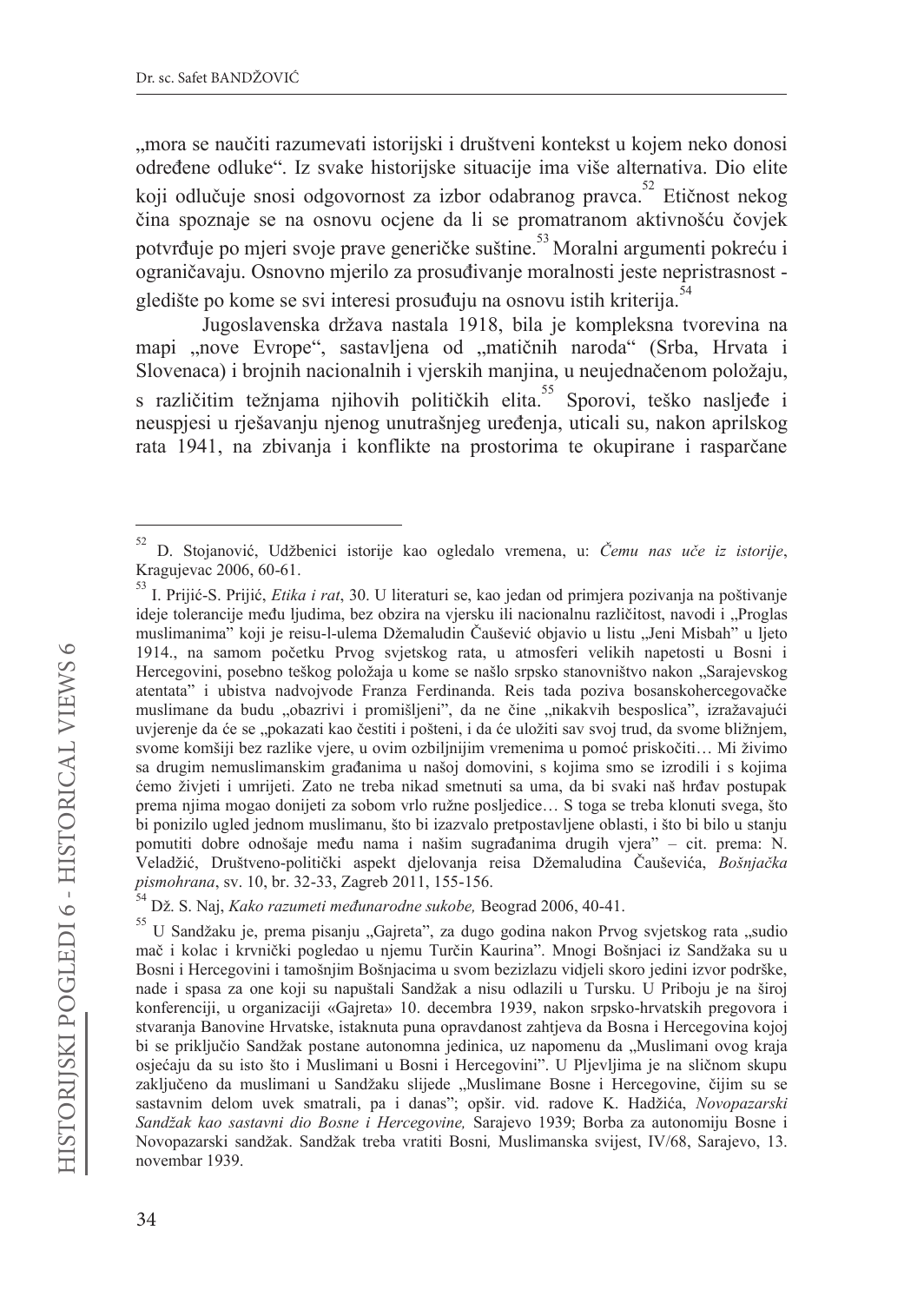$dr\check{z}$ ave. $56$ Shvatanje historijskih procesa nakon podjele Jugoslavije 1941. pretpostavlja dublje poznavanje prethodnih zbivanja i njihovih karaktera, s obzirom da su ona uveliko determinirala političke polarizacije i svrstavanja u samom ratu.<sup>57</sup> Antijugoslovenske snage su, skoro sve do kraja rata, bile brojnije od projugoslavenskih. <sup>58</sup> Po unutrašnjim karakteristikama bio je to najsloženiji rat koji je vođen u Evropi. Imao je u sebi brojne naslage: nacionalne, vjerske, klasne, socijalne i historijske, koje su, ovisno od društvene sredine, bili njegovi dodatni aspekti.<sup>59</sup> Historičari kazuju da su pojmovi "kolaboracija" i "otpor" tokom Drugog svjetskog rata višedimenzionalni i da oni ponekad ne mogu da obuhvate stvarnost.<sup>60</sup> Kada su u pitanju kolaboracionistički pokreti i kvislinški sistemi na prostoru rasparčane Jugoslavije, ključ za razumijevanje njihove

59 M. Zečević, Kratak osvrt na istoriju četničkog pokreta 1941-1945, u: Dokumenta sa suđenja Ravnogorskom pokretu 10. juni - 15. juli 1946. god, knj. I, Beograd 2001, XXII.

 $^{60}$  A. Cvijić, Drugi svetski rat u Jugoslaviji, Politika, Beograd, 26. oktobar 2009, 11.

<sup>56</sup> Prema britanskim izvorima je u "svakom delu Jugoslavije barem polovina, ako ne i većina populacije", bez obzira na socijalni i ekonomski status, "pasivno prihvatila okupaciju neprijatelja ili njihovih marionetskih saveznika ili je pak s njima aktivno sarađivala"- vidi: Lj. Dimić-A. Životić, Napukli monolit, feljton, Politika, Beograd, 8. novembar 2010.

<sup>57</sup> R. Končar, Nekoliko zapažanja o karakteru rata u Jugoslaviji 1941-1945, Zbornik Matice srpske za istoriju, br. 53, Novi Sad 1996, 82. "U historijsku sliku 1941. godine ulazi i element sraza velikih ideoloških paradigmi, odnosno političkih kultura: lijeve i desne političke paradigme, revolucionarne utopije i tradicionalističkog konzervatizma, demokracije i totalitarizma, nacionalizma i liberalizma... Cijeli taj splet konfigurira i sadržaje pamćenja, i političke akcije, i podjelu uloga u uvjetima lokalnih i globalnih konflikata, i socijalne i ideološke razdjelnice unutar pojedinačnih nacionalnih zajednica, i mehanizme interakcije međunacionalnih konflikata ili "savezništava" – prema: S. Bosto-T. Cipek-O. Milosavljević, Povijesni lomovi: 1941. u sjećanju nacijā, u: Kultura sjećanja: 1941: povijesni lomovi i svladavanje prošlosti, Zagreb 2008, 9.

B. Petranović, Pojam izdaje u Jugoslaviji – između proizvoljnosti, relativizacije i naučne analize, Istorija 20. veka, br. 1-2, Beograd 1993, 207-215. Imajući u vidu sve što se u međuratnom periodu dešavalo na Kosovu, piše Branko Horvat, Albanci su okupaciju 1941. doživjeli kao oslobođenje. Glavnina Kosova, kao i zapadna Makedonija i sjeverna Grčka, pripojeni su Albaniji, koju su Talijani okupirali 1939. i sad su širili iluzije o Velikoj Albaniji. Otvaraju se škole na materinskom jeziku, albanski je uz talijanski uveden u državnu administraciju, dozvoljena je upotreba albanske zastave. Još dok je trajao aprilski rat 1941., počeli su Albanci "paliti vojne magazine i blokirati putove. Ali u isto vrijeme žandari i leteći odredi kolonista, srpske nacionalnosti ubijali su Albance. Tako su između 11. i 13. aprila ubijena pred kućama ili zaklana bajonetima u rogovskoj džamiji 62 katolička Albanca iz Bistražina kod Đakovice. Time su najavljeni budući četnički zločini i ujedno je pruženo odlično opravdanje kvislinškim elementima za njihova orgijanja". Počele su paljevine srpskih naseljeničkih sela. Do jula 1941. spaljena su sva sela, osim dva". Hiljade srpskih izbjeglica bježali su prema sjeveru ili jugu. Ta nasilja iskorištavaju Kosta Pećanac i Draža Mihailović te pod parolom borbe protiv Albanaca i Turaka (muslimana) okupljaju izbjeglice u četničkim formacijama. Već u junu 1942. formiran je štab Kosovskog četničkog korpusa, a 1943. Drugi kosovski korpus od 1200 boraca. Masovnih ubijanja, "poput onih u ustaškim i četničkim krajevima, na Kosovu nije bilo sve do kraja 1943, tj. dok okupator nije formirao kvislinške jedinice - Kosovski puk (nakon kapitulacije Italije) i naročito u 1944, SS-diviziju Skenderbeg" – prema: B. Horvat, Kosovsko pitanje, Zagreb 1989, 74-76.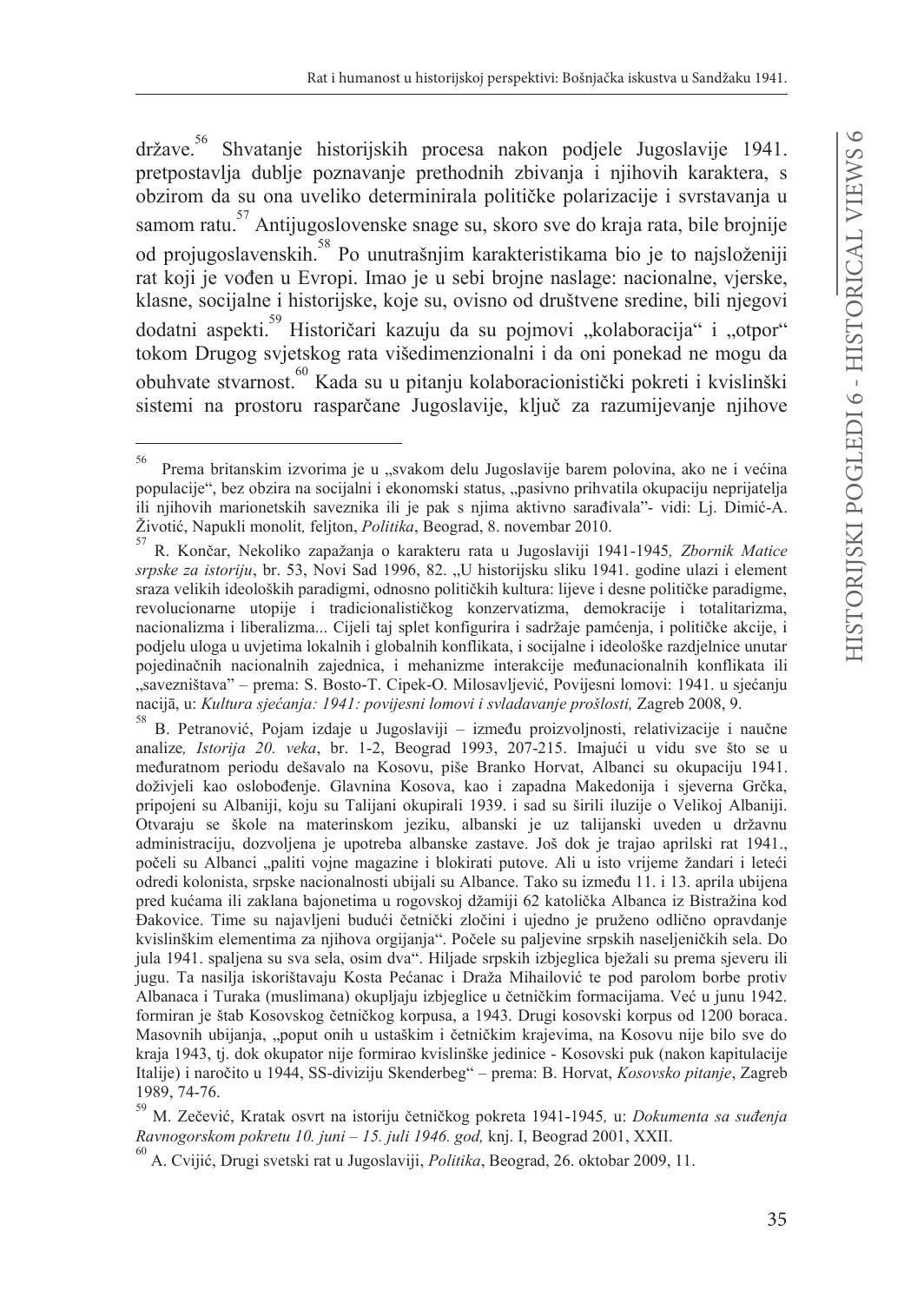društvene biti, i, prije svega, njihovih socijalno-političkih korijena, treba tražiti u analizi ukupne socijalne stvarnosti, političke klime, misli i prakse karakteristične za Jugoslaviju između dva svjetska rata. <sup>61</sup> Jugoslavija je imala najmasovniju kolaboraciju u Evropi. Srbiji je, prema Milanu Nediću, čelniku kolaboracionističke uprave ("vlada narodnog spasa"), bilo nakon 1941. mjesto "jedino u nacionalsocijalističkom taboru", a srpski narod je bio pozvan da na "Balkanu bude čuvar i žandarm za centar Evrope, ti, za Raih i njegove evropske planove".<sup>62</sup> Suprotstavljanje okupatorima  $\mathbf{i}$ kvislinzima obuhvata najraznovrsnije oblike otpora: pasivnu rezistenciju, aktivan otpor, partizansku borbu do masovnog narodnooslobodilačkog rata. Nijedna verzija savremenog revizionizma ne odriče se antifašističkog moralnog kapitala, mada se antifašizam objašnjava na različite načine. Svi narodi imaju memorisane različite priče i datume. Izgradnja politike sjećanja koja bi uključivala različite narode, ljude i njihove vizije je mukotrpan posao.

Sintagma "dostojanstvo čovjeka" kruži svijetom još od vremena Pika dela Mirandola (Giovanni Pico della Mirandola, 1463-1494). Nepravde nisu bogomdane, "već su od ovoga svijeta". Biti čovjek, "znači htjeti više ili htjeti drugačije od datog, što nije lišeno odgovornosti, bar pred drugim ako ne svagda pred sobom".<sup>64</sup> Čovjek se ne rađa kao dobar ili zao, već on, u osnovi, može postati dobar ili zao. "U osnovi" znači da ipak nešto od toga preovlađuje i

<sup>61</sup> Upor. R. Hurem, Socijalni i nacionalni problem revolucije, Oslobođenje, Sarajevo, 13. juli 1983; N. Popović, Koreni kolaboracionizma, 49; opšir. D. Petrović, Pravni aspekti fenomena kvislinštva i njegovo mesto u savremenoj jugoslovenskoj istoriografiji, Arhiv za pravne i društvene nauke, br. 3, Beograd 1975, 435-444.

 $^{62}$  Svoj legitimitet Nedićeva vlada stvarala je propagiranjem mržnje prema predratnoj Jugoslaviji, koja je obilježavana kao «degenerisana država», "povampirena lešina", kao "neplodno tle, na kome srpsko seme nije moglo proklijati, i moralo je istrunuti". Jugoslavija je optuživana za sve nesreće "Majke Srbije" i "uništavanje" srpskog naroda. Odbacivane su ideje o njenoj obnovi – «ne trulu Jugoslaviju već zdravu, čistu, slavnu, pravičnu i uređenu novu Srbiju. Nedić je proklamirao "Srbizam" ("Samo za Srbiju da živi i samo za Srbiju da umre"); opšir. B. Petranović-M. Zečević, Jugoslovenski federalizam ideje i stvarnost, tematska zbirka dokumenata, prvi tom 1914-1943, Beograd 1987, 665; O. Milosavljević, Potisnuta istina: kolaboracija u Srbiji 1941-1944, Beograd 2006; 35; Z. Paković, Srbija pod kukastim krstom, Politika, Beograd, 12. decembar 2009; M. Vasić, Rehabilitacija izdaje, Vreme, br. 1293, Beograd, 15. oktobar 2015; M. Pisarri, Milan Nedić: vera u nemačku pobedu, Peščanik.net, 20.oktobar 2015, https://pescanik.net/milan-nedic-vera-u-nemacku-pobedu/.

<sup>63</sup> Vilmos Hanti, predsjednik Međunarodne federacije antifašista (FIR), kazuje 2014. da je "antifašizam isto što i humanizam. Ne treba ga izjednačavati sa bilo kojom ideologijom. To nije stvar pripadnosti levici ili desnici, iako su ideje levice bliže idejama antifašizma" – prema: K. Živanović, Antifašizam je isto što i humanizam, *Danas*, Beograd, 21. oktobar 2014, https://www.danas.rs/drustvo/antifasizam-je-isto-sto-i-humanizam; upor. M. Colić, Jugoslovensko ratište 1941-1945. godine – učesnici, nastanak, razvoj i specifičnosti, u: Antifašistički narodnooslobodilački rat u Jugoslaviji i savremenost, Beograd 2004, 121; T. Kuljić, Prevladavanje prošlosti: uzroci i pravci promene slike istorije krajem XX veka, 459.

<sup>&</sup>lt;sup>64</sup> R. Muminović, Ethos i ljudsko bivstvovanje, Tuzla 1997, 382.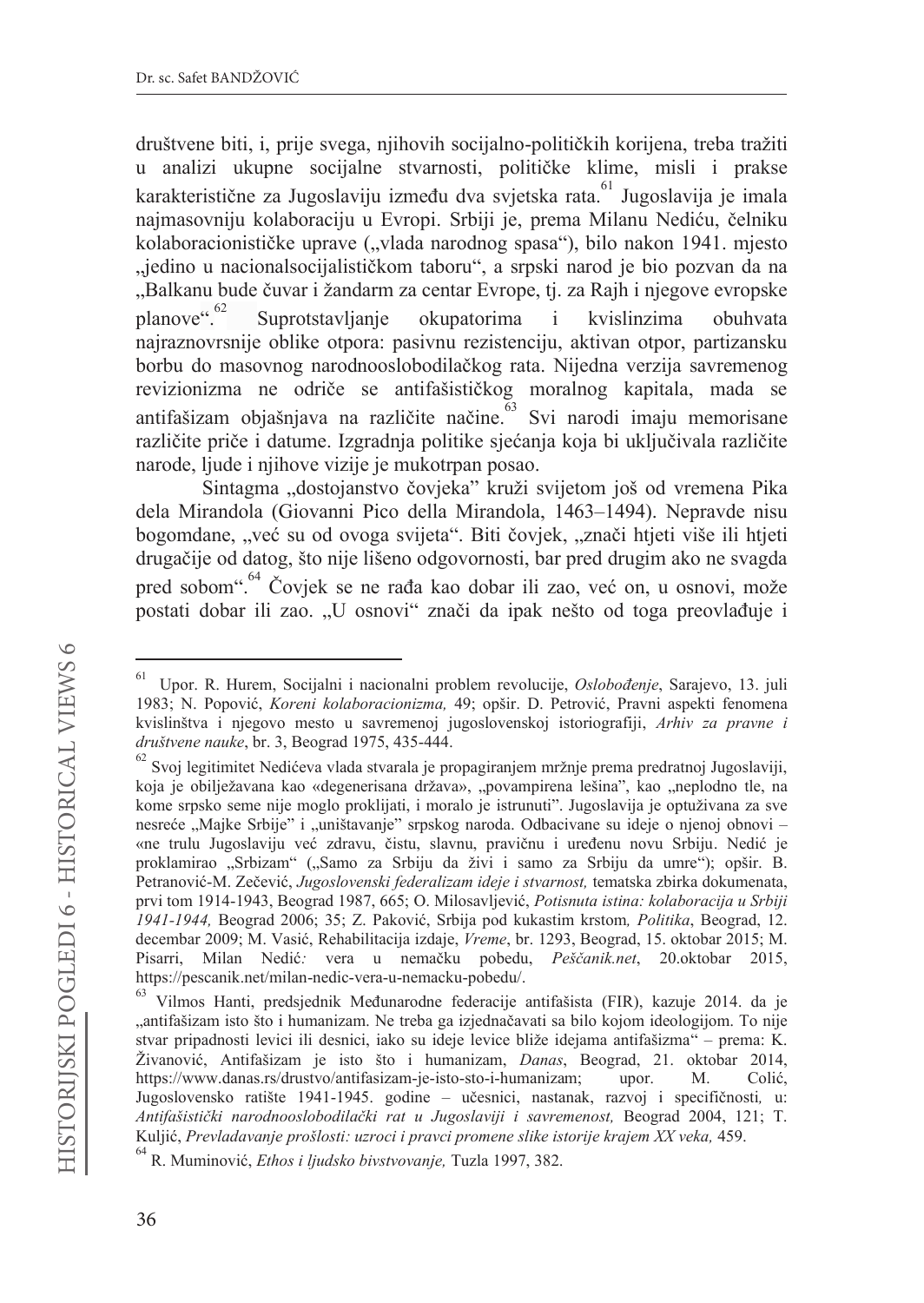predstavlja osnovnu moralnu konstelaciju čovjeka, pored fizičke i naslijeđene. Čovjek se mijenja i u stanju je da se mijenja. Osim njegovog izbora, koji nije uvijek svjestan, na to djeluju okolnosti, okruženje, vaspitanje, atmosfera. On odraste a da nikada nije mrzio ljude druge nacije, vjere ili jezika, i onda, počnu sistematski i usmiereno, sve uspješnije da ga uvjeravaju da on "pripada korpusu pravednih i ispravnih", a da su oni "drugi" njegovi najveći neprijatelji, krvnici i u srce mu se polako, ali sigurno, "useljava mržnja i zlo, koje se kao požar širi". Dovolino je, primjetio je Žan-Pol Sartr (Jean-Paul Sartre), da samo jedan čovjek zamrzi drugog, pa da mržnja malo-pomalo osvoji cijeli svijet. Zločini u ratu su često motivirani mogućnošću reduciranja žrtvine ljudskosti.<sup>65</sup> Od svakog ideološkog materijala može se napraviti palica za ubijanje ljudi. Nema genocidnih naroda, ali ima genocidnih politika, s prepoznatljivim namjerama i ciljevima, ili, pak, politika koje imaju radikalne strateške ciljeve koji se, pod određenim prilikama, mogu ostvariti samo putem genocida. Te i takve politike mogu steći znatnu podršku. <sup>66</sup> Prema Karlu Jaspersu ne postoji pojam "protezanja nacionalnog karaktera na svakog pojedinog pripadnika nacije... narod ne može junački poginuti, ne može biti zločinac, ne može postupati moralno ili nemoralno: to mogu samo pojedinci". <sup>67</sup> Nacionalističke ideologije određuju opšti pravac onome što treba uraditi i daju individualnim počiniocima osjećaj svrhe i namjere.

Predstave prošlosti "redefinišu politička uverenja i menjaju stavove, često bez obzira na proklamovane ideološke okvire". Historija Drugog svjetskog rata u Jugoslaviji je nesumnjivo bila "povijest više ratova" naslaganih iedan na drugog.<sup>69</sup> Veselin Đuretić je pisao da su se na jugoslavenskom tlu u

<sup>65</sup> Ž. Kovačević, *Između arogancije i poniznosti*, Beograd 2004, 300-301. Iznevjeravanje tolerancije znači, kada su u pitanju muslimani, iznevjeravanje jednog od osnovnih islamskih principa. Kur'anske odrednice – ubiti jednog čovjeka, isto je kao ubiti cijelo čovječanstvo, svjedoče o pozitivnom ovoizemaljskom odnosu islama prema ljudskim pravima - vidi: S. Hodžić, Ljudska prava u islamu, Sarajevo 1998, 21.

<sup>&</sup>lt;sup>66</sup> S. Vrcan, Nema genocidnih naroda, ali ima genocidnih politika, Helsinška povelja, br. 103-104, Beograd, januar-februar 2007, 46.

 $^{67}$  Prema: D. MacDonald, Suživot ili međusobna mržnja?, u: Suočavanje s jugoslavenskim kontraverzama: inicijativa naučnika: centralnoevropske studije, Sarajevo 2010, 378.

<sup>(</sup>Re)konstruisana slika ratnih događaja u svijesti pojedinca je uslovljena kolektivnim interpretacijama, proizvod je društvenog konteksta i historijske svijesti zajednice kojoj on pripada - prema: O. Manojlović Pintar, Rat i nemir - o viđenjima socijalističke Jugoslavije, Drugog svetskog rata u kome je nastala i ratova u kojima se raspala, u: Novosti iz istorije: znanje, neznanje, upotreba i zloupotreba istorije, Beograd 2010, 83-84, 102.

<sup>69</sup> N. Malcolm, Povijest Bosne, Zagreb-Sarajevo 1995, 235. Emily Greble, autorica knjige Sarajevo 1941-1945: muslimani, kršćani i Jevreji u Hitlerovoj Evropi (Sarajevo 2020), smatra, pak, da su u Bosni i Hercegovini "mnoge muslimanske vođe savez s Nijemcima vidjele kao najbolji način otpora sekularizaciji i potčinjavanju islama ustaškom režimu, najbolji način zaštite muslimanskih žrtava od četničkog terora i najbolji način zaštite islama pred nadirućim komunističkim snagama" - prema: Slobodna Bosna, Sarajevo, 13. januar 2011, 63.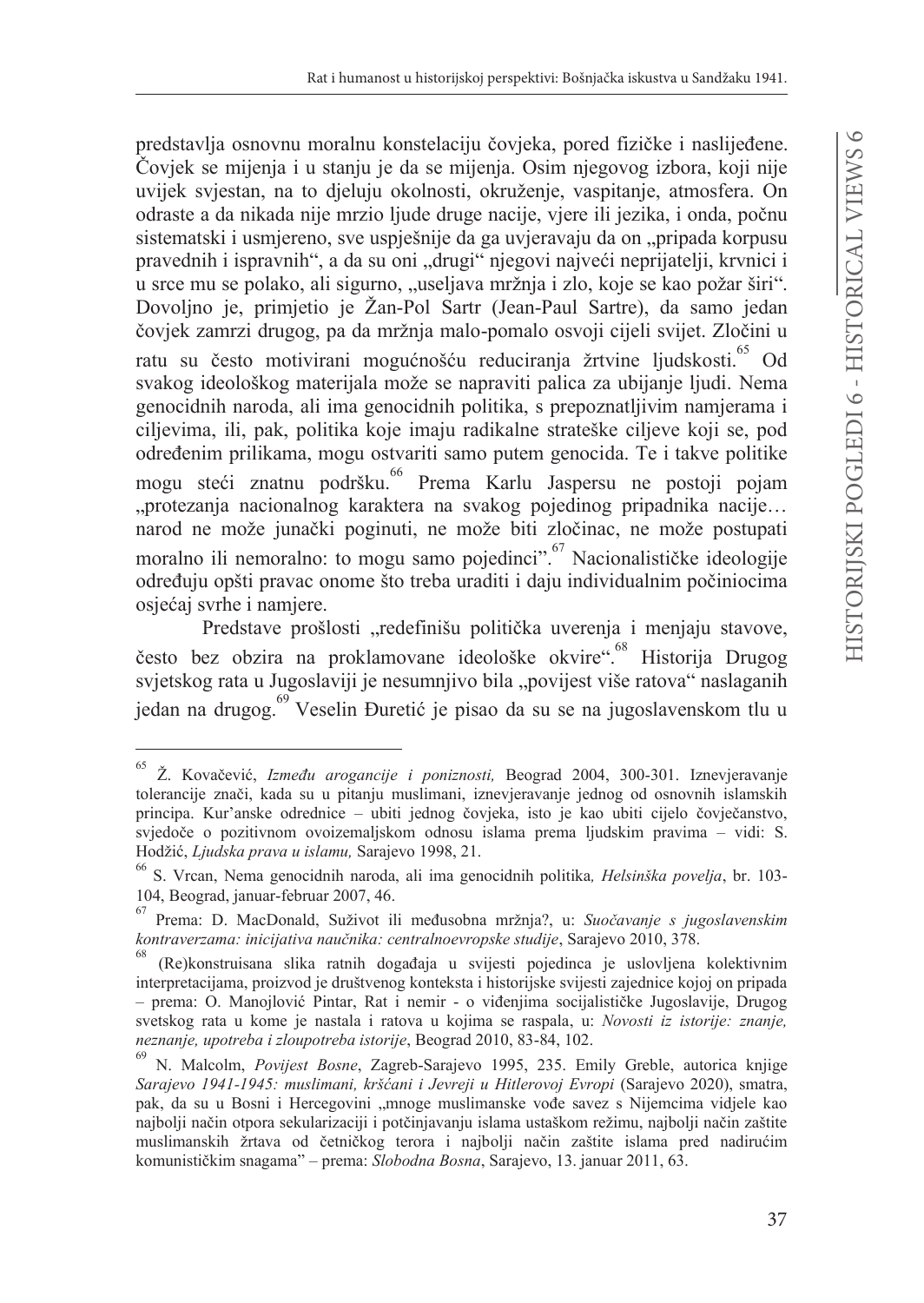vihoru tog rata između sebe borili i ljudi i duhovi "fatamorgane istorijske i društvene svijesti, legende i mitovi". Historija se u tim ratnim godinama manifestirala, "u brutalnoj jednostavnosti. Upravo je ta njena jednostavnost komplikovala do neslućenih razmera pojedinačne živote".<sup>70</sup> Ratni udes Bošnjaka je delikatna tema koja traži višedimenzionalno i deideologizirano prikazivanje pozicija svih njenih aktera. Brojna pitanja vezana za taj rat, za manifestiranie liudske i građanske odgovornosti, bošniačku zaštitu ugroženog srpskog stanovništva, ispoljenu humanost, mimo poratnih jednopartijskih ideoloških premisa i "zvaničnih istina" ostala su u većoj ili manjoj mjeri marginalizirana.<sup>71</sup> Kritičko suočavanje s iskustvima "kulturnog i političkog pamćenja, s njegovim problemima i aporijama", sudjeluje i "u razumijevanju vremena i društava u kojima živimo".<sup>72</sup>

Drugi svjetski rat ni na prostoru Sandžaka ne može se objektivnije shvatiti izvan šireg jugoslavenskog konteksta.<sup>73</sup> Posebno je burna historija Novog Pazara, najvećeg sandžačkog grada. Tokom prve nedjelje aprilskog rata 1941. u Novi Pazar je stiglo, u povlačenju, nekoliko viših štabova jugoslavenske kraljevske vojske. Suhoputna stanica u gradu registrirala je 380 vojnika iz novopazarskog kraja i 15.000 vojnika, podoficira i oficira

<sup>&</sup>quot;Ali ne tvore bit te surove epohe svakodnevne strategije preživljavanja nemih posmatrača, svojstvene svakom ljudskom stvoru, svuda na svetu, koji pokušava da nađe zavetrinu od vihora istorije. Njenu suštinu, kao i pozicije svake od strana u sukobu, razumećemo samo ako se fokusiramo na pitanje za šta je čovek u tom ratu bio spreman da ubije ili pogine, šta je zločin, a šta kazna u tom vremenu kada "zakoni ćute" – prema: S. Milošević, Pouke antifašističkog maja, Peščanik, 15. maj 2017, https://pescanik.net/pouke-antifasistickog-maja/.

Jedan od tih savremenih naučnih problema, jeste i deideologizirani odnos prema "muslimanskim rezolucijama", aktima građanske hrabrosti i protesta protiv stradanja Jevreja i Srba u Bosni i Hercegovini, obnarodovanim krajem ljeta i u jesen 1941. u više gradova (Prijedor, Sarajevo, Mostar, Banjaluka, Bijeljina, Tuzla i dr), u nezavidnim prilikama okupacije, opšte nesigurnosti. Potpisnici rezolucija su bili predstavnici javnog života Bošnjaka, funkcioneri Islamske zajednice, raznih društava i udruženja, poslovni ljudi, posjednici, intelektualci i drugi ugledni građani. U osnovi antifašizma, pokazuju i ove rezolucije, sadržano je najdublje ljudsko pravo, pravo na život pojedinca i nacionalnih zajednica, sloboda i ravnopravnost ljudi i naroda; opšir. S. Bandžović, Bošnjaci i antifašizam: ratni realizam i odjek rezolucija građanske hrabrosti (1941), Sarajevo 2010.

S. Bosto-T. Cipek, 1945. godina: nagovještaj nade, posljedice i podijeljena sjećanja, u: Kultura sjećanja: 1945: povijesni lomovi i svladavanje prošlosti, Zagreb 2009, 11.

Sandžak ima, prema navodima Keneta Morisona i Elizabete Roberts, "određene jasne karakteristike koje obuhvataju geografske elemente i kulturno-istorijske činioce, koji, shodno tome, oblasti daju jasnu etničku/društvenu kompoziciju". Od Berlinskog kongresa (1878) do balkanskih ratova (1912-1913), smatraju ovi autori, pozicija Sandžaka u centru Balkana - između Srbije i Crne Gore s jedne strane i Bosne i puta za Istanbul s druge - vodila je ka tome da on stekne veliki politički i diplomatski značaj – prema: "Svedok", br. 906, Beograd 26. novembar 2013; opšir. K. Morrison-E. Roberts, *The Sandžak: a history*, Oxford University Press, New York 2013.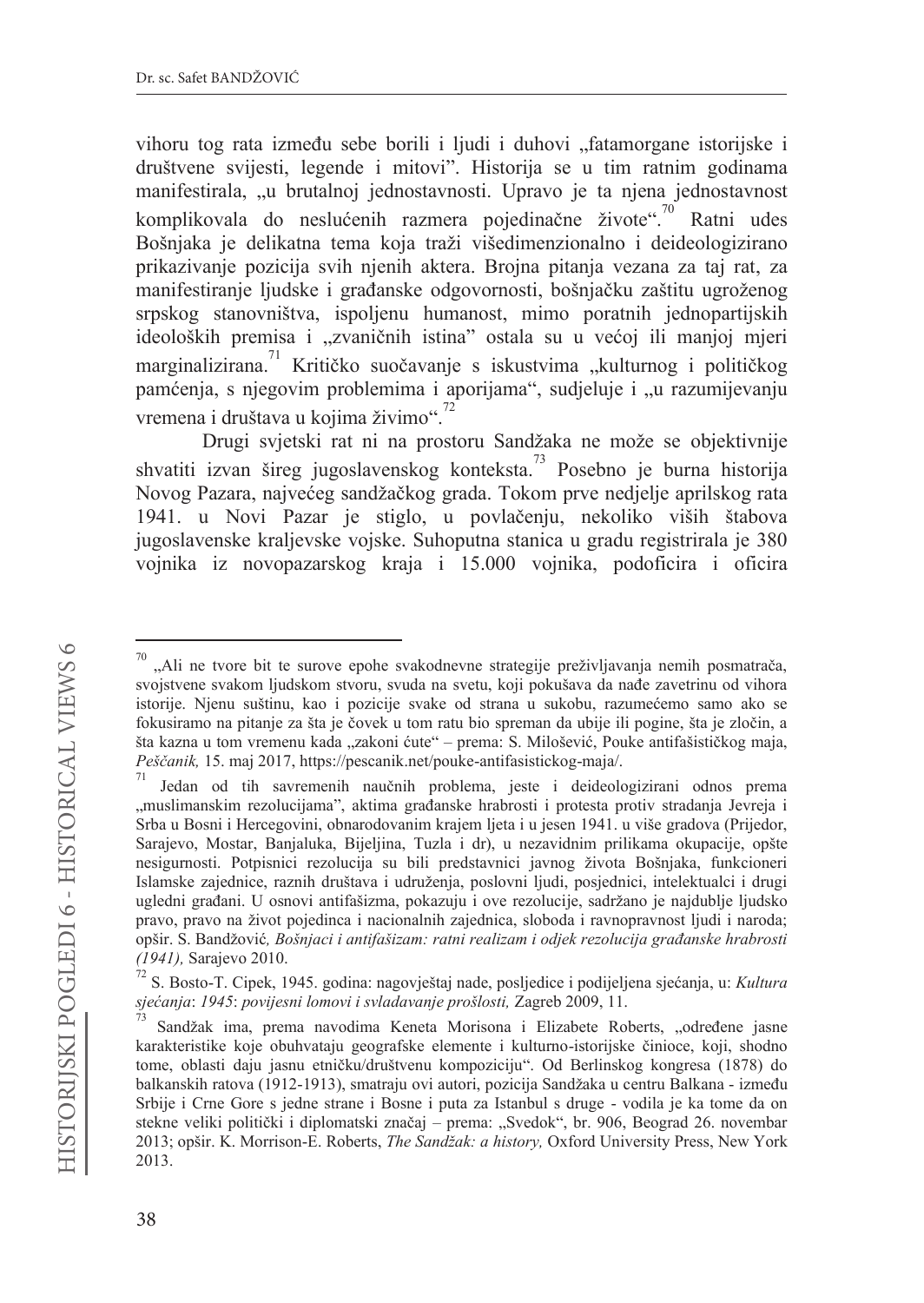jugoslavenske vojske iz raznih krajeva zemlje.<sup>74</sup> Kroz sandžačke gradove prolazili su generali i oficiri Vrhovne komande i komandi pojedinih armija u pravcu Žabljaka i Nikšića, Mojkovca i Podgorice, Rožaja i Berana, bez veze sa svojim armijama. Prvih ratnih dana su se u Deževskom srezu pojavili i četnici Koste Milovanovića Pećanca, čija su nedjela 1922-1923. Bošnjaci u tom kraju zapamtili.<sup>75</sup> Na prostorima Deževskog, Studeničkog i Štavičkog sreza još 30-ih godina je osnovano četiri pododbora "Udruženja četnika". Dio njihovog članstva sačinjavao je jezgro četničkih oružanih formacija - prije svega Koste Pećanca.<sup>76</sup> U Novom Pazaru je priređen je 16. aprila svečani doček njemačkim

<sup>74</sup> M. Radović, KPJ i NOP u Novom Pazaru za vreme okupacije u Drugom svetskom ratu, Novopazarski zbornik, br. 27, Novi Pazar 2003, 298. Iz Novog Pazara je u aprilskom ratu bilo mobilizirano oko 900 vojnih obveznika. U Novi Pazar su već prvih dana nakon bombardovanja Beograda počele stizati prve izbjeglice, zajedno sa štabovima raznih jedinica u stihijskom povlačenju. Bilo je registrirano preko 15.000 vojnika koji su se tu našli u prolazu, iz raznih vojnih jedinica. Stigle su i prve vijesti o pogibiji nekih Novopazaraca. Blizu Skoplja je poginuo Sait Koničanin. Pronijela se i vijest kako je vojnik Salih Bošnjović skočio u Skoplju na njemački tenk i poginuo. Neki su vojnici, pak, ginuli i van fronta. O tome Mijo Radović navodi: "Uoči kapitulacije muslimane u gradu je naročito potresla vest da je blizu Kosovske Mitrovice nekoliko vojnika-muslimana iz grada i okoline razoružano, svučeno i ubijeno. Pričalo se da su to učinili četnici, žandarmi, seljaci, oficiri, Šiptari. Ova vest je imala osnove, jer je u blizini Kosovske Mitrovice iz Novog Pazara od nekoga bio opljačkan i ubijen vojnik Omerbegović Asim".

<sup>75</sup> Sandžakom je nakon 1918. krstarilo nekoliko muslimanskih odmetničkih grupa, koje su se javljale kao zaštitnici muslimana, ali su djelovale neorganizirano. Ovaj vid iznuđene gerilske borbe, u narodu poznat kao "komitski", nije imao masovniji karakter. Protiv komita su bile angažirane jedinice žandarmerije s posebnim ovlašćenjima, četnici Koste Pećanca, uz povremeno korišćenje vojnih snaga. Prilikom boravka K. Pećanca u Novom Pazaru 1922. maltretiran je predsjednik opštine Ćamil-beg Ejupbegović pa je, pod pritiskom radikala, podnio ostavku. Od 1925. do 1941., u uslovima političkih tenzija, diskriminacije i iseljavanja Bošnjaka, svi predsjednici novopazarske opštine bili su Srbi. Srbi su bili i svi okružni sreski načelnici u tom razdoblju. Gonjenje odmetnika bilo je nakon 1918. samo izgovor za progone Bošnjaka. U tutinskom kraju su četnici Koste Pećanca izvršili teške zločine. U Zapadnom Mojstiru su ubili dva a u selu Žuče sedam seljaka. U selu Starčeviću 1923. prvo su ubili tri, da bi potom za samo jedno jutro ubili 28 lica. Strah i nevolje su 1923. donijeli četnici Koste Pećanca, "odjeveni u seljačka i vojna odela sa dugačkim kabanicama", i u Dugu Poljanu. Pretučeno je dosta ljudi. Poslanici Jugoslavenske Muslimanske Organizacije su u Narodnoj skupštini ukazivali da četnici "nijesu štedeli imovinu građana (da su razgrabljivali istu), da nisu štedeli ni živote građana u mjestima, kroz koja su prolazili... pa nam je dolazilo i nekoliko žena muslimanki i žalile nam se da su ih ti organi silovali i naložili im da se pred njima skinu gole i ostanu gole". Narodni poslanik iz Novog Pazara Aćif Hadžiahmetović je ukazivao da se dešavaju progoni muslimana, da vlasti neće da obave istragu, čak i kada to traže džemijetski narodni poslanici (Islam Muhafazai Hukuk Cemiyet - Društvo za zaštitu muslimanskih prava, politički predstavnik muslimana iz Makedonije, s Kosova i iz Sandžaka - prim. S. B) - vidi: B. Hrabak, Novopazarske džemijetlije, Novopazarski zbornik, br. 27, Novi Pazar 2003, 248-249; Isti, Kačaci u bivšem Novopazarskom Sandžaku (Staroj Raškoj) 1918-1928. godine, Simpozijum "Seoski dani Sretena Vukosavljevića", XVII, Prijepolje 1997, 235; opšir. M. Memić, Bošnjaci (Muslimani) Crne Gore, Podgorica 2003, 183-184; S. Bandžović, Iseljavanje Muslimana iz Sandžaka, Sarajevo 1991.

<sup>&</sup>lt;sup>76</sup> V. Virijević, Delatnost "Udruženja četnika" u Deževskom, Studeničkom i Štavičkom srezu tridesetih godina 20. veka, Zbornik radova Filozofskog fakulteta, knj. 30, Kosovska Mitrovica 2000, 395-396.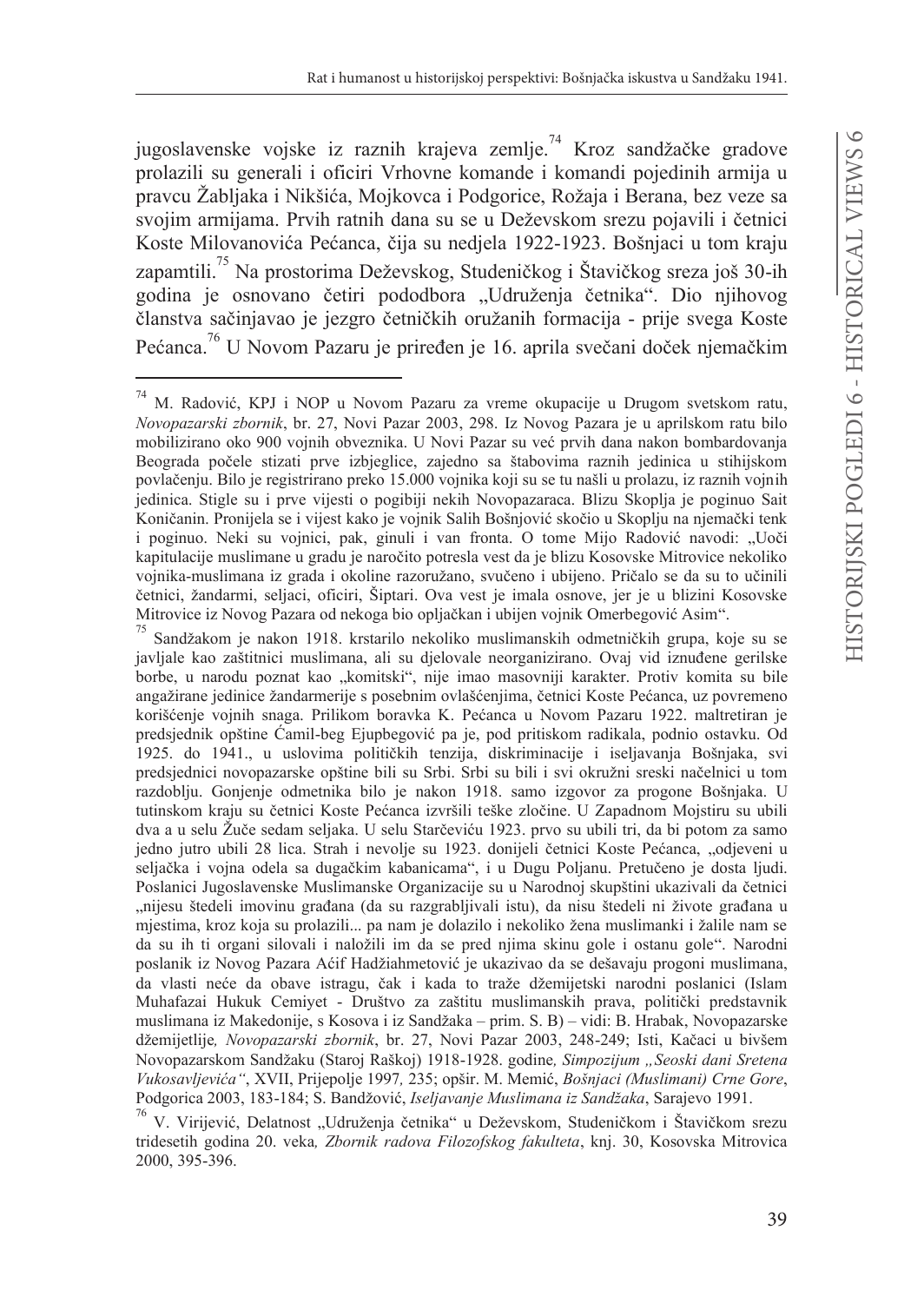jedinicama, dok u Sjenici, Novoj Varoši, Priboju, Prijepolju i Bijelom Polju nije bilo dočeka, jer se stanovništvo iz straha zatvaralo u kuće. Ramiz Crnišanin je pisao o njemačkom preuzimanju kasarne u centru Novog Pazara: "Toga dana kasarna Nadgrad bila je puna vojske i oficira i bilo je žalosno gledati kako jedan nemački vojnik razoružava sve, odnosno kako mu predaju puške, opasače sa pištoljima, dvoglede i drugu opremu".<sup>77</sup> U Prijepolju je, prije ulaska niemačke vojske, na inicijativu Sretena Vukosavljevića, nekadašnjeg narodnog poslanika, održan sastanak uticajnih Srba i Bošnjaka, na kome je on isticao potrebu dobrih odnosa između Srba i Bošnjaka za vrijeme okupacije "koja je prolazna".<sup>78</sup>

Oko Sandžaka sukobljavali su se, pored njemačkih i italijanskih, interesi NDH i Velike Albanije.<sup>79</sup> Odmah nakon što je krajem aprila 1941. vlast NDH uspostavljena u Sarajevu, pokrenuta je akcija da vojska i oružništvo NDH zaposiednu i Sandžak. Ovo je podržavalo i muslimansko stanovništvo tog područja, koje je insistiralo na svojoj povijesnoj povezanosti s bosanskohercegovačkim muslimanima, te su tražili da budu priključeni Bosni i Hercegovini, odnosno NDH.<sup>80</sup> Početkom maja 1941. neke domobranske i

<sup>&</sup>lt;sup>77</sup> R. Crnišanin, *Tijesna čaršija*, Beograd 1992, 27. Njemački oficiri i podoficiri koristili su brojne kuće u Novom Pazaru za svoj smještaj. Njihovo ponašanje je "prema članovima porodica ovih kuća u svakom pogledu bilo primereno" – vidi: M. Radović, Iz novopazarskih hronika, Novopazarski zbornik, br. 28, Novi Pazar 2004, 166.

<sup>78</sup> M. Ćuković, Sandžak u ustanku 1941. godine, u: Ustanak naroda Jugoslavije 1941, knj. V, Beograd 1964, 11-12.

<sup>79</sup> Sandžak je ostao u italijanskoj zoni interesa, ali su Nijemci zadržali Novi Pazar u sastavu Srbije, radi kontrole Ibarske doline kao važne saobraćajnice, a na Kosovu rudnik Trepču s tri sreza. Sjeverni dio Kosova ostao je tako u sastavu Nedićeve Srbije, dok su istočni krajevi potpali pod bugarsku kontrolu. Od maja 1941. na prostoru Srbije funkcionirao je Civilni komesarijat za Kosovo, Metohiju, Sandžak, Debar i Strugu koji se bavio reorganizacijom administracije u "oslobođenim krajevima". Krajem ljeta Oblast Kosova se sastojala od srezova Kosovska Mitrovica (sjedište Oblasti), Novi Pazar, Vučitrn i Podujevo. Albanska "narodnosna grupa" je imala svog povjerenika u rangu pomoćnika bana koji je učestvovao u svim pitanjima koja su se ticala Kosova. Na čelu srezova su stajali Albanci, dok je imenovanje albanskog osoblja vršeno u Beogradu u sporazumu s vođom albanske narodnosne grupe. Za zamjenike sreskih načelnika, žandarmerijske i opštinske službenike postavljani su pripadnici narodnosne grupe koja je činila makar četvrtinu u dotičnom srezu. Okružni sud je obrazovan u Mitrovici, gdje je bilo i sjedište državnog tužioca. Ovaj sud, među čijim je članovima sjedio i jedan sudija Albanac, bio je u nadležnosti Apelacionog suda u Nišu - vidi: V. Jovanović, "Rekonkvista Stare Srbije": o kontinuitetu teritorijalne i demografske politike na Kosovu, u: Figura neprijatelja: preosmišljavanje srpsko-albanskih odnosa, Beograd 2015, 104; B. Petranović, Istorija Jugoslavije 1918-1978, Beograd 1981, 202-204; N. Malcolm, Kosovo: kratka povijest, Sarajevo 2000, 335.

Božidar Bralo je, kao povjerenik Ante Pavelića, prošao kroz neke krajeve Sandžaka, gdje je primao deputacije muslimana, zaplašene četničkim prijetnjama, koji su mu "upućivali molbe da uvjeri poglavnika o njihovoj jedinoj želji i nadi da Sandžak bude anektiran NDH". Jezuite su pripremile za Pavelića jednu studiju o katoličkom uticaju u Sandžaku za vrijeme osmanske uprave, kako bi se navodno naučnim i historijskim argumentima opravdalo polaganje prava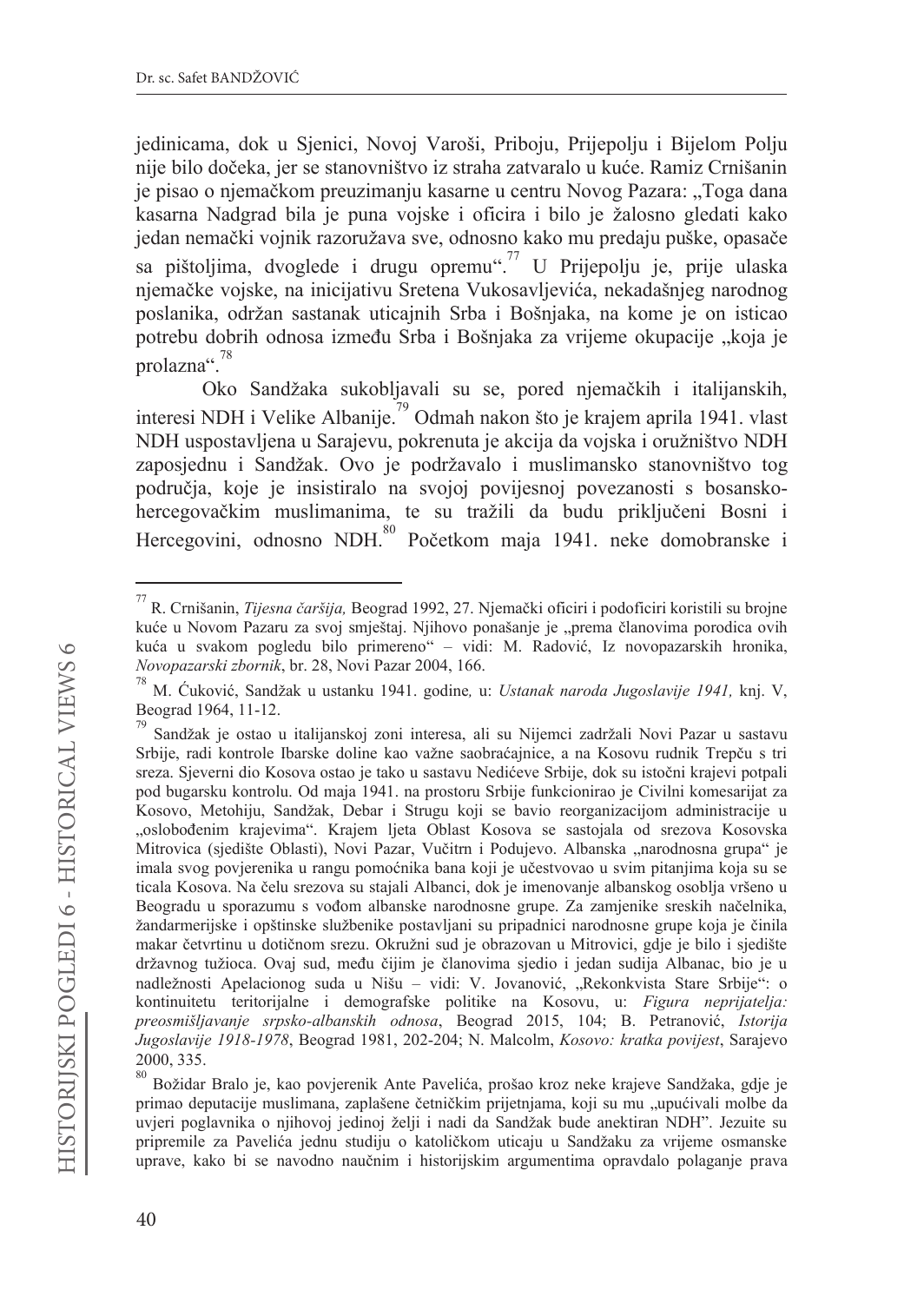oružničke jedinice NDH zauzele su dijelove Sandžaka.<sup>81</sup> Za velikohrvatske težnie Zagreba na sandžačkom prostoru krupan je problem predstavljala činjenica da je upravo tim područjem prolazila demarkaciona crta koja je teritoriju bivše Jugoslavije razdvajala na njemačko i italijansko interesno područje. Rimskim ugovorima od 18. maja 1941. italijanska strana nametnula je NDH nepovoljno razgraničenje na jadranskom području. Italijani su krajem juna odbili zahtiev Ante Pavelića za uključenje Sandžaka u sastav NDH. Snage NDH morale su se povući iz dijelova Sandžaka pod njihovim nadzorom, ali su neke jedinice, zbog izbijanja ustanka u Crnoj Gori, ostali na tom području do početka septembra 1941, kada su se povukli na istočnu granicu NDH, odnosno granicu Bosne i Hercegovine prema Crnoj Gori i Srbiji iz 1914. godine.<sup>82</sup> Režim NDH je ubrzo pokazao svoje pravo lice. Brojni primjeri solidarnosti Bošnjaka s progonjenim Srbima i Jevrejima zabilježeni su širom BiH. Prema izvještaju Glavnog stožera Ministarstva hrvatskog domobranstva o opštoj unutrašnjoj situaciji, iz druge polovine septembra 1941, "Muslimani imaju razvijen osjećaj sažaljenja, pa ni u kom slučaju ne trpe nezgodan i nehuman postupak prema svojim bližnjima, makar ovi bili njihovi vjerski pa i politički protivnici".<sup>83</sup> U Sandžaku, osobito u istočnom dijelu, muslimansko stanovništvo se držalo rezervisano prema ustašama. "Ono se ograđivalo od njihovog terora nad srpskim stanovništvom, a dijelom se i angažovalo u njegovoj zaštiti. Bilo je i pojava oružanog otpora Muslimana pokušaju ustaša da

katolika, "to znači za njih Hrvata, na Sandžak" – prema: V. Novak, Magnum crimen, Zagreb 1948, 736, 741.

 $^{81}$ M. Živković, Sandžak 1941-1943, doktorska disertacija, Filozofski fakultet, Beograd 2017, 81. Zauzimanjem Sandžaka vlasti NDH su smatrale da će Srbija i Crna Gora biti trajno razdvojene. I u "neiskorišćenom privrednom, šumskom i rudnom bogatstvu Sandžaka" također su "videli veliki potencijal"- prema: D. Segić, Od regionalnog ka lokalnom novou ustaške vlasti: uspostavljanje organa NDH u Sarajevu i prenos vlasti na lokalni nivo na primeru Višegrada, Rudog i Priboja, u: Prijelomne godine bosanskohercegovačke prošlosti, knj. II, Sarajevo 2021, 113.

N. Barić, Politika Nezavisne Države Hrvatske prema Srbiji, Istorija 20. veka, br. 1, Beograd 2011, 116. Sredinom jula došlo je do napada crnogorskih ustanika iz bjelopoljskog kraja na područje Sjeničkih Bara, do pljačkanja i paljenja bošnjačkih kuća. Komandant ustaške posade u Prijepolju Stjepan Jakovljević je u Novi Pazaru s njemačkim komandantom dogovorio o organiziranju odbrane sjeničkog sreza i napada na ustanike u Bjelopoljskom srezu. Dobivši 20-ak pušaka i municiju koje je razdijelio »sigurnim muslimanima« u Sjenici, Jakovljević je 20. jula, zatražio od zapovjednika 4. oružničke pukovnije u Sarajevu 100 pušaka i municiju radi naoružavanja »sigurnih muslimana u udaljenim selima kojima preti najveća opasnost od crnogorske osvete«, predloživši da se »iz Goražda prebaci u Sjenicu jedna četa hrvatske vojske". On u svom izvještaju 4. oružničkoj pukovniji ističe da bi bilo zgodno da hrvatska vojska okupira Sandžak pod izgovorom "da se uvede red i zaštiti naš muslimanski elemenat, koji je ovde u većini. Mislim da se ova prilika ne bi smela propustiti, ukoliko se uopšte reflektira za Sandžak i da izvršimo svetu dužnost, da zaštitimo muslimane-Hrvate u Sandžaku" - vidi: M. Čuković, Sandžak u ustanku 1941. godine, 23.

<sup>83</sup> R. Hurem, Pokušaj nekih građanskih muslimanskih političara da Bosnu i Hercegovinu izdvoje iz okvira NDH, Godišnjak Društva istoričara Bosne i Hercegovine, god. XVI, Sarajevo 1965, 198, nap. 29 i 30.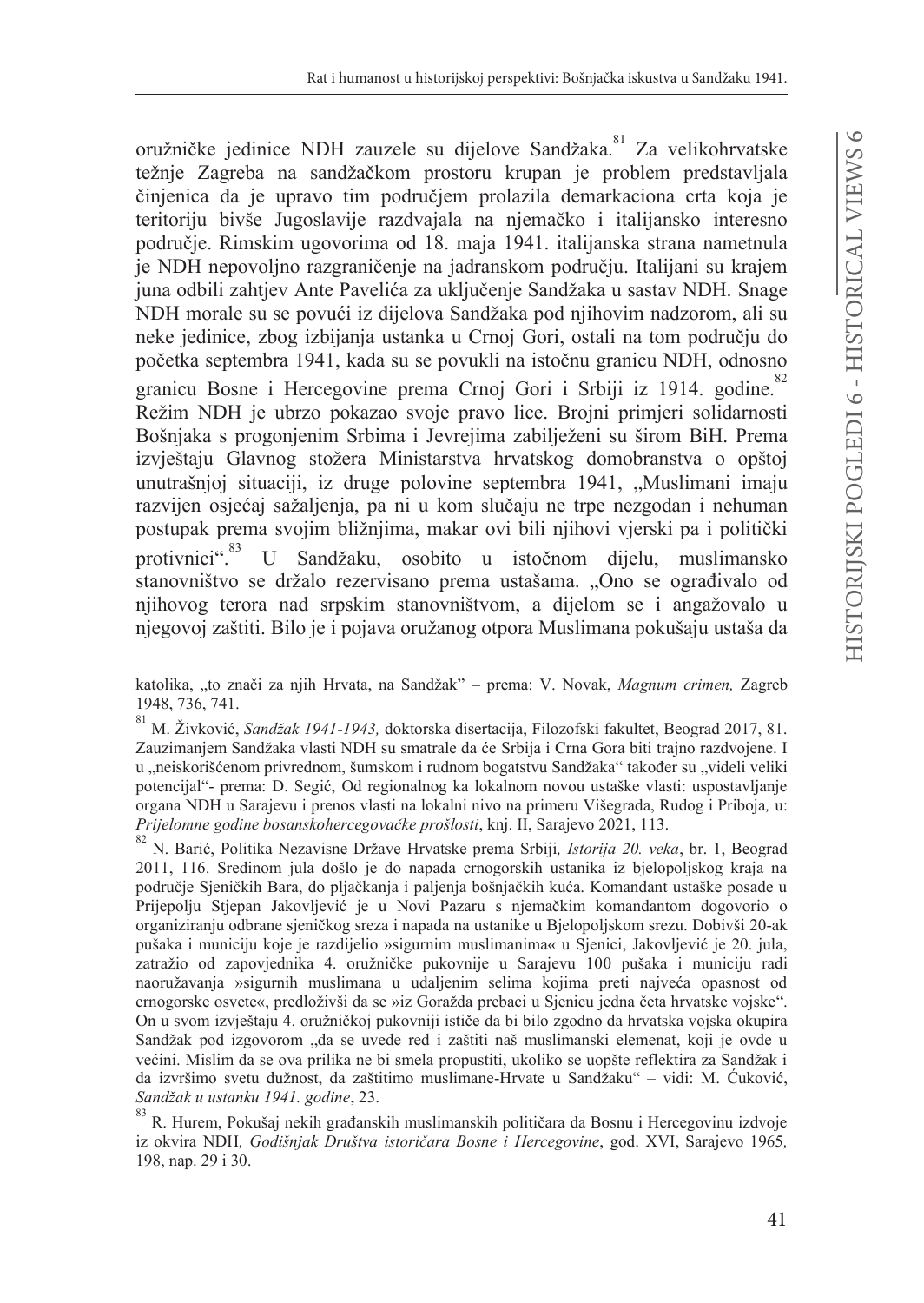hapse i uništavaju srpske porodice".<sup>84</sup> I u Pljevljima su Bošnjaci ustajali u zaštitu pravoslavnog stanovništva. Solidarnost se definira odsustvom prisile -"solidarišeš se ne zato što moraš, već zato što je to nalog ljudskosti". To je "postupanje, svetonazor ili stav koji ne polazi od pukog interesa za sebe".<sup>86</sup> U Sandžaku je bošnjačko stanovništvo bilo ugroženo 1941. u pogledu biološkog opstanka. Nastajale su različite samoodbrambene koncepcije na lokalnom nivou, težnje za parcijalnim podržavanjem njemačkih, italijanskih, ustaških i velikoalbanskih tendencija. To lutanje se očitovalo, shodno iskustvima iz vremena Prvoga svjetskog rata, i kroz nove pokušaje vezivanje nekih lokalnih prvaka za projekat "Velike Albanije", drugih za pripajanje Bosni i Hercegovini, odnosno NDH.<sup>87</sup> Saradnja s okupatorima bila je i posljedica diskriminatorskog režima još od 1912, teškog položaja u kome se nalazilo bošnjačko stanovništvo, međuratne pauperizacije, oduzimanja zemlje, kao i egzistencijalnih prijetnji kojima je bilo izloženo.<sup>88</sup>

Od velikog značaja bilo je i angažiranje muslimanske omladine, osobito studentske i đačke, u kojoj je bio dosta snažan uticaj KPJ - vidi: P. Morača, Jugoslavija 1941, Beograd 1971, 132.

<sup>85&</sup>lt;br>Bošniaci su u pograničnim selima pljevaljskog kraja pružali otpor ustaškim jedinicama koje su agitirale među njima da se priključe NDH: "Muslimani su činili sve što su umjeli da odobrovolje vojnike kako bi bili što tolerantniji prema Srbima. Podatak da je u srezu pljevaljskom, koji graniči sa Bosnom odnosno sa NDH, u toku II svjetskog rata ubijeno samo 23 lica srpske nacionalnosti, nepobitan je dokaz koliko su Muslimani poradili za spas Srba, svojih komšija... Ono što je uradio Smail Kukić, kada je svojim tijelom štitio Srbe, pa i sam pao kao žrtva razbješnjelih vojnika NDH, nije zapisao nijedan Srbin ili Crnogorac u Sandžaku" – cit. prema: H. Čengić, O genocidu nad Bošnjacima (muslimanima) u zapadnom dijelu Sandžaka 1943. godine, Sarajevo 1994, 182.

<sup>86</sup> I. Milenković, Prinuda na solidarnost, Vreme, br. 1457, Beograd, 6. decembar 2018.

<sup>87</sup> Svoj interes i svojatanje Sandžaka i Bošnjaka pokazivali su i ideolozi ustaškog pokreta i prije rata. Mladen Lorković, pišući 1939. o Hrvatima-muslimanima i njihovom rasporedu ističe sljedeće: "Znatnija je etnička skupina autohtonih hrvatskih naseobina u bivšem Novopazarskom sandžaku te diljem južne Srbije. To je muslimanski, većinom seljački svijet, koji je na svom tlu starosjedilac... Muslimani Hrvati novopazarskog kraja nastavljaju kao kompaktna većina četverokut između Novog Pazara, Rožaja, Bijelog Polja i Sjenice, uključivši ta četiri mjesta. Po popisu iz god. 1931. imala je skupina muslimanskih Hrvata na području Srbije i Crne Gore 226.000 duša. U dva kotara tvore oni većinu: u Sjenici (44.812) i Štavici (29.192). U većem broju žive nadalje u kotarima Deževe (18.200), Mileševo (10.943), Pljevlje (9.093), Priboj (5.915), Peć (11.501), Bjelo Polje (11.916), Kosovska Mitrovica (7.738), Berane (11.936)" - prema: M. Lorković, Narod i zemlja Hrvata, Zagreb 1939, 206-207.

<sup>88</sup> Sredinom maja 1941. otišla je, s preporukom njemačke krajskomande, delegacija iz Novog Pazara (Aćif Hadžiahmetović, Ahmet Daća, Šemso Čavić, Ahmet Ćilerdžić, Musadbeg Omerbegović i Osmah Džanefendić) i Kosovske Mitrovice u Beograd da od njemačkog zapovjednika Srbije traži saglasnost za ubiranje četvrtine. Na ovo je dao saglasnost i »srpski komesar« Milan Aćimović. Na savjetovanju predsjednika opštine okruga Kosovske Mitrovice, održanom početkom maja 1942. u Vrnjačkoj Banji, predstavnici »srpske vlade« saopštili su da se ubira četvrtina sa svih posjeda koji su 1912. davali četvrtinu i da će se nakon rata agama platiti naknada za oduzetu zemlju – prema: M. M. Ćuković, Sandžak u ustanku 1941. godine, 15.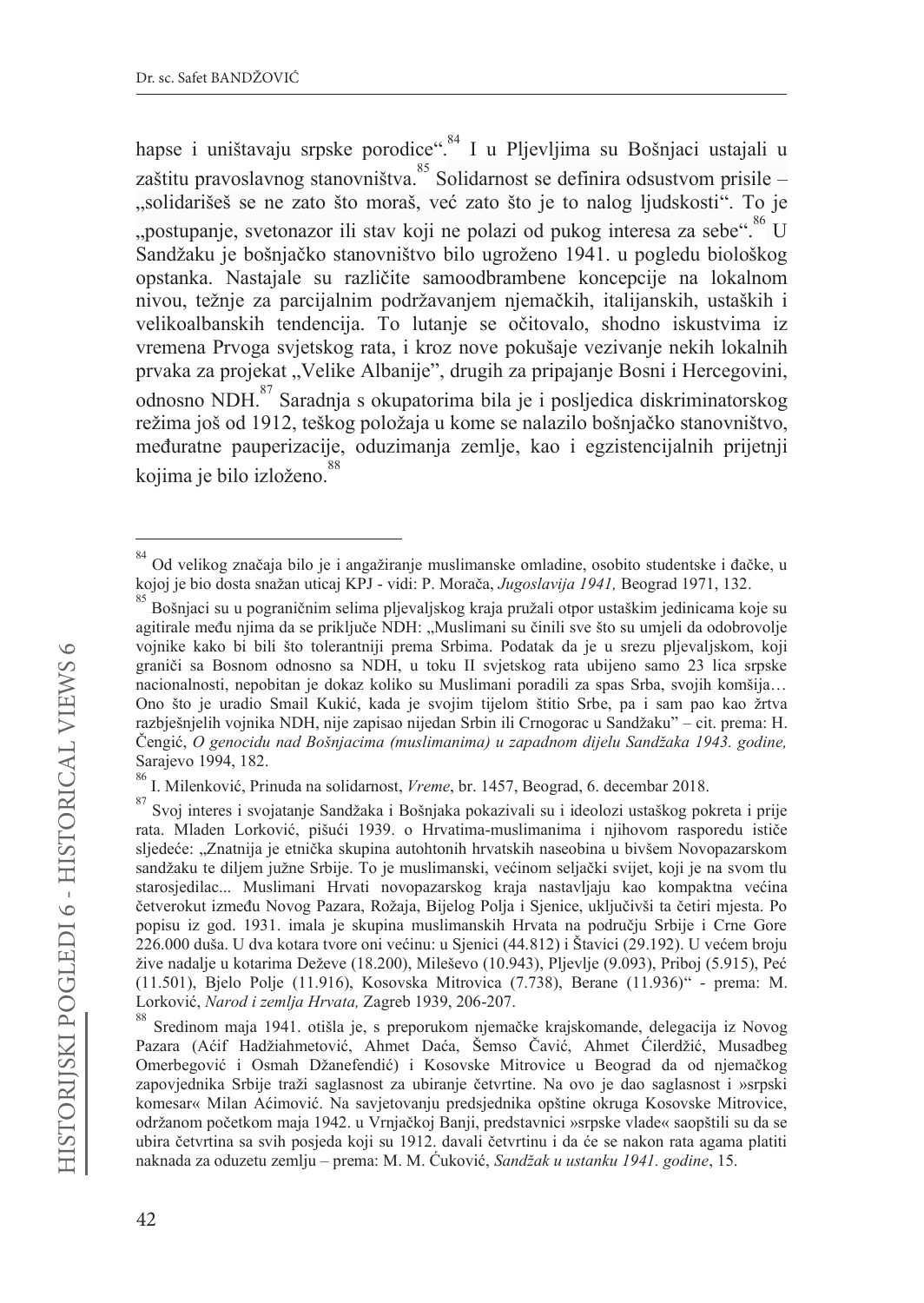Pojavom četničkog ravnogorskog pokreta Draže Mihailovića na političkoj i ratnoj sceni 1941, s ciljevima o velikoj srpskoj državi, "očišćenoj" od nesrpskog elementa, a prije svega od muslimanskog življa, prilike su još više usložniene. Antihrvatstvo, antimuslimanstvo i antijugoslavenstvo bili su ideologija četništva. U četničkoj zakletvi jasne su dvije osnovne odrednice njihove ideologije: borba za Srbiju ("srpski narod") i izvršenje odmazde.<sup>90</sup> Četnički pokret kao praktičan izraz velikosrpskih ambicija snažno je naglašavao svoju "istorijsku misiju" oslobođenja, čuvanja "biološke supstancije Srba", kao i širenja ideje etnički homogene "Velike Srbije" koju je trebalo stvoriti, na osnovu predratne platforme Srpskog kulturnog kluba (SKK), u okvirima poratne Jugoslavije. Na putu ostvarivanja homogene srpske državne zajednice, četnički planovi su predviđali integralno čišćenje Sandžaka i BiH od Bošnjaka i Hrvata. Smatralo se da se tokom rata moraju udariti "kočići" oko srpskih zemalja i na taj način izbjeći rješenja iz 1918. godine. Kama je, piše Dobrica Ćosić, bila "glavno oružje te bradate vojske pod šubarama".<sup>91</sup> U ratnim prilikama 1941. znatan dio bošnjačkog stanovništva u Sandžaku i Bosni i Hercegovini napustio je svoje domove u potrazi za spasom od prijetećeg fizičkog uništenia.<sup>92</sup>

<sup>89</sup> Četnici su prvih nekoliko mjeseci Drugog svjetskog rata u Jugoslaviji, podsjeća Hrvoje Klasić, "saveznici partizana, a imamo Titove govore gdje on hvali četnike" - vidi: J. Dizdar, Prof. Hrvoje Klasić: Na spomen četnika gleda se isključivo negativno, a imamo Titove govore gdje on hvali četnike, Oslobođenje, Sarajevo, 21. juli 2021, https://www.oslobodjenje.ba/dosjei/intervjui/profhrvoje-klasic-na-spomen-cetnika-gleda-se-iskljucivo-negativno-a-imamo-titove-govore-gdje-onhvali-cetnike-673933.

<sup>90</sup> U jednom dokumentu četničke komande istočne Bosne stoji da revanšističke akcije prema muslimanima i katolicima treba poduzimati "u želji da se Bosna jednom za svagda etnografski i verski što potpunije očisti radi mirnijeg života budućih pokoljenja" – prema: P. Simić, Draža: smrt duža od života, Beograd 2012, 139.

<sup>91</sup> On dalje iznosi da je strah u Srbiji od četničke kame "koju su nosili Srbi naoružani i engleskim mašingeverima, sa bradama i kosurinom do ramena, "žaleći Srbiju i slobodu, kralja i otadžbinu", bio "dublji i žešći od straha od Nemaca, okupatora, Gestapoa, pa je Srbija u jesen 1944. godine sa podjednakim olakšanjem i radostima doživela oslobođenje od Nemaca i četnika" – nav. prema: D. Ćosić, Prijatelji mog veka, feljton, *Politika*, Beograd, 5. i 6. maj 2011. Ćosić je pisao i o komunistički "razdeljenoj pobedi" u Drugom svjetskom ratu: "Razdeljena pobeda "braći" Hrvatima, Slovencima, Muslimanima, Makedoncima, jer glavni teret i žrtve te pobede opet je podneo srpski narod. Razdeljena pobeda učinjena u ime najvnog idealizma, u ime komunističke iluzije u bratstvo i jedinstvo. Kako je razumnom čoveku moguća vera u bratstvo sa narodom i narodima koji su izvršili genocid?" – cit. prema: D. Ćosić, U tuđem veku, Beograd 2011, 224. Srpski nacionalizam je često samoviktimizujući, jer insistira da su Srbi kao nacija, "bili uvek žrtve, dok se učešće Srba u činjenju masovnih zločina, po pravilu, relativizuje ili negira. Tako, masovni zločini četnika tokom Drugog svetskog rata u istočnoj Bosni i u Sandžaku smatraju se tek osvetom za ustaška zlodela" – cit. prema: J. Bakić, Rat etnosećanja, Politika, Beograd, 28. avgust 2012.

<sup>92&</sup>lt;br>Masovni pokreti su praćeni raznim pojavama na putu do "spasonosnih" izbjegličkih logora i periferija velikih gradova, gdje su ih čekali oskudica, bolesti. Ove pokrete pratile su brojne nedaće: od napuštanja domova u strahu, stradalništva na putevima koji su se nerijetko završavali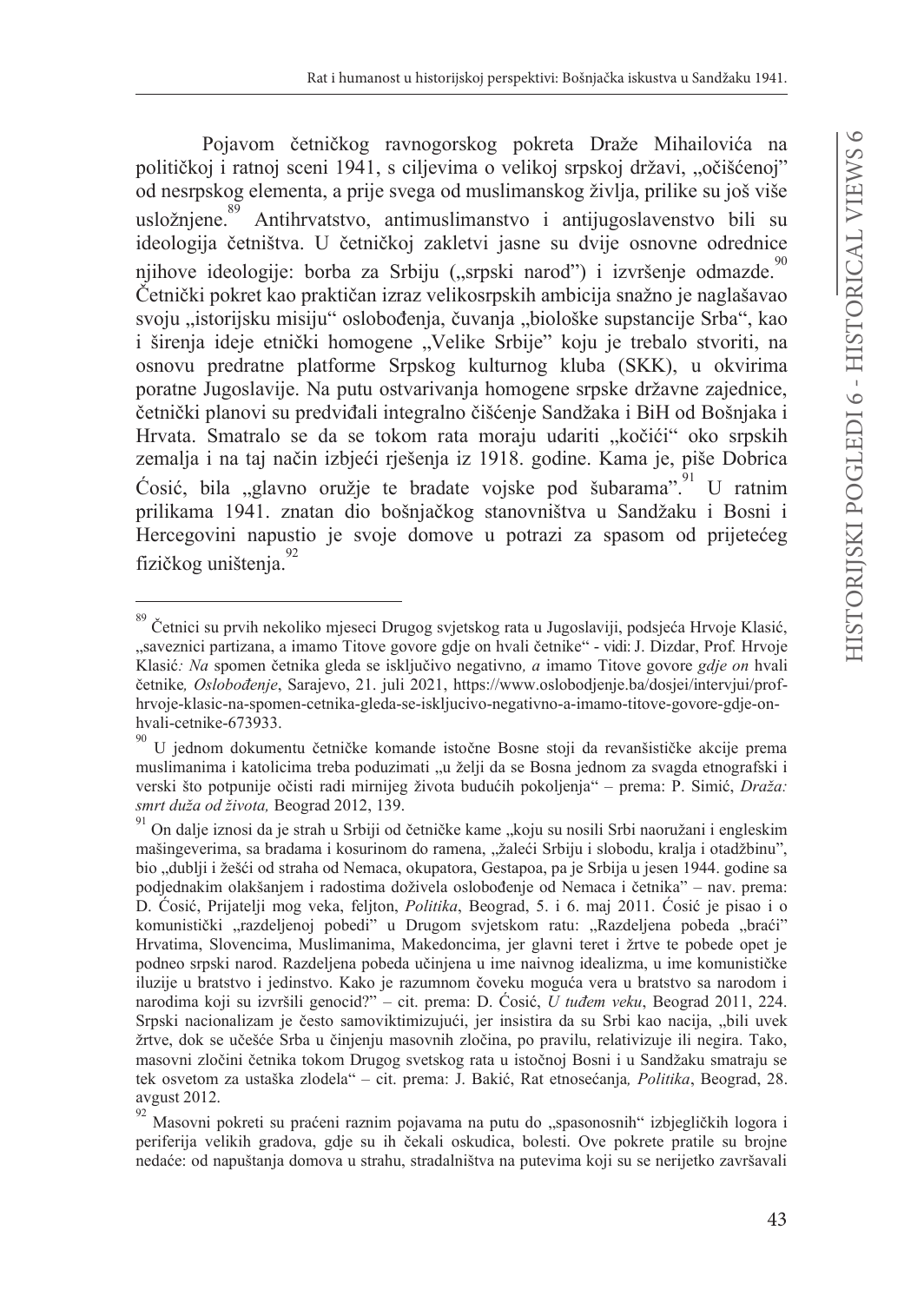Ponovna pojava četnika Koste Pećanca u Sandžaku širila je novi strah i zebnje među Bošnjacima.<sup>93</sup> Božo Ćosović, kome je Pećanac dodijelio titulu vojvoda Javorski, u maju 1941. ubio je sedam Kladničana na Crvenoj zemlji iznad Ivanjice, kada su tamo pošli na pijacu. To je unijelo nemir među Bošnjake na širem području. <sup>94</sup> U avgustu su stvorene prve četničke formacije na prostoru Deževskog i susjednog Studeničkog sreza. Četnici su 19. avgusta u selu Zemanici (Kosovsko-mitrovački srez) ubili četiri žandarma, od kojih su trojica bila rodom iz Novog Pazara. Njihovo ubistvo imalo je posebnog odjeka. Mješovite albansko-bošnjačke snage, predvođene barjaktarom Šabanom

Upor. R. Poznanović-M. Raonić-M. Radojčić, Tragom izdaje: svedočenja o izdaji četnika i streljanja na Nrušinu, u Valjevu 1941, Valjevo 1987, 29; A. Vrcić, Mješoviti odbor za odbranu Sjenice 1941-1944, uloga i značaj, Zbornik Sjenice, br. 15-16, Sjenica 2004-2005, 67.

pogromima poput onih 1941. u Berkovićima, Kulen-Vakufu, Koraju ili širom istočne Bosne, naročito u njenih sedam srezova: Foči, Čajniču, Goraždu, Višegradu, Vlasenici, Srebrenici i Rogatici, gdje su muhadžiri stradali zajedno s domicilnim stanovništvom po mjestima koja su padala u ruke ustanika. Migracioni talas iz 1941. rastao je i u narednim godinama. Duge kolone izbjeglica (muhadžira) imale su mahom unutarnji prostorni karakter i kretale su se, pored privremenih zbjegova, na relaciji selo-grad i grad-grad, uz veliku prostornu mobilnost, kao što su bili odlasci iz istočne Bosne u Bosansku krajinu. Manji dio muhadžira se sklanjao u pravcu Srijema, Slavonije, Sandžaka, Zagreba i Dubrovnika, dok su u Bosni i Hercegovini pristizale bošnjačke izbjeglice iz dijela Sandžaka istim onim pravcem koji je još od 1914. bio dobro poznat ovom narodu.

Draža Mihailović polovinom avgusta piše Pećancu da je rad "u Južnoj Srbiji i Arbaniji" od "presudne i vojne i političke važnosti za oslobodenje naše zemlje, te se stoga ovaj rad Varna, kao starom borcu, i poverava". Kosta Pećanac i general Ljuba Novaković su se šovinistički odnosili prema nesrpskom stanovništvu. Novaković polovinom septembra 1941. piše Pećancu: "Kad pođemo na srećan put, znam šta misliš i kakve planove krojiš za naš Jug, verujem da u Sandžaku, Metohiji i Kosovo Polju neće ostati ni jednog fesa za seme" - cit. prema: J. Marjanović, Ustanak i narodnooslobodilački pokret u Srbiji 1941, Beograd 1963, 190, nap. 312.

Do početka septembra u Deževskom srezu su organizirane četničke grupacije Koste Pećanca i Dragoljuba Mihailovića. Prvi četnički odredi formirani u Deževskom, Studeničkom i Kosovskomitrovačkom srezu nalazili su se pod komandom Pećanca. Četnički odredi počinju da se formiraju prvih dana avgusta kada u dolinu Ibra dolazi Mašan Đurović, njegov vojvoda suhoplaninski, predratni oficir jugoslavenske vojske. On je ubrzo u Deževskom srezu organizirao pet četa s oko 500 boraca. Kako Draža Mihailović nije mogao da pridobije Đurovića, okrenuo se manje uticajnom Radomiru Cvetiću, Pećančevom vojvodi suhorudničkom, inženjerijskom kapetanu koji je sve do septembra mjeseca u "sjeni" vojvode Đurovića. Početkom septembra on prelazi Ibar i stacionira se na planini Goliji, sjeverozapadno od Novog Pazara. Tada pet četničkih deževskih odreda prelazi pod Cvetićevu komandu. Uživajuću Mihailovićevu podršku Cvetić je širio četničku organizaciju. Krajem septembra od deževskih četa stvara Deževsku brigadu pod komandom poručnik Dragora Pavlovića. Odredi ove brigade učestvovaće u svim sukobima s albansko-bošnjačkim snagama, kao i u represalijama nad bošnjačkim stanovništvom te godine. Ova brigada je, zajedno sa Studeničkom brigadom, činila Studeničko-deževski četnički odred na čelu s Radomirom Cvetićem – vidi: M. Živković, Nekoliko dokumenata o stradanju Srba u Novom Pazaru kao posledici etničkih sukoba krajem 1941. godine, Baština, sv. 32, Leposavić 2012, 149.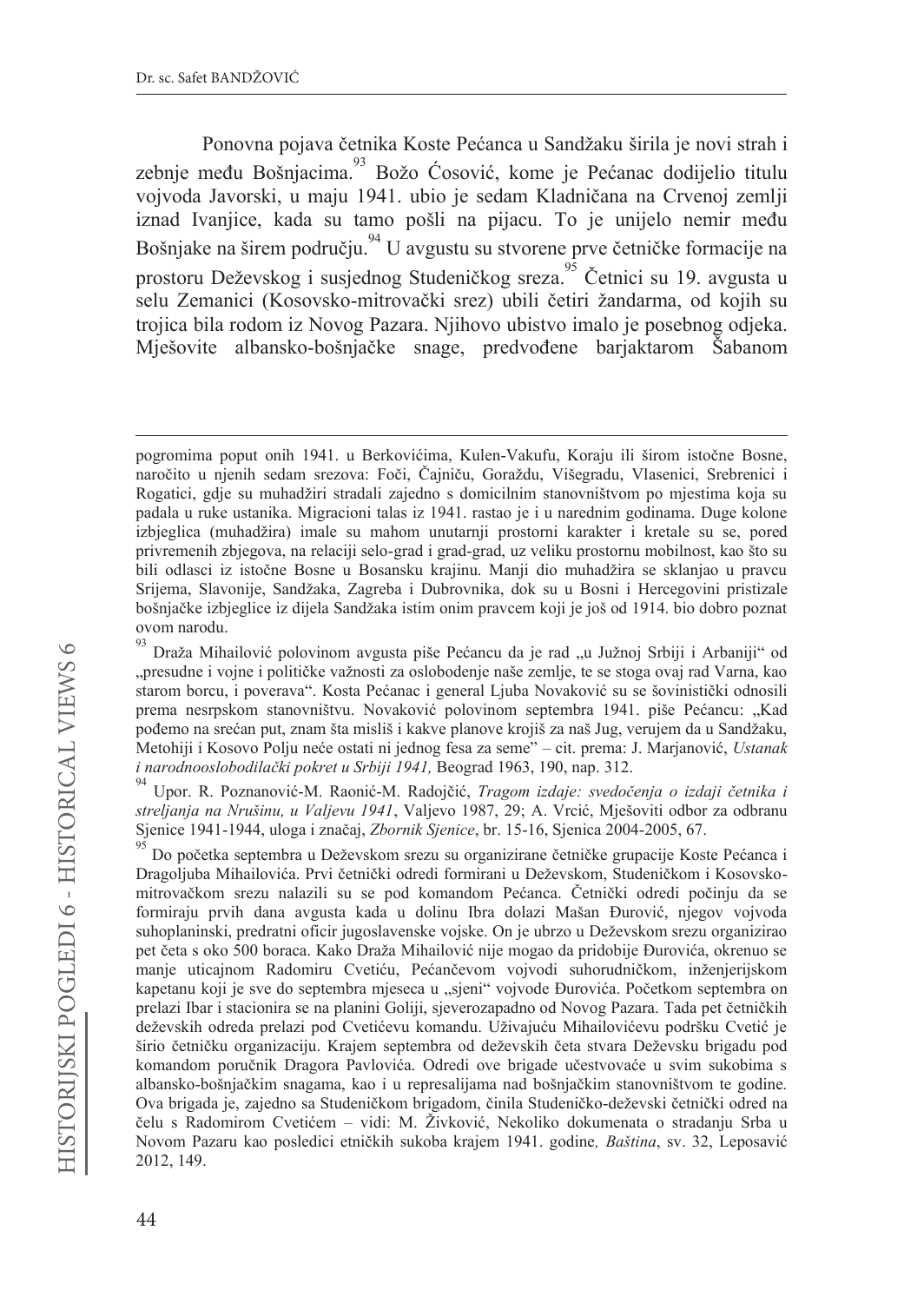Polužom (Shaban Mustafë Kastrati - Shaban Polluzha), izvršile su napade na više sela u Ibarskom Kolašinu.<sup>96</sup>

Početkom septembra ustaške posade su se spremale da napuste zaposjednuti dio Sandžaka čime bi zapadni dio, do Sjenice, Nijemci predali Italijanima. Njemačka i ustaška posada 2. septembra su napustile Prijepolje, gdje je došla jedna italijanska jedinica. Toga dana otpočela je evakuacija i ustaške posade iz Nove Varoši. Hodža Suleiman Pačariz i Husein Rovčanin su, u prijepoljskom kraju, radi zaštite od četnika, još od ranije formirali jedinice "muslimanske milicije". Od italijanskih snaga u Prijepolje tražili su potom saglasnost za mobiliziranje Bošnjake iz grada i okoline u svoje jedinice. Pačariz je mobilizirao Bošnjake s desne obale Lima, u bivšim opštinama Velika Župa i Seljašnica s lijeve strane Lima i u Prijepolju, a Rovčanin Bošnjake od Brodareva i u selima s lijeve strane Lima. Organiziranje ovih četa pomagali su i prijepoljski Bošnjaci, među kojima su bili Ahmet Salihbegović i Alija Aginčić, koji je jedno vrijeme bio i predsjednik prijepoljske opštine. Pačariz i Rovčanin su sarađivali s Hasanom Zvizdićem i Camilom Prašovićem, koji su stajali iza "muslimanske milicije" u sieničkom kraju.<sup>98</sup>

Četniči pokret je izražavao nominalnu vezanost za Jugoslaviju, iako je on u suštini vezan za program "Velike Srbije". <sup>99</sup> Draža Mihailović i njegovi sljedbenici su "kiptjeli od osvetničkog gnjeva" zbog navodne izdaje Hrvata i Muslimana u aprilskom ratu. Na sastanku u septembru 1941., Mihailović je Josipu Brozu Titu, partizanskom vođi, kazao, prema nekim navodima, da "Hrvati, muslimani i svi ostali moraju biti najstrože kažnjeni i poslije izvjesne odmazde potpuno potčinieni Srbima". U jesen te godine dolazi do radikalizacije stavova iz projekta Stevana Moljevića, jednog od vodećih četničkih ideologa, od 30. juna 1941. godine. Neke Moljevićeve postavke, dobivaju ofanzivniji smisao. Pojavljuje se izraz "čišćenje teritorija", odnosno "čišćenje državne teritorije". To je podrazumijevalo preseljenje naroda razmjenom teritorija ili njihovo uništenje. "Čišćenje" Sandžaka i Bosne i Hercegovine smatralo se nužnim zbog stvaranja koridora između Srbije, Crne

<sup>&</sup>lt;sup>96</sup> M. Živković, Dešavanja u Sandžaku od julskog ustanka do kraja 1941. godine, Baština, sv. 31, Leposavić 2011, 255.

<sup>97</sup> M. Ćuković, Sandžak u ustanku 1941. godine, 28.

<sup>98</sup> P. Radaković, Muslimanska milicija u službi okupatora, u: Užička republika: zapisi i sećanja, Titovo Užice 1981, 660-662.

<sup>99</sup> B. Petranović, AVNOJ - revolucionarna smena vlasti 1942-1945, Beograd 1976, 18.

**<sup>100</sup>** I. Goldstein-S. Goldstein, Tito, Zagreb 2015, 212. Iako su konkretni četnički politički ciljevi, zapaža Holm Zundhausen, (Holm Sundhaussen), među njima preseljenje/protjerivanje "nacionalnih manjina i anacionalnih elemenata" (ukupno oko 2,7 miliona ljudi) iz Jugoslavije i "velike Srbije", odnosno etničko čišćenje teritorije reklamirane kao "Srbija", prikrivane od javnosti, nacionalno-srpska opredjeljenja i zahtjev za kolektivnim kažnjavanjem domaćih "agresora i izdajnika" "provlače se kao crvena nit kroz interna dokumenta četničkog pokreta" prema: H. Zundhausen, Istorija Srbije od 19. do 21. veka, Beograd 2008, 351-352.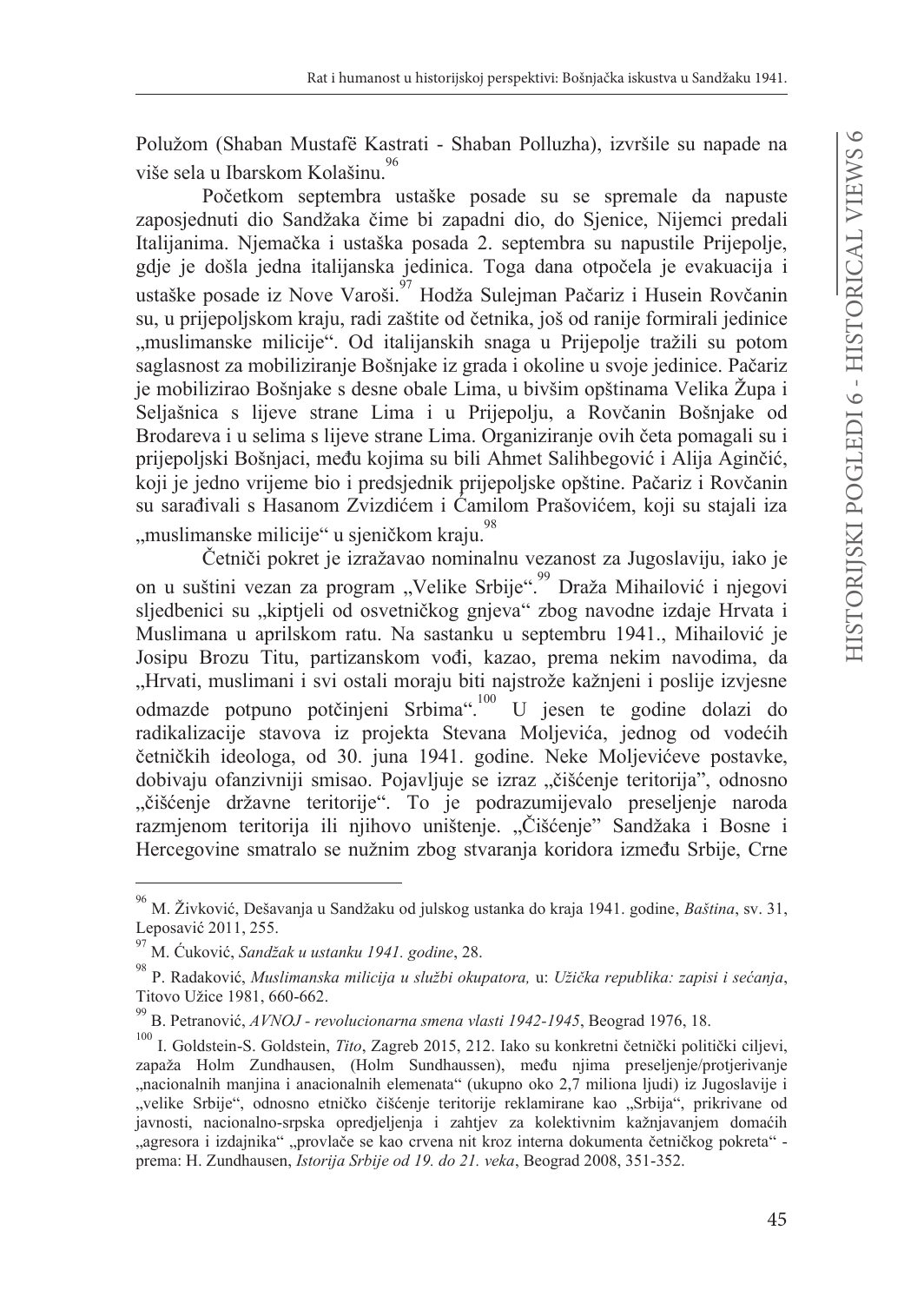Gore i "srpskih krajeva" u zapadnim dijelovima Jugoslavije, do linije Sušak-Karlovac-Zagreb.<sup>101</sup> Mihailović je bio "zagovornik isključive politike koja je podrazumevala etničko čišćenie".<sup>102</sup> On je pismenim putem ukazivao 20. decembra 1941. majoru Đorđu Lašiću i kapetanu Pavlu Đurišiću da akcijama iz doline Lima u pravcu Bijelog Polja, Sjenice i Peštera (misli se na Peštersku visoravan) očisti taj prostor od muslimana.<sup>103</sup> Četnici su u ratu vidjeli priliku za obračun s nesrpskim nacijama. Taj "eklatantno fašistički motiv svakoj raspravi o četničkom antifašizmu oduzima smisao".<sup>104</sup>

Početkom septembra 1941. u Sjenici je formiran mješoviti odbor za odbranu grada. Njegov glavni zadatak je bio sprječavanje međuetničkih sukoba, zaštita ljudi i imovine, održavanje reda i mira.<sup>105</sup> Sporadične akcije i lokalni sukobi su dobijali na intezitetu. Grupa deževskih četnika zapalila je u Vidovu 16. septembra stogove sijena koja su pripadala Bošnjacima. Dan kasnije, neki Bošnjaci su zapalili tri stoga sijena u vlasništvu Srba. Oko 20. septembra zapalieno je selo Brestovo i ubijen Jovan Kovačević. Pljačke i paljevine su trajale tokom septembra. Pljačke su vršili žandarmi, albanske grupe i četnici. Četnici su 23. septembra zauzeli albansku žandarmerijsku stanicu na Rogozni. U tom kraju vodili su borbe s albanskim snagama sve do kraja septembra.

<sup>101</sup> Opšir. B. Latas, Saradnja četnika Draže Mihailovića sa okupatorima i ustašama (1941-1945), Beograd 1999.

Upor. J. Marjanović, Ustanak i narodnooslobodilački pokret u Srbiji 1941, 188-189; M. Radanović, "Noć osvetljena lomačama sa kojih se dizao plamen do neba...", u: Da pravda ne utihne, Sarajevo 2019, 18.

<sup>&</sup>lt;sup>103</sup> B. Petranović, *Istorija Jugoslavije 1918-1978*, 266; Isti, *Srbija u Drugom svetskom ratu 1939-*1945, Beograd 1992, 384; 537-538. M. Terzić, Falsifikat ili ne? Instrukcija Draže Mihailovića od 20. decembra 1941. Đorđu Lašiću i Pavlu Đurišiću, Vojnoistorijski glasnik, br. 1-2, Beograd 2004, 209-214. Mihailović je o odnosu prema Bošnjacima pisao: "Mus. st. je svojim držanjem dovelo da ih naš svet više ne želi i neće da ima u svojoj sredini. Potrebno je još sad da se pripremi iseljavanje u Tursku ili ma gde van naše teritorije" - vidi: Zbornik dokumenata i podataka o narodnooslobodilačkom ratu jugoslovenskih naroda., tom 14, knj. 1, Dokumenti četničkog pokreta Draže Mihailovića 1941-942, Beograd 1981, dok. 6, nap. 7; S. Bandžović, Ratna tragedija Muslimana 1941-1945, Novi Pazar 1992, 13; M. Hamović, Izbjeglištvo u Bosni i Hercegovini 1941-1945, Beograd 1994, 74; N. Cigar, Genocid u Bosni: "Politika etničkog čišćenja", Sarajevo 1998, 27.

<sup>104</sup> V. Perišić, Kad zaboraviš juli, Peščanik.net, 17. juli 2011, https://pescanik.net/kad-zaboravisjuli/. Antifašizam je, kaže dalje T. Kuljić, "bio moralno-politička i humanistička vertikala na osnovu koje su saveznici i čitav demokratski svet razvrstavali političke snage u toku Drugog svetskog rata. Antifašizam je, pre svega, kritika ubijanja u ime biološkog porekla, ubijanja nekoga zbog toga što je on pripadnik druge nacije" - prema: Draža Mihailović - kvisling ili borac za slobodu?, Istorija 20. veka, br. 2, Beograd 2002, 189.

<sup>105</sup> Odbor je imao četiri člana: Hasan Zvizdić, predsjednik, Rade Karamarković, potpredsjednik, Sreto Živanović, član, Hilmija Kugić, član. Odbor je djelovao sve do kraja 1944. godine. Imao je značajan doprinos u izbjegavanju sukoba većih razmjera na sjeničkom području: "To je bilo jedinstveno, multietničko tijelo, na širem prostoru Jugoslavije" – vidi: A. Vrcić, Mješoviti odbor za odbranu Sjenice 1941-1944, uloga i značaj, 68-69.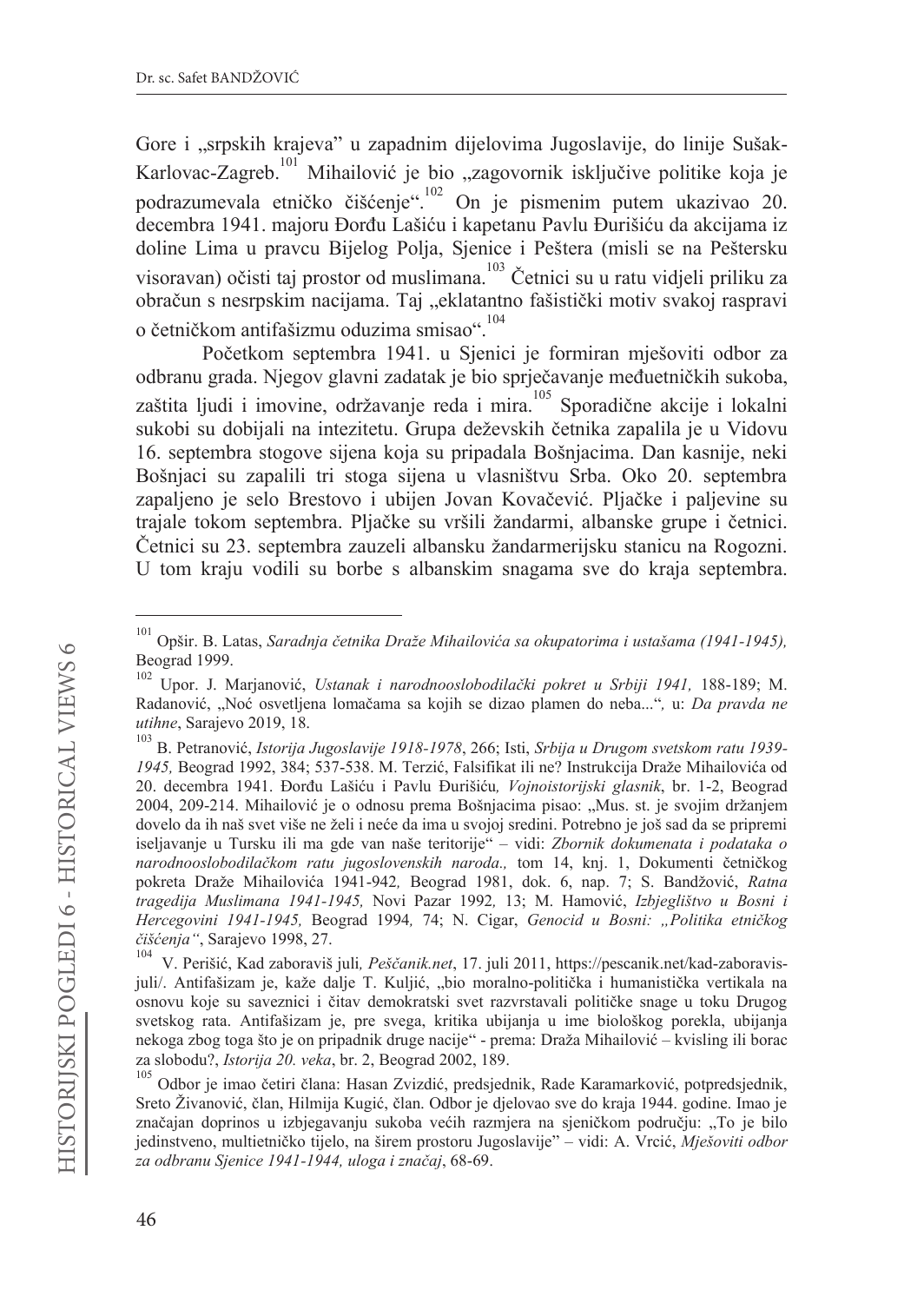Poginulo je 13 Albanaca i pet četnika. Međunacionalne napetosti nisu se smirivale. Ljudi oko Aćifa Hadžiahmetovića, glavne ličnosti u proalbanskoj vlasti u Novom Pazaru, istupali su s parolama da je stvaranje "Velike Albanije" jedini put i mogućnost za dalji opstanak "muslimana u ovom kraju", a četnici s parolama o "istrebljenju Turaka".<sup>106</sup> Četnici Vlajka Čurčića napali su noću 2/3. oktobra muslimansko selo Karaulu u sjeničkom kraju, tukli ljude i žene, tražeći im puške i zlato.<sup>107</sup>

Zbog djelovanja Ibarskog i Kopaoničkog partizanskog odreda u Ibarskoj dolini, njemačke snage su se početkom oktobra 1941. povukle iz Novog Pazara i Raške u Kosovsku Mitrovicu.<sup>108</sup> Željeznička pruga Kraljevo-Raška-Kosovska Mitrovica bila je ugrožena ustaničkim akcijama, pa su Nijemci donijeli odluku da se povuku iz Novog Pazara i Raške. U oba ova mjesta su ostavili oružje da se "brane od komunista".<sup>109</sup> Odmah po odlasku

<sup>106</sup> Sredinom juna 1941. na sjednici predstavnika proalbanskih vlasti iz Novog Pazara i članova Albanskog nacionalnog komiteta iz Novog Pazara, ali i s Kosova, donijeta je odluka o otciepljenju Deževskog sreza od Srbije i njegovom pripajanju Albaniji. Nijemci nisu uvažili ovu odluku. Velikoalbanske tendencije nailazile su na otpor domicilnog bošnjačkog stanovništva. On se, prije svega, ogledao u suprotstavljanju albanizaciji, kao i u zahtjevima da se Novi Pazar pripoji NDH – vidi: M. Živković, Aćif Hadžiahmetović Bljuta: prilozi za biografiju 1919–1941, Istorija 20. veka, br. 3, Beograd 2012, 86-87.

Zaplijenilio su i nekoliko volova, te ih potjerali na desnu stranu Uvca. Zlatarska partizanska četa je odmah krenula u potjeru za četnicima, ali je uspjela samo "da otme dva vola i vrati ih u Karaulu", Tu su partizani naišli na "isprebijane ljude koji se nisu mogli podići iz postelje, a većina od njih imala su modrice po licu i telu" - vidi: M. Ćuković, Sandžak u ustanku 1941. godine, 36.

<sup>108</sup> Partizan Sveta Trifunović pisao je o tim danima: "Polovinom oktobra 1941. godine primio sam zadatak od Štaba odreda da obiđem muslimanska sela u Vračevskoj opštini i da sa tamošnjim građanima održim konferenciju. Kako su svi muslimani iz tih sela bili izbegli u Novi Pazar sa svojim porodicama, pozvali smo ih preko Zenuna Haskovića, borca odreda, koji je imao stalni kontakt sa tom sredinom, da dođu svojim kućama na razgovor. Došlo je po 4-5 ljudi iz svakog sela i na jednom skupu izložio sam im ciljeve i metode NOB-e. Na kraju sam im rekao da treba da se vrate sa familijama svojim kućama i da nemaju razloga da beže od svojih kuća, jer se mi borimo protiv okupatora a ne protivu naših naroda. Slušali su me pažljivo i činilo mi se, sa zadovoljstvom. Završio sam izlaganje sa uverenjem da sam ih ubedio da se vrate kućama. U tom jedan od njih, stari Musliman sa belom bradom do pojasa, pripaljujući čibuk uze reč: "A je li, kako ono vi kažete, druže, lijepo nam ti to ispriča i rekli bismo ka sve je vala tako! A ja kada vi sada odete odavde šta onda s nama? Kuda ćemo noćas mi kada četnici dođu u naša sela? E, samo nam to još reci, pa da te poslušamo!" - Odjednom sam izgubio reč. Matiran sam bio sa tim pitanjima, da mi je nestalo snage da im ubedljivo dam odgovor. Posle primetne pauze ubeđivao sam ih da niko nema prava da ih dira na dedovskim ognjištima i da je nepošten svako ko to pokuša. Ni na kraj pameti mi nije bilo da im garantujem živote. Ko je mogao kod onakvih nasilja četničkih prema muslimanskim selima. Ponovo su svi izbegli u Novi Pazar" – cit. prema: S. Trifunović, Nije tako bilo, Raška, br. 16-17, Kraljevo 1980, 108-109.

<sup>109</sup> Sporazum između albanskih kvislinga i četnika o obustavi međusobnih borbi, "postignut na zahtjev njemačke okupacione uprave, koja je željela mir radi obezbjeđenja normalne proizvodnje rudnika Trepče i komunikacija u Ibarskoj dolini, bio je kratkog vijeka. Čim su njemačke jedinice, početkom oktobra, pod pritiskom uspjeha ustanka u Srbiji, napustile granični pojas između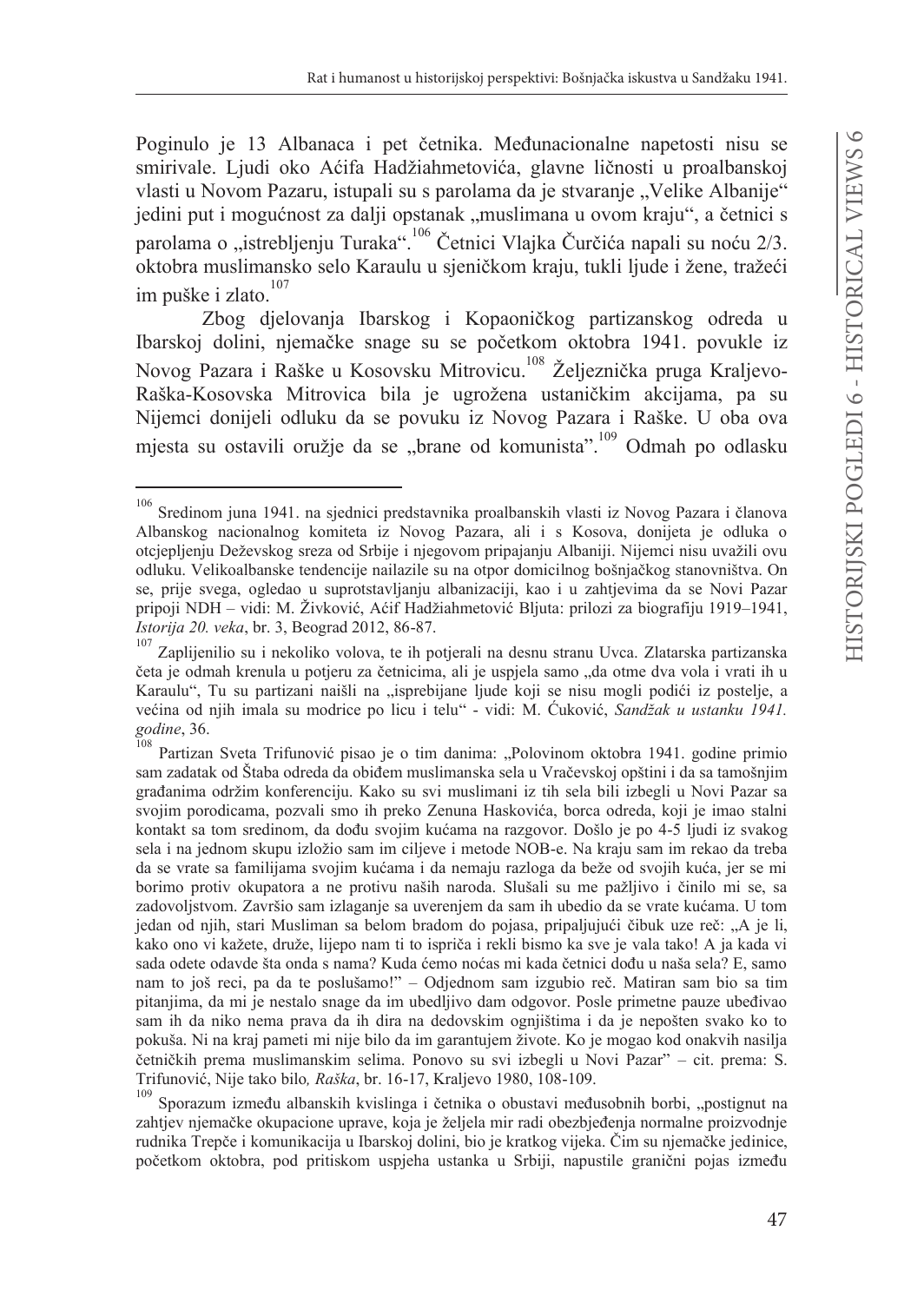Nijemaca u Novom Pazaru je formiran Odbor za odbranu grada od četnika koji su se "nalazili u okolini i želeli da zamene Nemce. Za muslimane postojala je bojazan od pokolja, te su članovi Odbora otišli za Kosmet, Pešter i Biševo da traže pomoć".<sup>110</sup> Oni koji su htjeli da brane grad i nisu imali mnogo izbora, "kao što nisu imali izbora ni u prihvatanju vojne pomoći, bez obzira od koga došla. Važno je bilo odbraniti se". <sup>111</sup> Nijemci su preko Rogozne, slali municiju u Novi Pazar, a četnicima Ibarskom dolinom. U okolnim selima je već dolazilo do incidenata. Ubijena su dva žandarma, stradali su i neki Bošnjaci. Novim Pazarom se širila psihoza straha, kod Bošnjaka od napada četnika, a kod Srba od bošnjačke odmazde.<sup>112</sup> Odbor za odbranu Novog Pazara je 4. oktobra održao sjednicu. Aćif Hadžiahmetović je izložio situaciju u kojoj se našao Deževski srez, posebno Novi Pazar, s obzirom na četničke planove. Donešeno je više zaključaka: da se Bošnjacima podijele puške iz magacina žandarmerije i policije, kao i 50 pušaka koje je njemačka komanda dala albanskoj žandarmeriji uoči odlaska iz grada; da se organiziraju stalne straže oko grada, te pošalju tri delegacije radi traženja pomoći za odbranu grada - jedna u Kosovsku Mitrovicu, druga u Delimeđe i treća u Suhi Do. Odbor je uputio apel Bošnjacima u srezu da se samoorganiziraju i nabave oružje. U popodnevnim satima za Srbe je zatvoren izlazak iz grada.<sup>113</sup> Milutin Živković piše da je tom odlukom spriječena "mogućnost odliva informacija ka neprijatelju", kao i da je ona onemogućila Srbe da "eventualno ojačaju četničke formacije u okolini grada". Od oko 3.000 Srba mještana je "samo njih 20 bilo u četničkim jedinicama koje su napadale Novi Pazar".<sup>114</sup>

Kosova i Srbije prepustivši Novi Pazar albanskim kvislinzima, a Rašku četnicima, situacija se u ovom pojasu naglo pogoršala" – prema: P. Morača, Jugoslavija 1941, 722.

<sup>110</sup> E. Mušović, Nešto o novopazarskim Jevrejima i njihovoj sudbini u Drugom svetskom ratu, Jevrejski almanah, 1965-1967, Beograd 1967, 153.

U. Mušović, Važno je bilo odbraniti se, Danas, Beograd, 1. avgust 2013, https://www.danas.rs/drustvo/vazno-je-bilo-odbraniti-se.

<sup>112</sup> R. Crnišanin, Ko je Aćif-efendija, Novopazarski zbornik, br. 32, Novi Pazar 2009, 266.

<sup>113</sup> M. Ćuković, Sandžak, Beograd 1964, 169.

<sup>114</sup> M. Živković, Nekoliko dokumenata o stradanju Srba u Novom Pazaru kao posledici etničkih sukoba krajem 1941. godine, 150, 153. Pred napad srpske vojske u Prvom balkanskom ratu 1912. na Novi Pazar, dio lokalnih, novopazarskih Srba je izbjegao u Rašku, gdje su formirane njihove dobrovoljačke jedinice koje su potom učestvovale u napadu na Novi Pazar. U pokušaju odbrane grada, pred napadima srpske vojske, bilo je, prema srpskim izvorima, preko 300 mrtvih i 700 ranjenih boraca: "Koliko je pak dobrovoljna i borbena gotovost da se Novi Pazar uporno brani pokazuje i ta okolnost, što i do sada, među mrtvima i ranjenima, koje Turci nisu uspeli da s bojišta uklone i odnesu, što uvek veoma revnosno čine, moglo videti i mladića od 17 i 18 godina, kao i staraca od preko 60 godina" – vidi: M. Radović, Oslobođenje Novog Pazara u Prvom balkanskom ratu, Novopazarski zbornik, br. 13, Novi Pazar 1989, 127; Ratna memoarska i dnevnička proza, prired. S. Đorđić, Beograd 1988, 18. Odbrana Novog Pazara je, pred nadmoćnim srpskim topovima, na kraju, bila prisiljena na predaju. Srpska vojska je 23. oktobra 1912. ušla u grad: "Komandant Ibarske vojske ušao je u Novi Pazar na čelu srednje kolone, u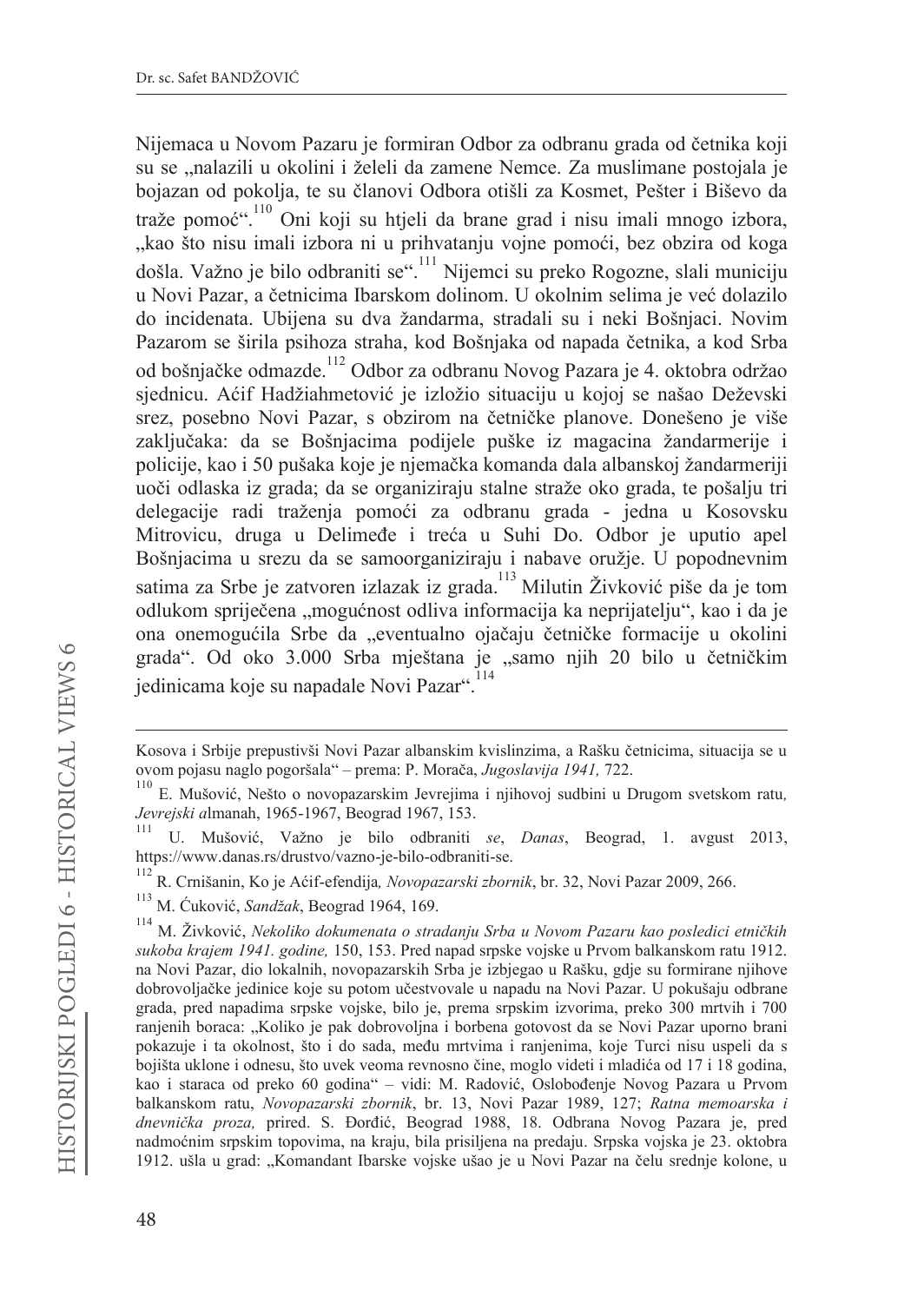Početkom oktobra održan je sastanak predstavnika novopazarskih Bošnjaka i Srba. Bilo je prisutno oko 30-40 uglednih građana. Većina je smatrala da treba očuvati red i mir. Tih dana je u gradu boravio i Zenun Hasković, kao predstavnik partizana. On je pregovarao  $\mathbf S$ А. Hadžiahmetovićem. Iznio mu je prijedlog partizana da se prekinu sukobi i uspostavi slobodan saobraćaj između Novog Pazara, Raške i Kosovske Mitrovice, da gradske vlasti dozvole partizanima da uđu u Novi Pazar. Hadžiahmetović je odgovorio Haskoviću da su oni pokušali da pregovaraju sa Srbima, da će i dalje pregovarati, ali da slobodu ugrožavaju četnici a ne on, te da Albanski komitet neće dozvoliti nikom da uđe u grad. Hasković je razgovarao i s učiteljem Filipom Stojanovićem i advokatom Šefkijom Kapidžićem, tražeći da i oni, sa svoje strane, učine sve kako ne bi došlo do eskalacije sukoba. Hadžiahmetović i njegovi saradnici vodili su, u nekoliko navrata, pregovore s četničkim predstavnicima i posrednicima. Hadžiahmetović se 12. oktobra sastao s Miladinom Milovanovićem, predsjednikom opštine u Vranovini. Dogovorili su se da Milovanović organizira pregovore između četnika iz Raške i vlasti iz Novog Pazara. Nakon nekoliko dana sastali su se Ahmet Daca i Boža Šarković i ugovorili da se novi sastanak održi 20. oktobra. Na tim pregovorima predstavnici Novog Pazara su bili A. Hadžiahmetović, Ahmet Daca i Asim Amidžić, komandant žandarmerije u gradu. Četnike su zastupali Tihomir Šarković, Radomir Cvetić, kapetan, Brana Petrović, kapetan i Miladin Milanović. Oni su tražili da im se ustupi žandarmerijska stanica na Piloretama; da se Albanci vrate na Kosovo u roku od tri dana; da se Srbima u Novom Pazaru garantira život i omogući da napuste grad ako to žele. Hadžiahmetović je, pak, tražio da se albanskoj žandarmeriji u Novom Pazaru ustupi stanica u Rajetiću, da ta žandarmerija zadrži stanicu u Piloretama, da se četnici povuku iz onih opština Deževskog sreza gdje albanski žandarmi drže vlast i da ih ne ometaju u tome, da se muslimanima garantira život i opstanak.<sup>115</sup> Posljednji pokušaj pregovaranja bio je 23. oktobra između Uzeira Liajića, komandira žandarmerijske stanice u Dugoj Poljani i njegova dva žandarma, s jedne, i Miloša Karalića, kafedžije iz Ostatije i dvojice Srba, s

pratnji konjičkog eskadrona i bataljona pešadije. Ispred kolone išli su izaslanici i taoci - turske age i begovi". Omer Koničanin opisao je doček srpske vojske: "Srpske žene su bile obučene u svečane haljine sa niskama dukata oko glave i vrata. U razgovoru s njima komandant mesta ih je kroz šalu pitao: "Je li to onaj turski zulum, što ste ga trpeli", pokazujući na zlatne niske. Istoga dana srpska vojska je raspoređena po svim ulicama grada". Srpska vojska se mahom ponašala korektno prema Bošnjacima – vidi: M. Radović, *Hronika Novog Pazara u NOB-u, Pregled* događaja od 1912. do 1941. godine, rukopis, knj. 1, Novi Pazar 1960, 10; S. Bandžović, Iseljavanje Muslimana iz Sandžaka, Sarajevo 1991, 14; M. Imamović, Historija Bošnjaka, Sarajevo 1997, 458.

M. Ćuković, Sandžak, 170-171. Pregovori su protekli u napetoj atmosferi. Šarković je insistirao na uspostavi mješovite vlasti u Deževskom srezu. Tražio je i da se deblokira Novi Pazar za Srbe. Hadžiahmetović je insistirao da se četničke snage povuku iz sreza da ne bi ugrožavale Novi Pazar. Zbog oprečnih stavova, pregovori nisu dali rezultate – vidi: M. Živković, Acif Hadžiahmetović Bljuta: prilozi za biografiju 1919-1941, 90.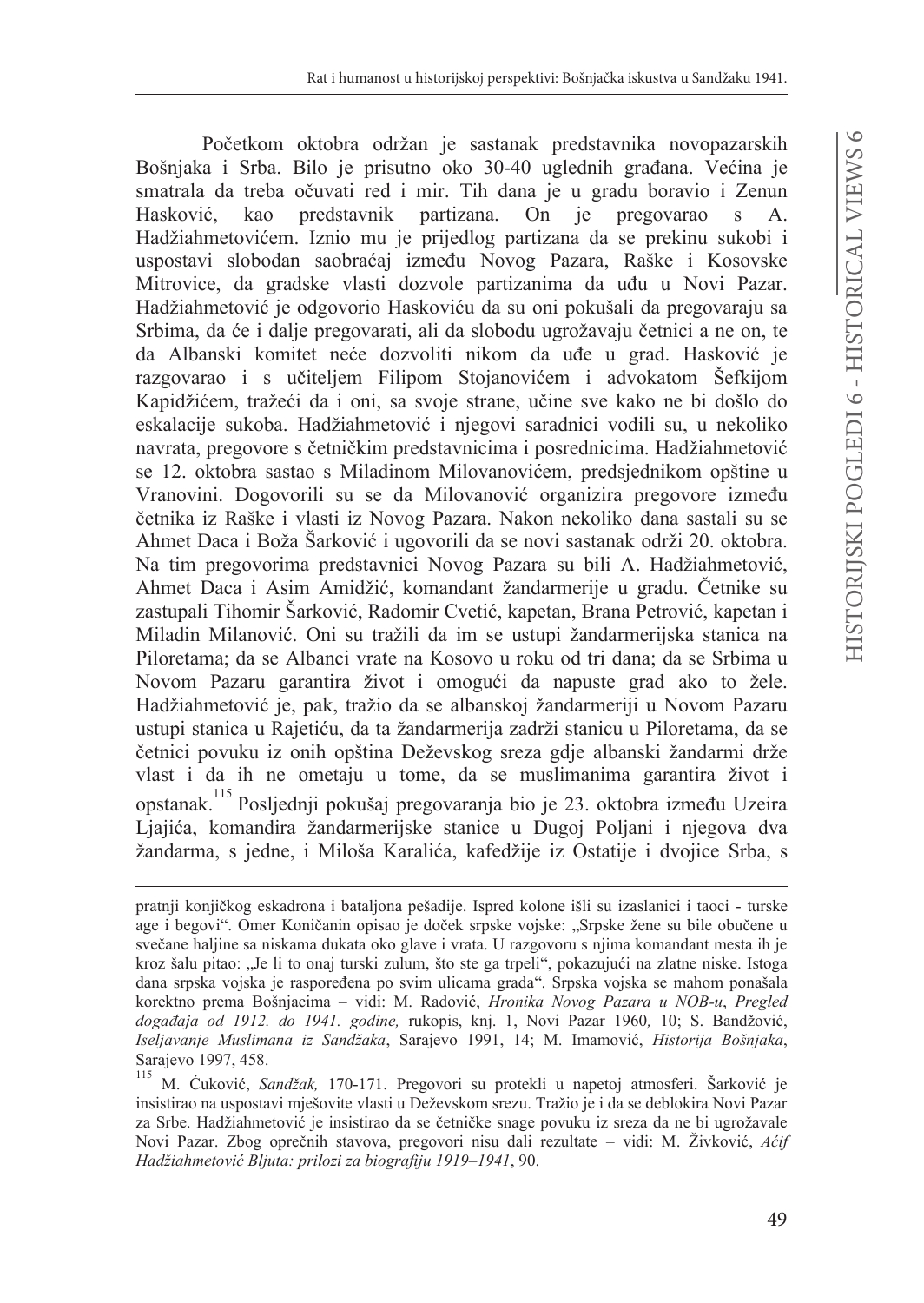druge strane. Sporazum nije postignut zbog izbijanja novih incidenata. U međuvremenu su pristizale naoružane grupe Albanaca u Novi Pazar. Prva takva veća grupa iz Drenice, predvođena barjaktarom Šabanom Polužom, došla je 7. oktobra. Priređen joj je svečan doček.<sup>116</sup>

Tokom oktobra nastavljeni su, navodi Mirko Ćuković, sukobi. Neke albanske i bošnjačke grupe su zapalile srpska sela: Grižane, Izvore, Rajetiće, Žarevo, Kašali, dio Bara, Netvrđe, Izbice, Osaonicu, Okose, Štitare, Stradovo, Četnici su palili bošnjačka sela: Trnavu, Brđane, Banju, Polokce, Janču, Muhovo, Grab, Bijele Vode, Čebinac. Paljenje sela su praćena pljačkom. U sukobu na Rogozni 6. oktobra poginulo je sedam četnika i četiri Albanca; u napadu Albanaca na selo Lukocrevo 12. oktobra poginula su dva srpska seljaka; u napadu četnika na Brđane i Trnavu sredinom oktobra poginula su dva Bošnjaka i dva četnika; u napadu Šabana Poluže na Osaonicu, Okose i Štitare 24. oktobra poginula su četiri srpska seljaka i jedan Albanac; u sukobima od Đurđevih Stubova do Belih Voda 29. i 31. oktobra poginulo je sedam Bošnjaka i pet četnika. Stradalo je još oko 30 ljudi (Srba i Bošnjaka) iz Novog Pazara i okoline.<sup>117</sup>

Četnici iz Raške su, po povlačenju njemačkih snaga, kojima je prijetila opasnost da zbog rasplamsavanja ustanka u jesen 1941, budu odsječene od svoje glavnine, tri puta pokušavali da osvoje Novi Pazar, opkoljavajući ga od Rogozne do Štitara, Cokovića, Piloreta i deževskog kraja. Oko Novog Pazara su bile danonoćne lokalne straže. U grad je pristiglo kao pomoć, prema nekim procjenama, oko 3.200 naoružanih Albanaca s Kosova i oko 1.800 Bošnjaka iz Biševa, s Pešteri i popaljenih bošnjačkih sela.<sup>118</sup> Krajem oktobra postignut je sporazum između četnika i partizana Kopaoničkog odreda da zajednički napadnu na Novi Pazar. Četnici su trebali napasti grad sa sjeverne, sjeveroistočne i sjeverozapadne, a partizani s južne i jugoistočne strane. Štab Kopaoničkog partizanskog odreda, pod komandom Svete Trifunovića, uputio je dvije čete na Rogoznu radi presjecanja puta Kosovska Mitrovica-Novi Pazar i sprječavanja eventualnog nadiranja naoružanih albanskih grupa tim pravcem. Obje čete su kontrolirale putnu komunikaciju na prostoru Krvosalije-selo Brestovo. Kada su partizanske čete Kopaoničkog odreda zaposjele put Kosovska Mitrovica-Novi Pazar, tamo je pristigla i grupa kolašinskih četnika pod komandom Todora Dobrića i Todora Čukića. Oni su tražili od Svete Trifunovića da partizani krenu preko Brđana niz Trnavu i usput popale bošnjačke kuće. Pošto on nije pristao da to uradi, napad su izvršili četnici. Paleći bošnjačke kuće u Brđanima i Trnavi stigli su do muslimanskog groblja

M. Živković, Dešavanja u Sandžaku od julskog ustanka do kraja 1941. godine, 256.

 $117$  U oktobru su grad napustili i neki Bošnjaci: Sulejman Rasovac s Ismetom i Ibrom Rasovcem, Šefkija Kapidžić, advokat, Daut Ćilerdžić, renterijer, Asim Gotovac i još oko šest porodica.

<sup>&</sup>lt;sup>118</sup> M. Radović, KPJ i NOP u Novom Pazaru za vreme okupacije u Drugom svetskom ratu, 304.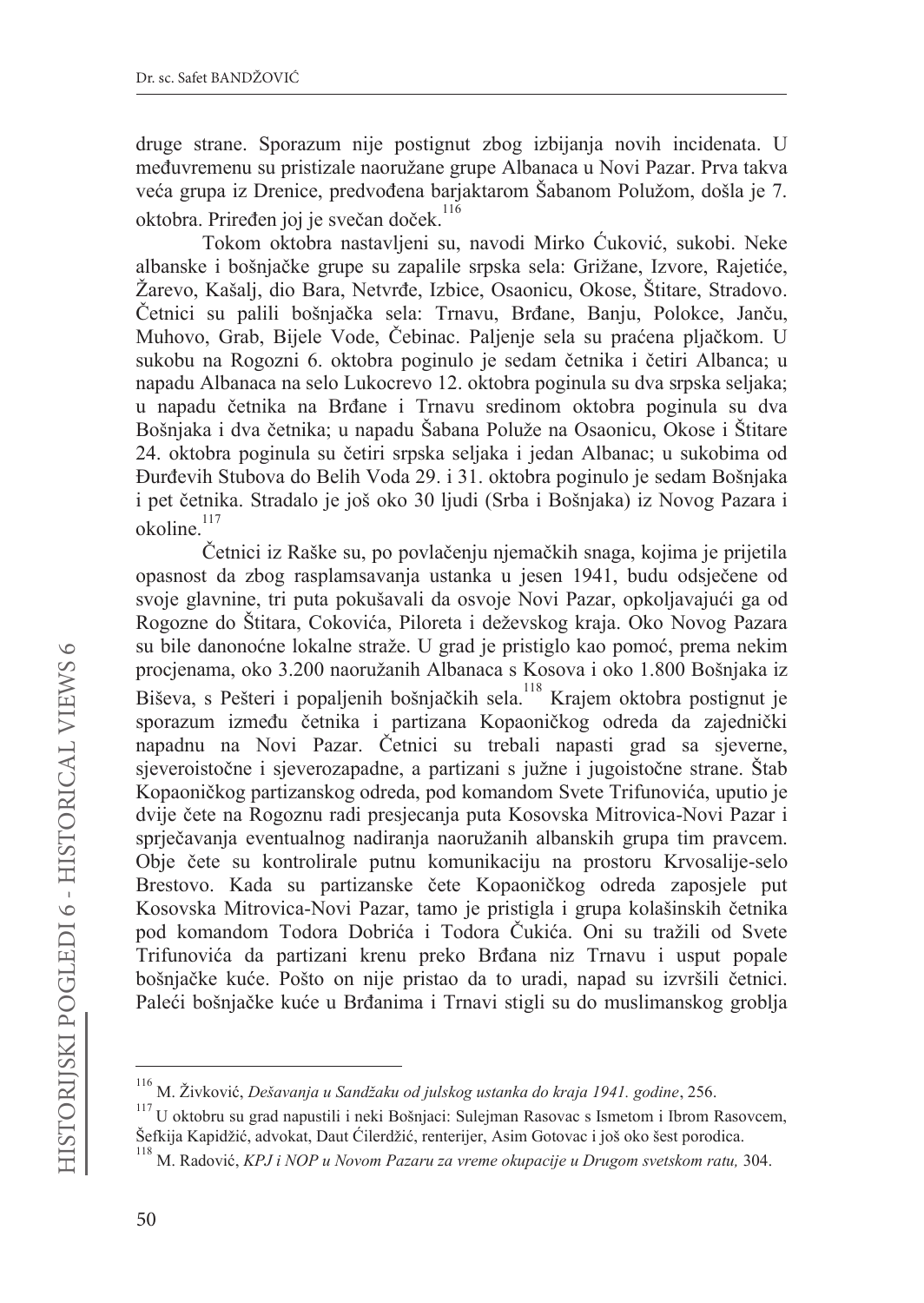na Gazilaru.<sup>119</sup> Dan kasnije neki naoružani Bošnjaci napali su srpske kuće u Trnavi i počeli da ih pale. Partizani su ih napali i prisilili ih da se vrate u Novi Pazar. U to vrijeme dolazi u Srbiji do sve većeg četničkog razmimojlaženja s partizanima. Obustavljaju borbu, koju su, zajedno s njima, vodili protiv okupatora. Okreću se protiv partizana.<sup>120</sup>

Oko Novog Pazara više sela je bilo u plamenu. Neke naoružane grupe Albanaca i Bošnjaka su 1. i 2. novembra ubile dvije žene iz Baletića i dva seljaka iz Borikovca. Grupa Bika Dreševića napala je sela Zabrđe, Gračane i Doljane. Ubijeno je osam ljudi, dvije žene i jedno dijete. U selu Neprelje 3. novembra ubijen je Radojko Jekić. Dreševićeva grupa palila je kuće u selu Šavce. Četnici Miladina Milanovića i Dragora Pavlovića, popalili su 3. novembra bošnjačka sela Pope, Đonlije, Okose, Donju i Gornju Požegu, Ivanču, Rajčinoviće i "poubijali stanovništvo koje su uspeli da pohvataju". Aćif Hadžiahmetović je 2. novembra predložio nekim uglednijim novopazarskim Srbima da upute delegaciju četnicima radi nastavka pregovora. Dogovoreno je da im se uputi pismo s prijedlozima za sporazum. Prijedloge je diktirao Hadžiahmetović: da se uspostavi demarkaciona linija koja bi išla od Đurđevih Stubova na Kosuriće-Ljiljac-Svilanovo i Novopazarsku Banju-Brđane-Česmaliju-Vojkoviće: da svaka strana na svojoj teritoriji održava red i mir; da se postigne sporazum o nenapadanju. Pismo su potpisali Spaso Nićiforović, Dušan Vranić i Svetozar Nedić. Istog dana Draga Nedić i Rosa Felčer su odnijele pismo četnicima. Kada je Radomiru Cvetiću uručeno pismo, on je od Hadžiahmetovića ultimativno zatražio da mu preda Novi Pazar. Ovaj je, odbijajući taj zahtjev, poduzeo dodatne mjere za odbranu grada.<sup>121</sup>

Četnički napad na Novi Pazar izvršen je 4. novembra s ciljem da se izvrši "potpuna likvidacija muslimana". Jedinice Studeničko-deževske brigade su predvodili kapetan Radomir Cvetić i poručnik Dragor Pavlović. U napadu je učestvovalo "600 naoružanih seljaka i pripadnika četničkih odreda i oko 20 Srba iz grada".<sup>122</sup> U gradu je, zapisao je jedan hroničar, tada ustalo sve "s

<sup>119</sup> Od četnika iz Ibarskog Kolašina stradao je u jesen 1941. jedan broj Bošnjaka po selima. Četnici su Hajriju Emčović, domaćicu iz Vučje Lokve, zatvorili u kuću i zapalili. Ubijeni su u novembru i zemljoradnik Bejto Mahmutović, Nafija Mahmutović, domaćica, Hasanović Azemina, Adem Šaćirović iz Vučje Lokve. Salka Mahmutovića, iz Vučje Lokve, zakovali su za drvo. Hasanović Sefer, iz Berberišta, izgorio je u svojoj kući; Avdija Hajrović iz Rvata i Ramo Hajrović, zemljoradnk iz Rvatske, izgorjeli su u zapaljenim kućama. Idrizović Ramiz, zemljoradnik iz Vučje Lokve, zaklan je 9. decembra – vidi: M. Radović, Ljudske i materijalne žrtve Novog Pazara i Deževskog sreza u Drugom svetskom ratu, Novi Pazar 1994, 42-43.

 $^{120}$  Štab Kopaničkog odreda je donio odluku da povuče svoje jedinice u pravcu Raške, odakle je trebalo da idu u pomoć partizanima kod Kraljeva - vidi: M. Ćuković, Sandžak, 172.

<sup>&</sup>lt;sup>121</sup> R. Škrijelj, Od Koniča Džemo- šehid il' gazija Sandžaka, Bošnjačka riječ, br. 17-18, Novi Pazar 2020, 27; također vidi: Isti, O pravdi, praštanju i pomirenju, Danas, Beograd, 4. juli 2013, https://www.danas.rs/drustvo/o-pravdi-prastanju-i-pomirenju.

 $122$  M. Radović, KPJ i NOP u Novom Pazaru za vreme okupacije u Drugom svetskom ratu, 304.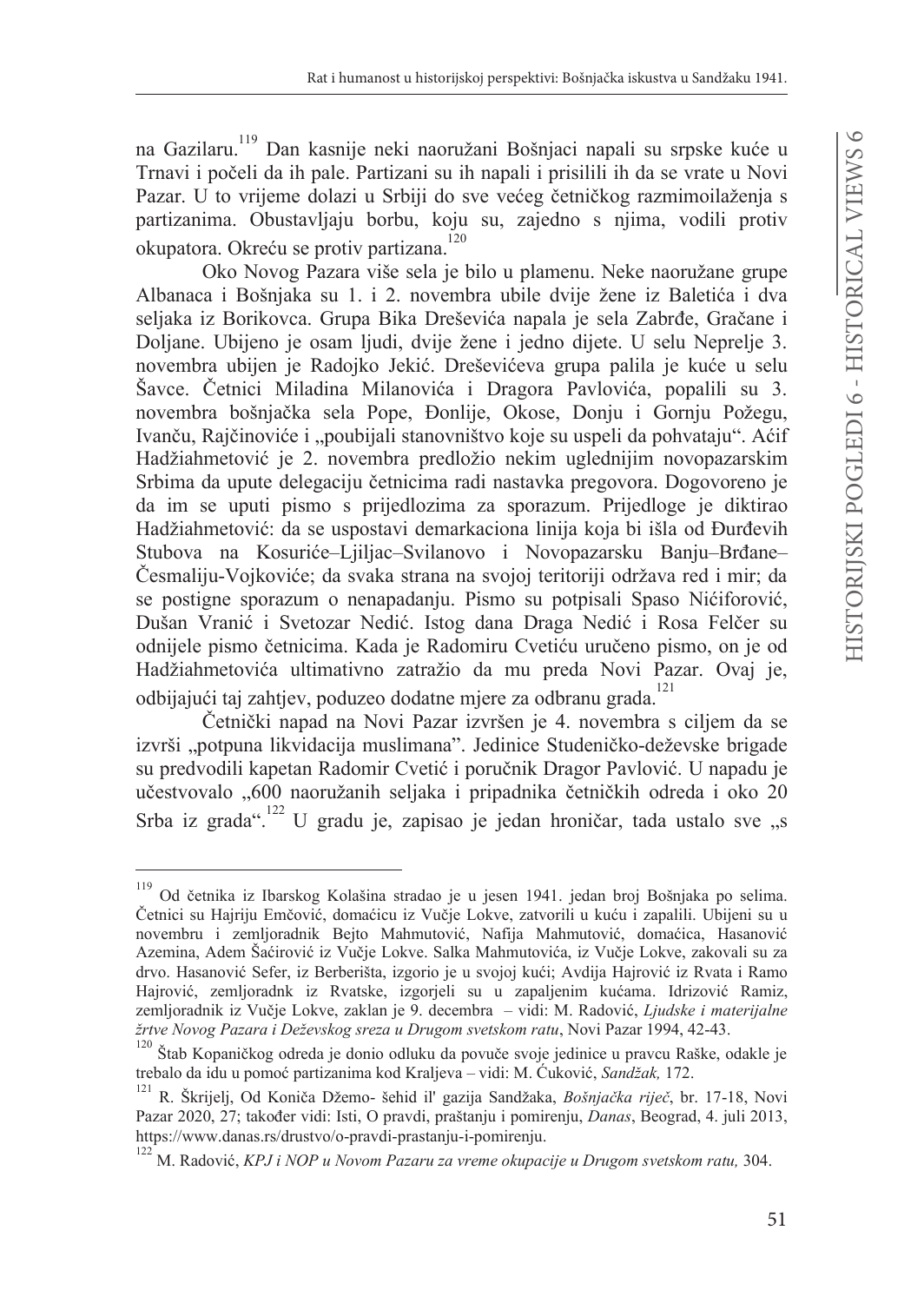puškama, viljuškama, koljem s privezanim noževima na njima. Borba je bila žestoka sve do devet sati. Kuršumi su zviždali po čaršiji".<sup>23</sup> Nakon sedmosatne borbe četnici su se povukli u rasulu.<sup>124</sup> Partizani su, piše Aleksander Bait ... i u Novom Pazaru na isti način izdali savezništvo s četnicima, koji su "bili toliko šašavi da su potom sami nastavili sa napadima; poraženi su, uz gubitak 60 liudi".<sup>125</sup> Četnici su 4. novembra u selu Požega, u kući Bahtijara Doljanca, koji je čuvao tri srpske porodice iz sela Šavci (porodice Milana Đorđevića, Raka Đorđevića i Arsenija Jankovića) i tri bošnjačke porodice, izbjegle iz sela Vever i Kukavice (porodice Sinana Rašljanina, Bajra Islamovića i Rama Pruševića), zvjerski napali zatečene Bošnjake, Iako su ih ljudi iz srpskih porodica preklinjali da to ne čine i raširenih ruku i svojim telima štitili nevinu čeljad".<sup>126</sup> Četnici su u napadu na Novi Pazar imali 63 mrtvih i 68 ranjenih boraca, od kojih je 20 umrlo. Odbrana je imala 45 mrtvih, 38 ranjenih od kojih je 15

<sup>123</sup> Četnički napad je započeo 4. novembra u četiri sata ujutro. Sve do sedam časova četnici su napredovali i primicali se gradu. Grupe Bika Drešovića, mula JakupaKardovića i Džema Koničanina zašle su im za leđa i s boka, "što je izazvalo pometnju ljudstva i povlačenje sa već zauzetih položaja. Pošto je napad razbijen sa ove strane, branioci su se prebacili na liniju Petrova crkva-Đurđevi Stubovi- Parničko Brdo- Vidovo i potisnuli napada na celoj liniji" – prema: M. Ćuković, Sandžak, 173-174.

<sup>124</sup> Prema: I. Šušević, Dnevnik događaja u Novom Pazaru od 2. oktobra do 20. decembra 1941. godine, Novopazarski zbornik, br. 34, Novi Pazar 2011, 231. Anonimni bošnjački savremenik dalje navodi: "Rezultat borbe je bio, s naše strane petnaest ubijenih (Murat Glogovičanin policajac, Abdulah-aga Rožajac, ef. Fako Ahmeta Košuta, Iso Pučić, Fako Rebronja, dva Šiptara, tri Biševca, Mehmed Hajdaragić, a dvadesetpet ranjenih). Od Srba je poginulo oko trideset pet, osim onih koje su Srbi odnijeli sa sobom. Taj dan je bio utorak. Srbi iz varoši su otvorili... na muslimane po brdima oko Pazara. No Arnauti su, onda izvršili pretres srpskih kuća i pobili uzgred oko sedam-osam Srba (Stevan Basorović, (Dragutin) Šumarac, Mitrović, kap. Aleksa Baičetić, Stevan Marianović, maturant Filip, pekar i drugi). Srbi su na poprištu "Jaklja" – više Borića poraženi i otjerani. Varoš je bila nespremna oružjem. Dosta je mali broj naših ljudi davao otpora. Pričaju da je borbu završio u korist našu mula Jakup Kardović iz Vuče, koji je došao sa milicijom dobrovoljcima iz tutinskog i rožajskog kraja i Biko (Bilal Biko Drešević – prim. S. B) sa svojom četom, zaobišavši ih a obukavši srpske kape".

<sup>125</sup> S. Vasović-Mekina, Bermanov dosije (1), Vreme, br. 460, Beograd, 30. oktobar 1999. "Muslimanska banda" iz Požege ubila je 4. novembra u selima Sitniče, Požega, Jasenovik i Rodiće: Efimiju Janković, domaćicu, Stanicu Ilić (osam godina), Vuka Stefanovića i Arsenija Jankovića, zemljoradnike, i Miljojku Simović, domaćicu, a ranili Sofijanu Simović, domaćicu i njenu kćerku Danicu - prema: M. Radović, Ljudske i materijalne žrtve, 39.

<sup>&</sup>lt;sup>126</sup> M. Ćuković, Sandžak, 174. Srpske porodice su kod Doljanca boravile prije toga mjesec dana, dok su bošnjačke pristigle dva-tri dana uoči ovog stravičnog događaja. Srpske porodice su se nalazile u jednoj, a bošnjačke u drugoj sobi. Četnici su ubili Hajra Islamovića, zemljoradnika iz Kulina, Saniju Prušević, djevojčicu iz Kulina, Elmazu Doljanac, domaćicu iz Kulina, Šehu Rašljanin, domaćicu iz Požege, Hazba Rašljanina i Latifa Doljanca, zemljoradnike iz Požege. Ranjeni su Zulfa Prušević, dijete iz Kulina, Doljanac Fata, domaćica, Doljanac Bahtijar, Doljanac Hadžira, njegova kćerka, Ziba Prušević, domaćica, Hana Prušević, domaćica i Rasim Dolovac, dijete. Ostali su živi jer su bili u nesvjesnom stanju pa su četnici mislili da su mrtvi. Od zadobijenih rana umrli su, nakon nekoliko dana, Doljanac Fata i Zulfa Prušević - vidi: M. Radović, Ljudske i materijalne žrtve, 39.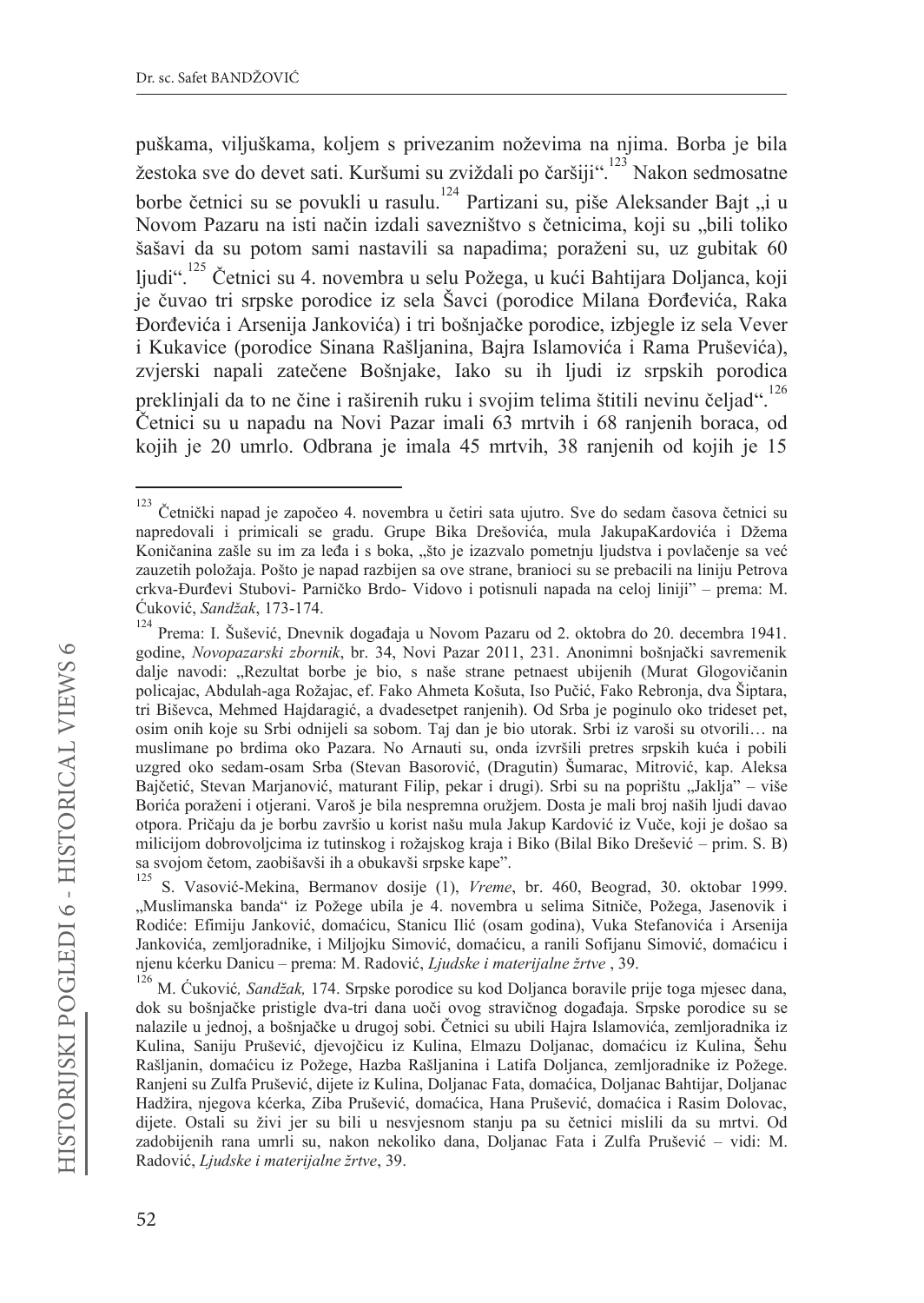umrlo. $127$ Prilikom odbijanja napada na položaje istočno od grada Biko Drešević, jedan od lokalnih komandanata, sa svojim ljudima otsjekao je glave nekim četnicima iz Postenja i iz Netvrđa, poginulih na Jaklji kod Borića, pa su ih na bajonetima donijeli u grad.<sup>128</sup> Pod optužbom da su pucali na snage odbrane, od nekih albanskih i kriminalnih grupa ubijeno je 20-ak Srba u gradu.<sup>129</sup>

Nakon prvog napada na Novi Pazar poduzeto je više bošnjačkih akcija da se sačuvaju lokalni Srbi od mogućih stradanja i osvete.<sup>130</sup> Mumin Hamidović, šerijatski sudija, išao je od ulice do ulice i "molio muslimane da spasavaju Srbe". U teškim danima po Novi Pazar, izloženog napadima, "priličan broj" Bošnjaka pokušavao je da spriječi anarhiju, da sačuva domaće Srbe od nasilja, pa su oko zgrada, gdje su smještene srpske porodice postavljane straže da bi spriječile moguće napade. Pružali su i utočišta Srbima u svojim kućama.<sup>131</sup> Posebno se na tome angažirao mula Jakup efendija Kardović

130 Dulio Madžović je 5. novembra 1941. tokom čitavog dana čuvao kuće Ilije Jemuovića i Mirka Gavrića u Žičkoj ulici. U štali Mirka Gavrića krio se tog dana Rodoljub Jemuović. On je tada uspio da, uz pomoć Madžovića, preko Parničkog brda, pobjegne iz grada. Duljo je natovario kola Pavla Novakovića, penzionera, talom u bašti Ilije Jemuovića. Rodoljuba je "zavukao u talu sa puškom". S njim su, zajedno u kolima, bila dva odrasla sina Pavla Novakovića. Preko Parničkog brda, prebacili su se u Deževu, odatle u u Rašku.

131 Emin Berberištanin čuvao je u kući Dušana Davidovića. Kada je Dušanu i tu zaprijetila opasnost, prebacio ga je u kuću Bećira Mujovića iz Svojbora. Dušanić je u bošnjačkim kućama proveo skoro mjesec dana. Zejnel Đakovac je čuvao više od 20 dana u kući porodicu penzionera

 $^{127}$  M. Živković, Dešavanja u Sandžaku od julskog ustanka do kraja 1941. godine, 257.

Po naređenju Prefekture sreza glave četnika 5. novembra Žarko Milenković, zemljoradnik iz Luga, u pratnji Hamde Opa, žandarma, sahranio je u bašti Ilije Jemuovića – vidi: M. Radović, Ljudske i materijalne žrtve, 41.

 $129$ Upor. R. Crnišanin, Ko je Aćif-efendija, 267. Iz svojih kuća odvedeni su i ubijeni Šumarac Dragutin, policijski pisar i Mirković Nikola, penzionisani kapetan, kao i Andrić Vukadin, pekar, Bajčetić Aleksa, crjevar, Basorović Stevan, trgovac, Bojanić Miladin, kafedžija, Vučković Svetomir, zemljoradnik iz Vidova, Marjanović Miodrag, učenik gimnazije, Mijatović Radomor, žandarm, Milovanović Filip, pekar, Milosavljević Andrija, žandarm, Mirković Nikola, penzioner, Pantelić Milan, zemljoradnik iz Gnjile (Štavički srez), Radunović Slavko, pekar, Ratković Miodrag, učenik gimnazije, Raković Predrag, učenik učiteljske škole, Savić Maksim, zemljoradnik iz Rajčinovića, Savić Stjepan, zemljoradnik iz Dobrinja (Štavički srez), Nikola Spasojević, penzioner, Bogoljub Stefanović, stolar, Ranko Carević, finans – prema: M. Radović, Ljudske i materijalne žrtve, 40-41. Olga Janković, sudija u penziji, piše 2011. da je u novembru 1941. jedno od njenih prvih saznanja o ratu kao djeteta bilo saznanje da je njen 60-godišnji djed Stevan Basorović, trgovac, otac sedam kćerki, ubijen na kućnom pragu: "Komšije i prijatelji Bošnjaci organizovali su tada neku vrstu zbega za Srbe, tako da su mnogi izbegli pokolj, među njima i moji stričevi" – prema: O. Janković, Ispitati sve zločine, Politika, Beograd, 28. januar 2011, 15. Milica Đokić, ljekar u penziji, druga unuka Stevana Basorovića, piše da "sramni čin ubistva moga dede i drugih nevinih žrtava nisu organizovali i počinili Novopazarci, već oni koji su došli da seju mržnju i imali samo njima znane ciljeve. Naše komšije muslimani su u tim nemirnim ratnim danima spasli mnoge nedužne Srbe i to im nikada ne zaboravljamo" – cit. prema: M. Đokić, Obelodaniti dokumenta o Aćif-efendiji, Politika, Beograd, 29. avgust 2012.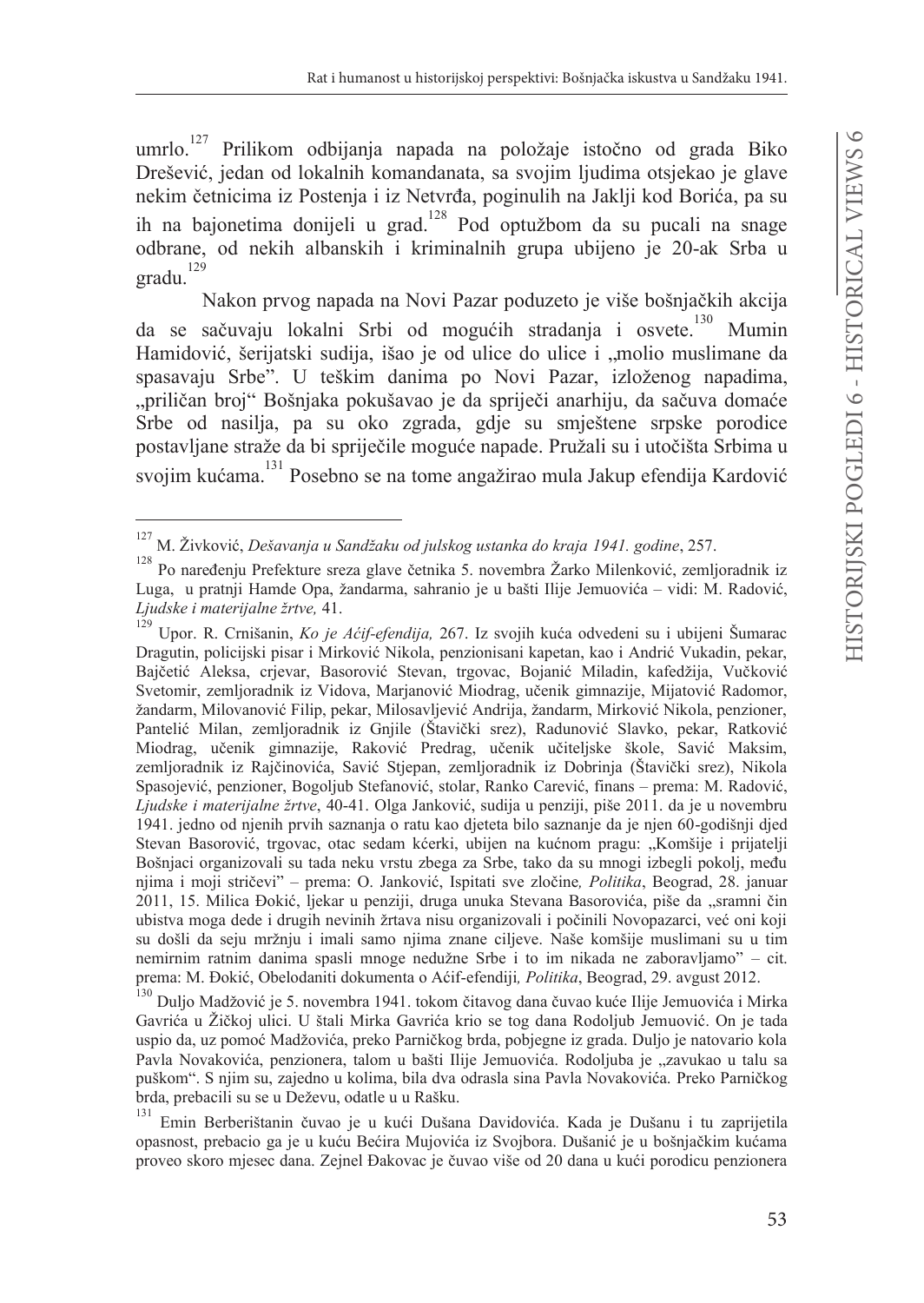iz Biševa.<sup>132</sup> Predložio je da se svi Srbi stariji od 18 godina dovedu i zaštite u zgradi suda kako bi se spriječilo njihovo stradanje. Aćif Hadžiahmetović je prihvatio prijedlog, pa je naredio da se Srbi zaštite od terora.<sup>133</sup> Miodrag Radović piše da je njih sačuvala spasonosna akcija koju su Bošnjaci organizirali 7. i 8. novembra u cilju zaštite od nekih albanskih grupa: "Incijativu za ovakvu akciju dali su ugledni građani Muslimani. Došli su na ideju da sve odrasle Srbe, muškarce, okupe u prostorijama Okružnog suda i zatvora i da im tamo organizuju zaštitu. Podršku za to dobili su od mula Jakupa Kardovića iz Biševa, koji je imao grupu od nekoliko stotina naoružanih Biševaca... Tada je 420 Srba, pod oružanom zaštitom Muslimana i albanske žandarmerije, sprovedeno od svojih kuća i sklonjeno u sudske i zatvorske prostorije. Najmlađi među njima bio je Mirko Čeković, dječak od desetak godina".<sup>134</sup> U trenutku najvećeg terora, piše Milutin Živković. Srbe su zaštitili "upravo njihovi sugrađani muslimani. To su učinili jer su ubijanim Srbima bili komšije i poznanici, ali i zbog toga jer su se plašili da se teror albanskih kačaka može na kraju preneti na njih. Kako više ne bi bili ubijani, 6. novembra su svi punoletni Srbi zatvoreni u zgradu Okružnog suda i stavljeni pod jaku stražu. Bilo ih je između 350 i 400". Oni su tu ostali sve do 7. decembra i niko više

On se, prije dolaska u novopazarski kraj, u Rožajama zalagao kod italijanskih vlasti da poštede živote pravoslavnih komšija - 17 zatvorenih Magdelinića i Zekića iz Bogaja i Radeve Mahale. Na inicijativu njega i drugih uglednih građana Rožajci su u svojim kućama primali komšije pravoslavne vjere. Karakterističan je primjer stanovnika sela Koljena Bralića, Dedeića, Mujevića i Husovića koji su primili porodice Magdelinića i Zekića, komšije pravoslavce iz sela Bogaja i Radeve Mahale. Poznat je i primjer starice iz beranskog kraja na čiju je molbu mula Jakup sačuvao živote četvorici njenih sinova - četnika, omogućivši da neometano napuste skrovište na području Rožaja. Mula Jakup je uvijek svojim saborcima napominjao da imaju obzira prema ženama, starcima i nejači na drugoj strani: "Mi smo tu da branimo vatan! Tamo ne smije niko ništa da radi što nam vjera ne dozvoljava!" - prema: I. Dedeić, Svetionici sandžačke istorije, Damar, br. 13, Sarajevo 2017, 9-10.

133 M. Živković, Dešavanja u Sandžaku od julskog ustanka do kraja 1941. godine, 257.

134 M. Radović, KPJ i NOP u Novom Pazaru za vreme okupacije u Drugom svetskom ratu, 303-304. S druge strane, slata su tada pisma nekih bivših narodnih poslanika iz Raške i drugih mjesta Milanu Nediću u Beograd da je u Novom Pazaru zatvoreno "preko 300 mirnih i lojalnih građana koji se smatraju taocima, čija nam sudbina do danas nije poznata, a koji su najverovatnije do sada poubijani" – vidi: B. Biševac, Deževski i Štavički srez u pismima Tihomira Šarkovića 1941. godine, Novopazarski zbornik, br. 25, Novi Pazar 2001, 259-270.

Miluna Arsovića, a Cufo Hamzagić oko 15 dana advokata Svetozara Nedića. Vasvija Rasovac, žena Ali-bega, čuvala je skoro mjesec dana Voju Vulovića sa sinovima. Adil Duštinac, pekar, dovodi u kuću Tanaska Stanića, pekara, i čuva ga dvije nedjelje. Izet-beg Jusufbegović tri nedjelje u kući čuva Dragu Pantelića, bivšeg sreskog načelnika. Ešref Jusufbegović sklanja kod sebe Isidora Jeremića, kafedžiju, Panta Maksimovića, opštinskog službenika i druge Srbe. Ibro Gegić 15 dana u kući čuva Vlada Sjusjukalova, penzionera i Mihaila Lazovića, penzionera. Uz pomoć Pembe Bećković, stari učitelj Filip Stojanović, odjeven u dimije i pod čaršafom, prebacuje se do Banje. Na isti način je prebačen i njegov sin Mijo. Odatle se čitava porodica, preko Cokovića, prebacuje na Batnjik. Do Cokovića ih je ispratio njihov komšija Nazif Škrijelj – prema: M. Radović, *Hronika Novog Pazara u NOB-u*, knj. II, rukopis, Istorijski arhiv "Ras", Novi Pazar 1960, 329-332.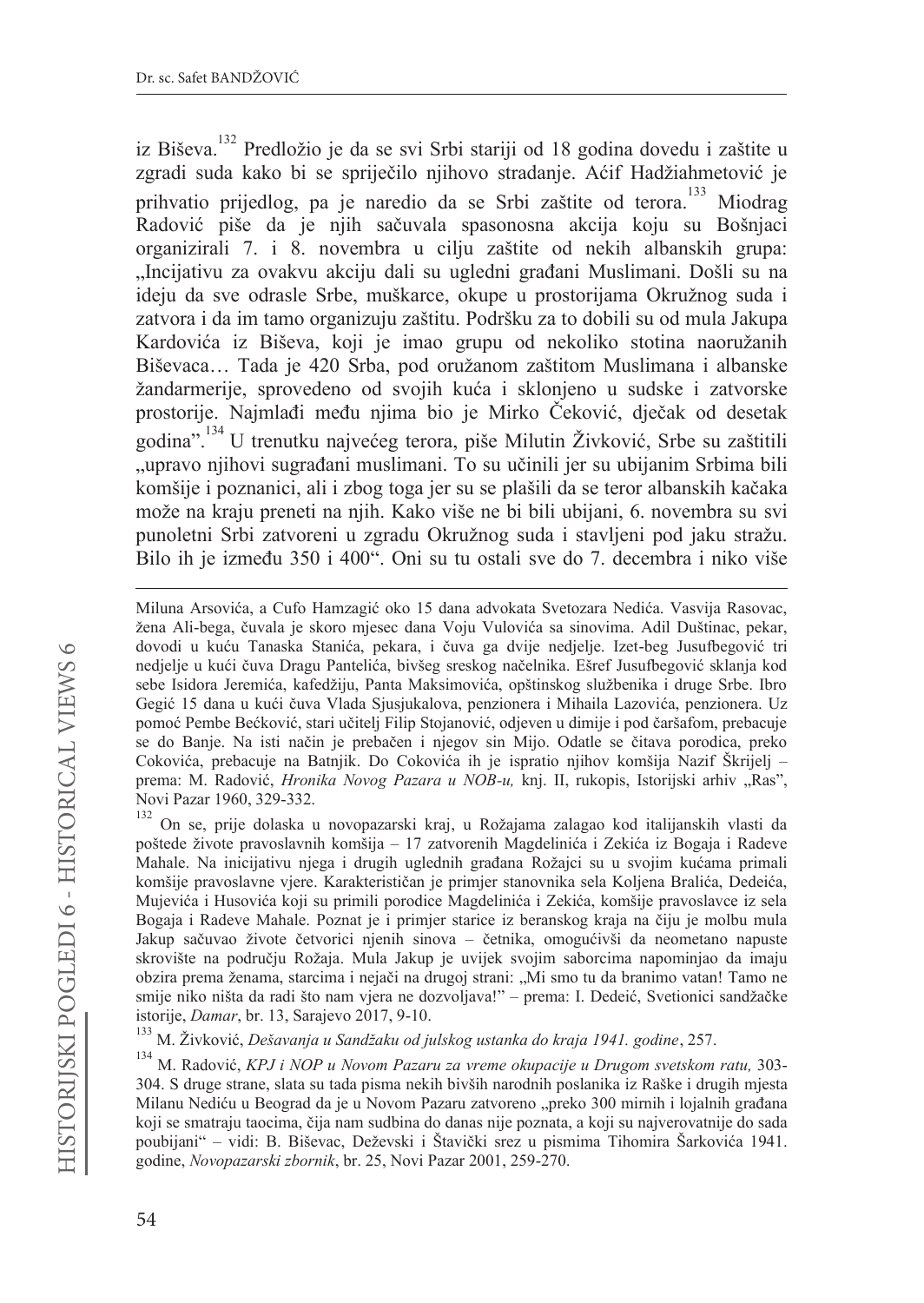nije stradao, mada su "albanski kačaci nekoliko puta pokušavali da provale u zatvor" 135

siednici Odbora za odbranu grada 4. novembra  $Na$ Aćif Hadžiahmetović je insistirao da se što prije s Kosova uputi još albanskih snaga obećavši velike nagrade. Do 14. novembra u Novom Pazaru se već našlo između nekoliko hiljada naoružanih Albanaca. Ove snage je predvodilo 12 bariaktara na čelu s komandantom žandarmerije iz Kosovske Mitrovice Bajazitom Boljetinijem. (Bajazit Boletini). Hadžiahmetović je ove snage želio da upotrijebi za napad na Rašku - glavno četničko uporište na ovom prostoru.<sup>136</sup> U znak osvete zbog napada na grad Albanski komitet iz Novog Pazara je 16. novembra organizirao napad na Rašku. U njemu je učestvovalo 2.410 ljudi pod oružjem, a od toga su "2.100 činili Albanci". Izvršen je napad na položaje prema Đurđevim Stubovima i Deževi, u Posteniu i na liniji Banja-Cokovići. Popaljena su srpska sela na području postenjske opštine, veći dio sela u pološkoj opštini, preko polovina sela u vračevskoj opštini, preko tri četvrtine sela u nikoljačkoj opštini i oko trećina sela u Studeničkom srezu.<sup>138</sup> Napadači su stigli do predgrađa Raške. Stanje je bilo za četnike alarmantno. Na odbrani grada bio je angažiran i Vojislav Lukačević, čovjek od ličnog povjerenja Draže Mihailovića. Odlučujuća bitka je vođena 17. novembra, na Velikoj i Maloj Bisini i u dolini Raške. Ishod borbe je odlučio dolazak oko 500 četnika iz Toplice pod komandom Mašana Đurovića. Na albansko-bošnjačkoj strani poginulo je, prema nekim navodima, 106, a u odbrani Raške 34 borca.<sup>139</sup>

Drugi napad na Novi Pazar, u kojem su četnike, pored Radomira Cvetića i Dragora Pavlovića, predvodili vojvoda Mašan Đurović i kapetan Vojislav Lukačević, izvršen je na Aranđelovdan, 21. novembra.<sup>140</sup> Četnici su u nastupanju palile bošnjačka sela koja su im se našla na putu.<sup>141</sup> Novi Pazar je

M. Živković, Nekoliko dokumenata o stradanju Srba u Novom Pazaru kao posledici etničkih sukoba krajem 1941. godine, 152; Isti, Aćif Hadžiahmetović Bljuta: prilozi za biografiju 1919-1941, 91; Isti, Etnički sukobi na prostoru Novog Pazara i Raške u jesen 1941. godine, Vojnoistorijski glasnik, br. 2, Beograd 2012, 74. Jaka straža je danonoćno štitila Srbe. Komanda straže je bila povjerena mula Jakupovom sinu Sulju – vidi: B. Agić, Gazija i šehid mula Jakupefendija Kardović, Sandžak, br. 174, Novi Pazar, 1. decembar 2013, 25-26.

<sup>&</sup>lt;sup>136</sup> M. Živković, Aćif Hadžiahmetović Bljuta: prilozi za biografiju 1919-1941, 91.

<sup>137</sup> M. Živković, Dešavanja u Sandžaku od julskog ustanka do kraja 1941. godine, 258, nap. 44.

<sup>138</sup> Kudrić Krsto, zemljoradnik iz Batnjika, zaklan je u Milatkoviću 16. novembra od "muslimanske i arnautske bande"; Matović Mato, zemljoradnik iz Deževe, izgorio je 17. novembra u svojoj kući "koju je zapalila muslimansko-arnautska banda" – M. Radović, Ljudske i materijalne žrtve, 42-43.

<sup>&</sup>lt;sup>139</sup> M. Živković, Dešavanja u Sandžaku od julskog ustanka do kraja 1941. godine, 258.

 $140\,$ M. Živković, Aćif Hadžiahmetović Bljuta: prilozi za biografiju 1919-1941, 92.

<sup>&</sup>lt;sup>141</sup> Po selima je ubijeno 22 Bošnjaka – sedam žena, jedno dijete i 14 muškaraca – vidi: M. Radović, Ljudske i materijalne žrtve, 45.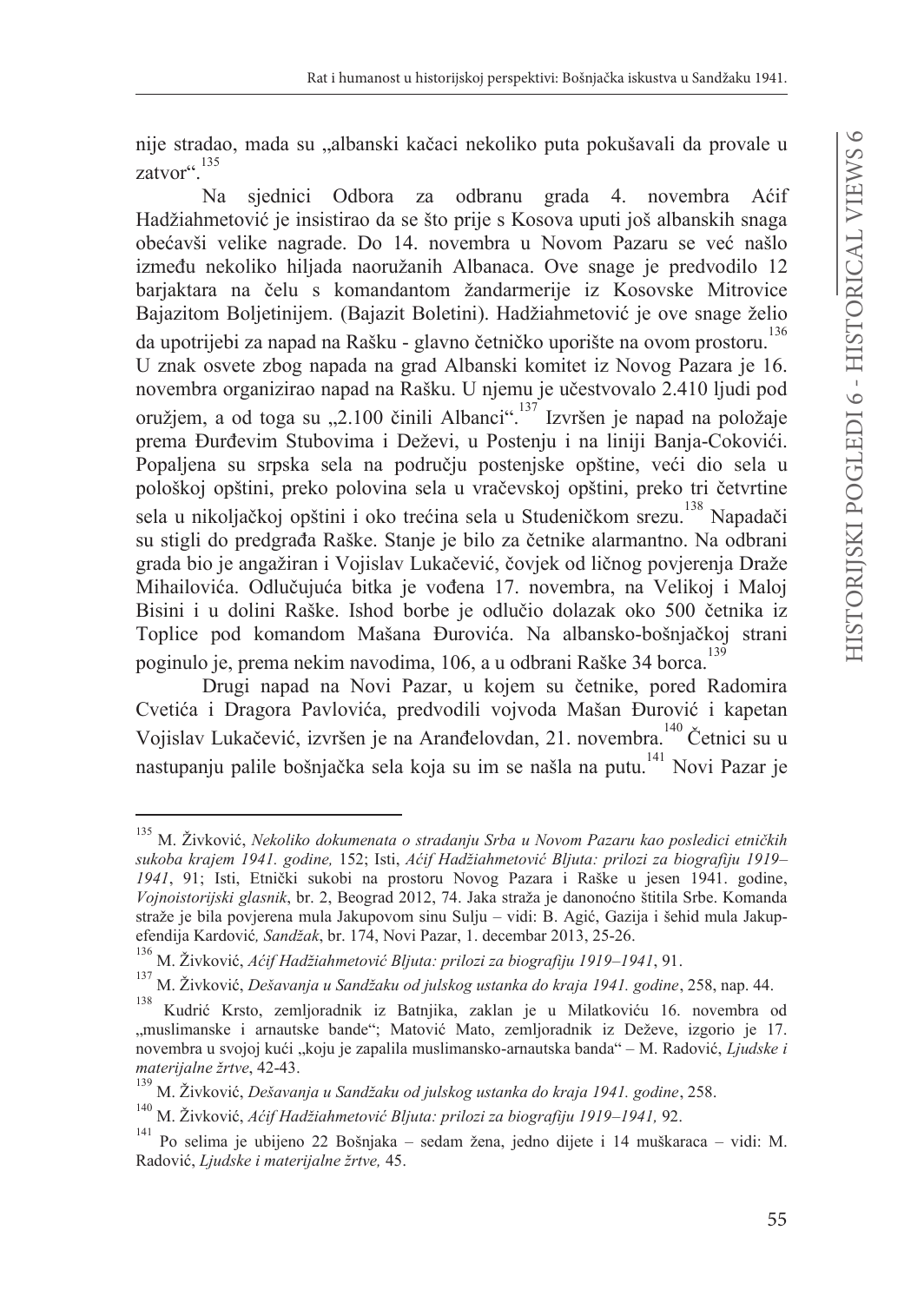bio pun izbieglica.<sup>142</sup> Četnici su, "računajući da će na taj način dobiti pomoć ovog svetitelja", govorili: "Ako napad uspe, Novi Pazar ćemo nazvati Novi Aranđelovac". Sa sobom su vodili i volove, nadajući se bogatom plijenu: "ima svašta u Pazaru".<sup>143</sup> I ovaj napad je odbijen.<sup>144</sup> Milutin Živković navodi da su gubici u ljudstvu na strani četnika iznosili 42 boraca, a 26 u odbrani grada, dok je na obje strane bili 45 povrijeđenih. Četnici su 25 uhvaćenih muslimana sproveli u Rašku, odakle su ih, na pritisak novopazarskih Srba vratili u Novi Pazar. Manji sukobi su nastavljeni i nakon 21. novembra.

Vijesti da četnici, i pored dva neuspjeha, planiraju novi napad na grad, izazvale su nove strahove i zebnje. Srbi su iz Novog Pazara, zabrinuti za svoju sudbinu, upućivali poruke četnicima u Raški da više ne napadaju grad. Apel da se ne napada Novi Pazar krajem novembra potpisalo je 227 Srba.<sup>145</sup> Ovakvi pozivi su bili bez rezultata. Treći, posljednji četnički napad na Novi Pazar, koji je predvodio Mašan Đurović, izvršen je 4. decembra.<sup>146</sup> U njemu su, u početku, učestvovali i Nijemci koje su četnici u Raški prethodno uvjejli da grad drže komunisti.<sup>147</sup> Nijemci su ubrzo saznali da u gradu nema komunista, pa su

<sup>&</sup>lt;sup>142</sup> M. Živković Etnički sukobi na prostoru Novog Pazara i Raške u jesen 1941. godine, 79; Isti, Nekoliko dokumenata o stradanju Srba u Novom Pazaru kao posledici etničkih sukoba krajem 1941. godine, 152.

<sup>&</sup>lt;sup>143</sup> D. Pešić, Studenički srez u NOR-u i revoluciji, Beograd 1977, 146.

<sup>&</sup>lt;sup>144</sup> Anonimni savremenik opisuje napad na Novi Pazar: "Danas izjutra oko šest časova čula se je detonacija bombe - eksploziva, kao znak za napad. Na taj znak nastao je alarm u varoši i sve je izletelo iz kuća - ko sekiru ko nož. Napad je bio žešći. Oko sedam časova je naročito bio žestok. Srbi su se povukli vrlo brzo. Borba je bila vrlo žestoka. Trajala je do dvanaest i trideset do podne. Pazar je bio u kritičnoj situaciji. Stvar je izveo na spas Pazarac slavni Džemail Koničanin (jedan od vođa muslimanske milicije – prim. S. B), koji se slučajno bio desio sa svojim društvom kod sela Hrvatska. Otuda kada je čuo napad na Pazar, privukao se napadačima i udario im s leđa i užasno ih potukao. Tada su oni udarili u bijeg. Ostavili su veliki broj mrtvih. Zarobljen im je jedan luksuzni automobil sa dva sanduka bombi "tromblonskih". Rezultat s naše strane je sedam mrtvih, a oko petnaest ranjenih" – nav. prema: I. Šušević, Dnevnik događaja u Novom Pazaru od 2. oktobra do 20. decembra 1941. godine, 234.

<sup>145</sup> Srbi su se obratili četničkom vojvodi Mašana Đuroviću: "Kako bi se sprečile dalje patnje i stradanja Srba ovoga kraja, molimo Vas i kumimo da svaku dalju borbu sa branicima Novog Pazara obustavite i zamenite mirnim razgovorima i pregovorima kako bi se došlo do mirnog stanja... a preko toga i spasa celokupnog ovdašnjeg življa" - vidi: M. Živković, Nekoliko dokumenata o stradanju Srba u Novom Pazaru kao posledici etničkih sukoba krajem 1941. godine, 153; Isti, Etnički sukobi na prostoru Novog Pazara i Raške u jesen 1941. godine, 80.

<sup>146</sup> M. Radović, *Hronika Novog Pazara u NOB-u*, knj. II, 269-330.

<sup>147</sup> Savremenik Omer ef. Koničanin piše da su prethodno, nad gradom letjela četiri njemačka aviona - "štuke" s namjerom da ga bombarduju: "Građani su se uplašili pa su na tvrđavi u gradu i kod gradske bolnice na Hadžetu istakli velike nemačke zastave sa kukastim krstom, da bi piloti sa aviona primetili i odustali od bombardovanja. Pošto su ova 4 aviona nekoliko puta preletali sva brda oko Novog Pazara i uverila se da nema nikakve vojske, vratila su se natrag, pa je iz Kraljeva ili Raške nemačka komanda stupila u vezu sa Krajskomandom u K. Mitrovici, koja im je odgovorila da u Novom Pazaru nema komunista i da su to mirni građani. Pošto su se ova 4 aviona udaljila, četnici sa nemačkim vojnicima došli su u Postenje, ali Arnauti čuvari kod Petrove crkve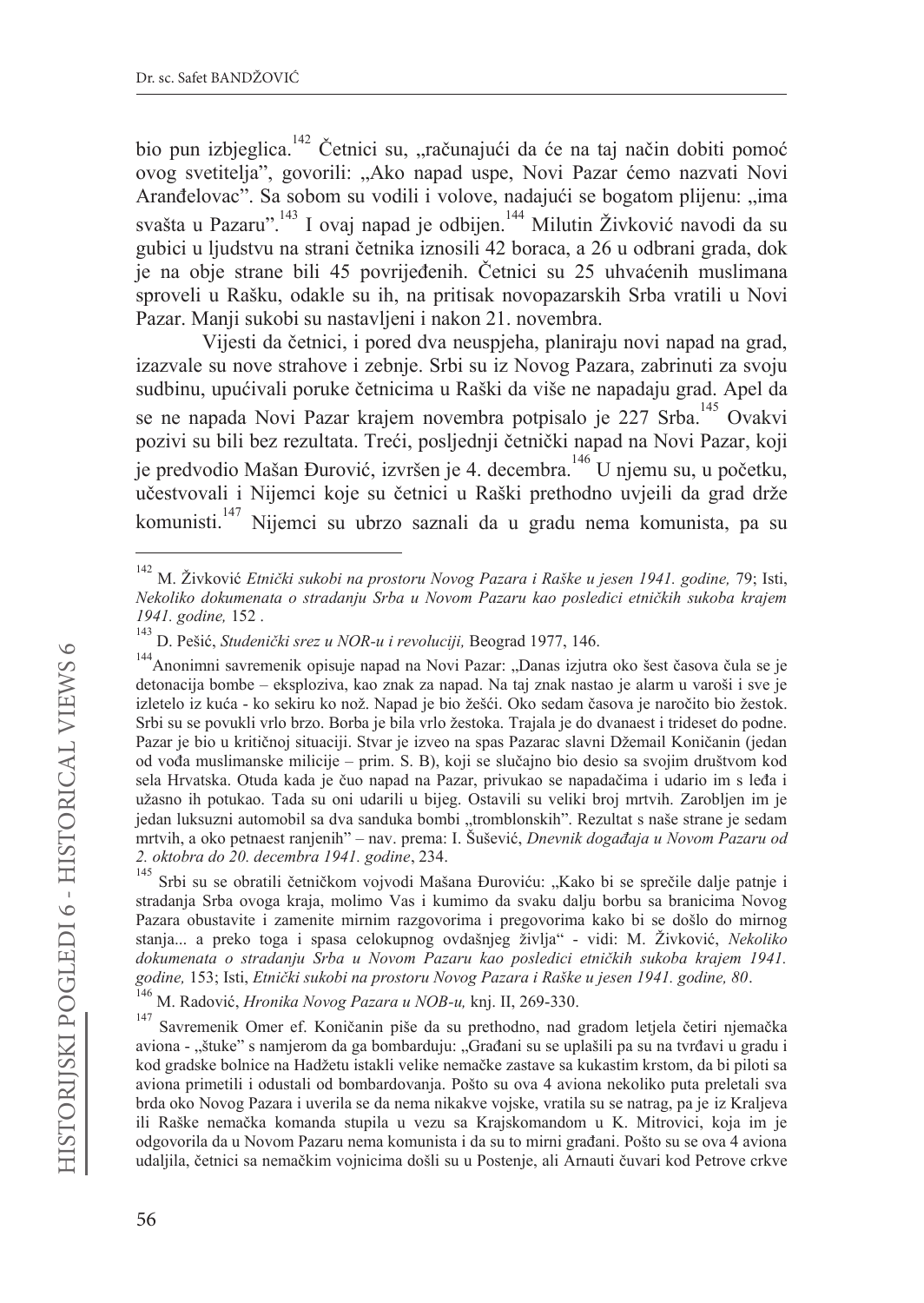odustali od daljeg napada. U najkritičnijem vremenu za Novi Pazar, u noći četničkog napada, između 4. i 5. decembra, grupe naoružanih Bošnjaka krstarile su ulicama grada i sprječavale moguće, osvetničko ubijanje lokalnih Srba. Osman Mustafić s braćom i Mustafa Alivodić sa sinovima, štitili su cijelu ulicu u kojoj su živjeli samo Srbi.<sup>148</sup> Svaka njihova kuća u ovoj ulici "imala po jednog ili više muslimana kao zaštitnika. Ta činjenica je, praktično, mnogo pomogla Srbima u ovoj ulici, koja je, zbog svog sastava, bila stalno meta Arnautima i grupama pljačkaša iz grada i okoline".<sup>149</sup> Ovakvih i sličnih primjera spašavanja Srba "bilo je dosta po celom Deževskom srezu".<sup>150</sup>

Povratak njemačkih jedinica spriječio je dalje obračune.<sup>151</sup> U Novi Pazar ušao je 7. decembra 2. bataljon 113. njemačke pješadijske divizije. Priređen mu je svečan doček.<sup>152</sup> Među okupljenima je bilo bošnjačkog i srpskog stanovništva, "uglavnom žena i dece, koji su oduševljeno pozdravljali nemačke vojnike, videvši u njima zaštitnike od daljih patnji i stradanja". Prva odluka njemačkih vlasti bila je da albanske snage napuste grad.<sup>153</sup> U jednom četničkom

primetili su ih i osuli paljbu na njih. Tad su nemački vojnici osuli iz teškog mitraljeza na njih, a posebno su gađali u grad iz protivavionskog topa i bacili nekoliko metaka malog kalibra tako da od njih nije niko poginuo. U ovako otvorenoj borbi Džemail Koničanin sa svojim drugovima prebacio se je preko imanja Blagoja Bojanića na Podbijelje i odatle svojom mašinkom ranio konja nemačkog komandanta, koji je naredio da se svi vrate i vratili se u Rašku i tad pribavili gore navedeni izveštaj od Krajskomande" - prema: Rukopis Omera Koničanina, Istorijski arhiv  $Ras''$  u Novom Pazaru.

M. Ćuković, Sandžak, 177.

<sup>149</sup> Ulica Relie Krilatice je, naglašava M. Radović, "nastanjena samo Srbima, dala najmanje žrtava terora od svih ostalih ulica u gradu, koje su bile znatno manje naseljene Srbima. Objašnjenje leži u dobroj volji, spremnosti i naporima dobrog broja muslimana da je sačuvaju. Ovi napori su urodili plodom" - cit. prema: M. Radović, *Hronika Novog Pazara u NOB-u*, knj. II, 330-331.

<sup>150</sup> M. Ćuković, Sandžak, 68-69, 177. Slobodan Milošević, nekadašnji predsjednik Srbije i Savezne Republike Jugoslavije, govori 2001. da su novopazarski muslimani "za vreme rata svoje komšije Srbe oblačili u dimije i žensku odeću i sakrivali ih po svojim kućama i mnoge tako spasili. To naši Srbi ne smiju nikada da zaborave" - prema: Glas javnosti, Beograd, 22. juli 2001.

Opšir. S. Bandžović, Novi Pazar u NOR-u (1941-1944), diplomski rad, Filozofski fakultet u Sarajevu, Sarajevo 1985; Isti, Ratne tragedije Muslimana, Novi Pazar 1993, 69-70. Miodrag Radović piše kako je od sredine jula do 7. decembra 1941, u međusobnim borbama i obračunima poginulo i ubijeno 705 ljudi, "od toga Srba 409 i Muslimana 215. Podaci nisu obuhvatili poginule Albance sa Kosmeta i Muslimane sa područja susednih srezova" - prema: M. Radović, KPJ i NOP u Novom Pazaru za vreme okupacije u Drugom svetskom ratu, 305.

<sup>152</sup> Anonimni bošnjački savremenik piše: "Opet dođoše u mnogo većoj sili nego prvi put – kao su osvojili tj. zauzeli Novi Pazar u mjesecu aprilu. Sada su bili zaista očekivani kao spasitelji i sunce sreće je blistalo na svačijem licu. Nestaje zabrinutosti i straha od ponovnih napada i dosadnog terorizma, od strane Arnauta koji su pokazali svu svoju sirovost i neotesanost ostavivši vrlo bljutavih uspomena i kod samih naših muslimana, ipak smo im zahvalni" – prema: I. Šušević, Dnevnik događaja u Novom Pazaru od 2. oktobra do 20. decembra 1941. godine, 235-236.

<sup>&</sup>lt;sup>153</sup> M. Živković, Nekoliko dokumenata o stradanju Srba u Novom Pazaru kao posledici etničkih sukoba krajem 1941. godine, 151. Oko 140 srpskih porodica i 30 pojedinaca, ubrzo je, piše M.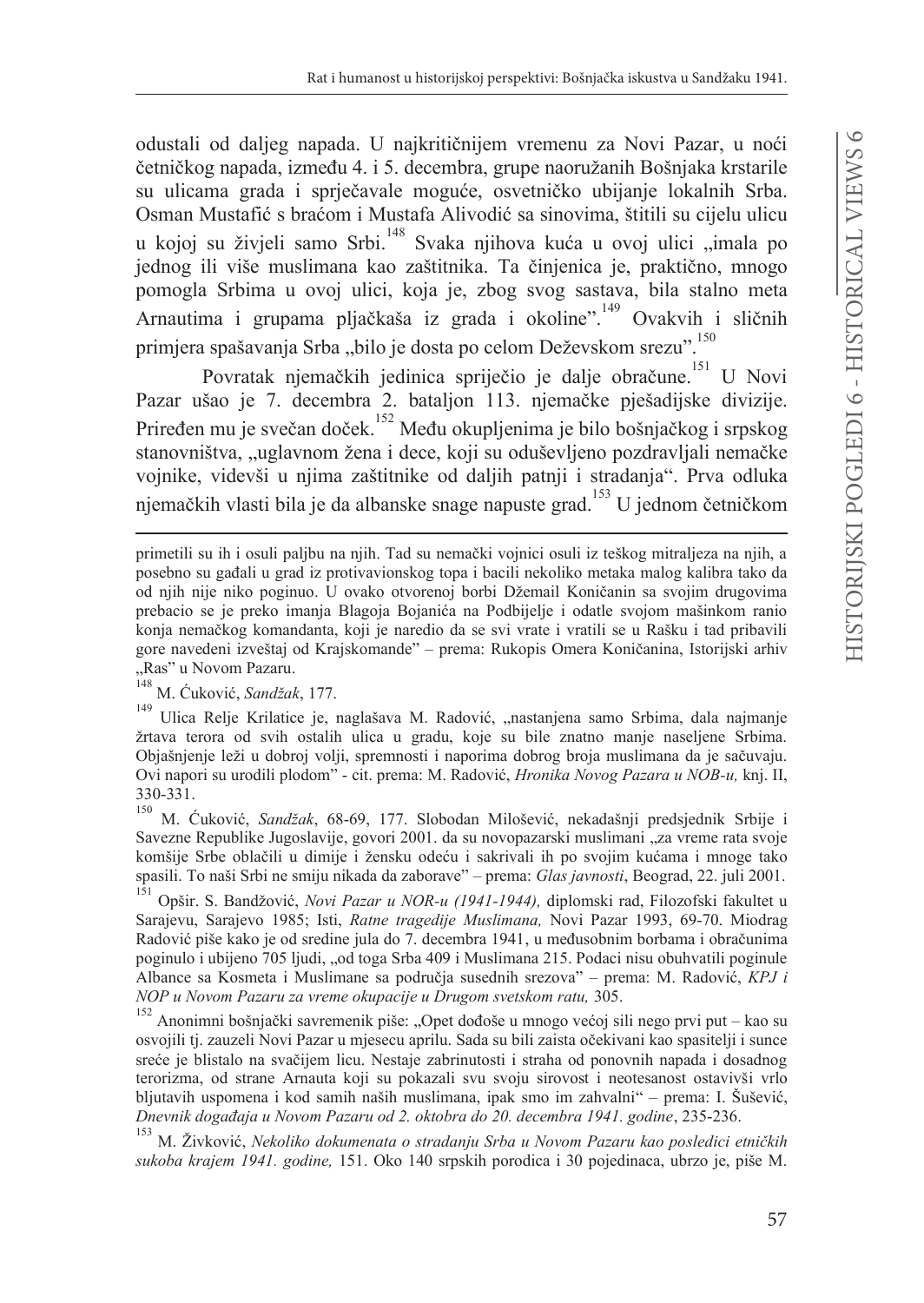izvještaju stajalo je da se Novim Pazarom "vijori srpska zastava" i da njemačke vlasti sve rade u dogovoru s Milanom Nedićem u Beogradu i legaliziranim četničkim jedinicama.<sup>154</sup> Nijemci su 10. decembra organizirali sastanak s predstavnicima novopazarskih Srba i sreskim vlastima, na kome su zatražili smirivanje situacije. Kako su sukobi u Deževskom i Raškom srezu poremetili eksploataciju rude u Trepči oni su ukazali da neće prezati od drastičnih mjera da bi zaštitili neophodne sirovine. Ove prijetnje su imale osnovu ako se ima u vidu njemačke procjene da četnici pripremaju novi napad na Novi Pazar, ako dođe do ponovnog povlačenja njemačkih snaga iz grada. Do novog napada ipak nije došlo.<sup>155</sup> Novi Pazar i njegovo stanovništvo su mogli normalnije živjeti.<sup>156</sup> Rezultati sukoba u Deževskom srezu, od juna do kraja decembra 1941. približno su sljedeći: ubijeno je 447 osoba, od toga 287 Srba, 136 Bošnjaka i 144 Albanca, dok je poginulo kao žrtve terora: 115 Srba i 61 Bošnjak. Spaljene su 2.792 kuće (2.016 srpskih i 776 bošnjačkih). Ovdje nisu uračunate i mnoge druge zgrade koje je progutao požar. Izgorjelo je, između ostalog, šest osnovnih škola, šest opštinskih zgrada i četiri zgrade žandarmerijskih stanica.<sup>157</sup> Može se uzeti kao pravilo, napisao je 1960. Miodrag Radović, da je "ogromna većina Srba u gradu sačuvana u vreme najkrvavijeg obračuna samo zahvaljujući činjenici što je, i pored objektivnih teškoća, koje su izvirale iz konkretne situacije, raspoloženje većine Muslimana bila za to. I ne samo raspoloženje, već

Živković, napustilo Novi Pazar. Većina njih kretala se prema Raški. Srbi iz Deževskog sreza nisu imali status "izbeglica", jer su došli s teritorije koja je bila u sastavu Nedićeve Srbije, te su uskraćeni za pomoć koju su iz Beograda dobijale druge izbjeglice.

<sup>154</sup> M. Živković, Sandžak 1941-1943, 259.

<sup>155</sup> M. Živković, Dešavanja u Sandžaku od julskog ustanka do kraja 1941. godine, 259.

<sup>156</sup> Zbog velikog broja izbjeglica 24. aprila 1942. u Kosovskoj Mitrovici je održan sastanak albansko-srpskih predstavnika pod njemačkim pokroviteljstvom. Dogovoreno je da se omogući povratak svih izbjeglica i da im se garantira bezbjednost. Dan kasnije održan je, bez prisustva njemačkih predstavnika, novi sastanak u Raški. Na ovom sastanku su bili i Mašan Đurović, komandant četničkog suhoplaninskog odreda, kao i Ahmet Daca, načelnik Deževskog sreza. Donijete su odluke da se sve izbjeglice mogu slobodno vratiti u svoja mjesta, osim u slučajevima kada se radilo o krvnoj osveti ili o zavadi s "licima albanske nacionalnosti i muslimanima". Zadatak vlasti u Raškoj bio je da organiziraju povratak izbjeglica. Načelnik Studeničkog sreza je 11. maja izdao proglas u kome se pozivaju svi izbjegli iz Novog Pazara i okoline da se odmah vrate u svoje domove - vidi: J. Simijanović, Izbeglice sa Kosova i Metohije u Raškoj u Drugom svetskom ratu, Baština, sv. 31, Leposavić 2011, 240-241.

<sup>&</sup>lt;sup>157</sup> Upor. M. Radović, Ljudske i materijalne žrtve, 54; M. Živković, Etnički sukobi na prostoru Novog Pazara i Raške u jesen 1941. godine, 82. U teškim životnim uslovima u Sandžaku se razvijao još od 1941. šverc: "od malverzacija sa monopolskim artiklima i hranom, preko krijumčarenja oružja, tekstila, benzina alkohola". Crnom berzom su se bavili gotovo svi: "starosedeoci – hrišćani i muslimani, izbeglice, državni službenici, carnici, graničari, četnici, partizani, nemački, italijanski i bugarski vojnici" - prema: M. Živković, "Štuka" - Black Market on the Territory of Stari Ras During the Occupation of Serbia in World War II, Tokovi istorije, br. 3, Beograd 2019, 125.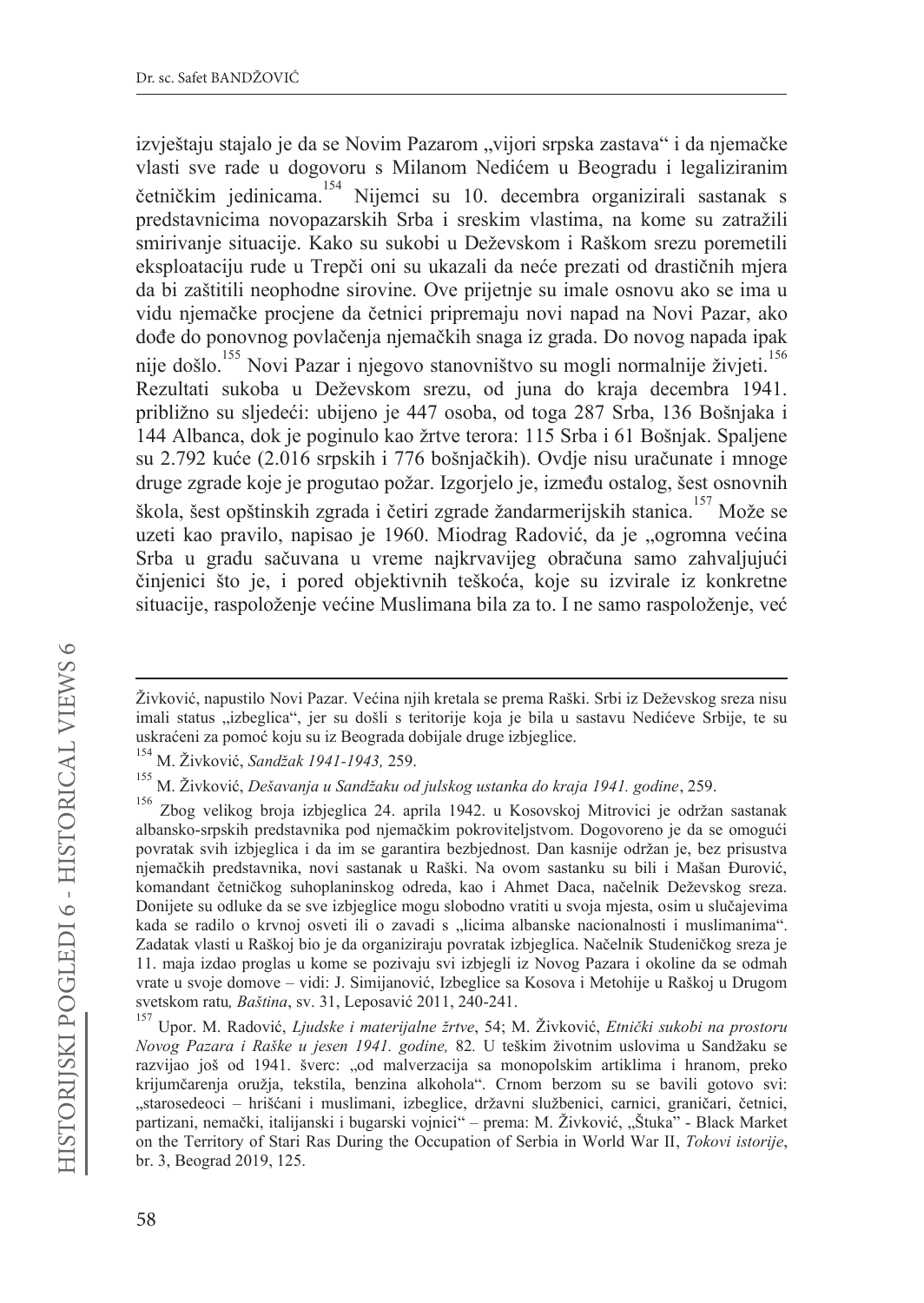i aktivnost većeg broja Muslimana u praktičnim merama i akcijama da se Srbi spasu". <sup>158</sup> Primjeri solidarnosti sa Srbima bilo je i u Štavičkom srezu.

Početkom decembra 1941. iz Sjenice se italijanski garnizon povukao u Prijepolje. Pri povlačenju komandant okupacione komande u Sjenici povjerio je vlast četvoročlanom odboru – sastavljenom od uglednih građana - Bošnjaka i Srba, obrazovanom u septembru mjesecu (H. Zvizdić, H. Kugić, R. Karamarković, S. Živanović). Ovaj odbor se uglavnom, navodi Mirko Ćuković. oslanjao na muslimansku miliciju, čije je ljudstvo boravilo i radilo kod svojih domova, a stupalo u oružane akcije po potrebi. Komandant ove milicije za sjenički srez bio je Ćamil Prašović. U samoj Sjenici formirana je jedinstvena milicija od 50 ljudi, Bošnjaka i Srba. Njen komandant je bio Ibro Saračević. Nije bila uniformirana, njeni pripadnici su na rukama nosili italijanske trake. Bila je dužna da se suprotstavi svakoj političkoj ili oružanoj aktivnosti koja bi bila uperena protiv Italijana ili upravnog odbora u gradu.<sup>160</sup> U prvoj polovini decembra 1941. partizanske snage Srpsko-sandžačkog odreda, pripremale su se da uđu u Sjenicu. Naređenje Vrhovnog štaba je bilo da se pokuša s ulaskom bez borbe, ili da se grad blokira i krene s rušenjem komunikacija. Nije se htjelo izazvati dodatno zatezanje odnosa s lokalnim stanovništvom.<sup>161</sup> Naređenie Vrhovnog štaba bilo je da se, radi zaštite slobodne teritorije od napada, spriječi ulazak italijanskih i njemačkih snaga iz Prijepolja i Novog Pazara, ili upad

<sup>158</sup> M. Radović, Hronika Novog Pazara u NOB-u, knj. II, 328-329. Hajro Hajrović, zemljoradnik iz Vržogrnca, znajući za planirane akcije albanskih grupa, obavještavao je srpske seljake iz Postenja da bježe iz svojih kuća. Selo je bilo spaljeno, ali su se seljaci blagovremeno izvukli: "Da nismo poslušali Hajra, izgoreli bi kao miševi zajedno sa kućama", govorili su seljaci iz Postenja. Momir Rašković i Tanasko Stanić isticali su da je Ramo Mujović bio "jedan od najvećih zaštitnika Srba. On je bio naša uteha za sve vreme okupacije, a naročito onda kada je nama bilo naiteže".

<sup>159</sup> Rašid Ahmetović i Smail Mujović iz sela Đerekari, s prijateljima na Pešteri, čuvali su Srbe iz suhodolske opštine. Halil Mujović je s grupom istomišljenika štitio srpsko stanovništvo iz sela Gučevića, Šaronja i Jarebica. Po svojim kućama su sklanjali srpsku djecu i djevojke. Demir Ujkanović iz Morana s braćom Mujović iz Potreba spasio je sigurne smrti, uz pomoć rođaka, 60 ljudi iz sela Morana i Slatine. U svojoj kući povremeno je držao na desetine ljudi, žena i djece. Tako su radili i mula Rušo Dreković iz Vesnića, Hamzagići u Štavici, Agovići iz Tutina, Meho Mehmedbašić iz Mojstira - detaljnije: M. Ćuković, Sandžak, 68-69. Ramiz Crnišanin piše: "Hamzagići, Elmaz Agović, Iljaz Kurtović, Mula Mahit, Ramo Crnišanin, Ismetbeg i Sulejmanbeg Rasovac, Rasim Hasanbegović, Tahir Škrijelj i drugi su često, rizikujući slobodu i život pomagali svojim sugrađanima druge vjere i nacionalnosti u najtežim danima - vidi: R. Crnišanin, Istorija se može falsifikovati, ali se ne može promijeniti, Danas, Beograd, 11. juli 2013. https://www.danas.rs/drustvo/istorija-se-moze-falsifikovati-ali-se-ne-mozepromijeniti/komentari.

<sup>160</sup> U srpskim selima pojedinci su pokušavali da stvore četničke jedinice. Zapadno i sjeverozapadno od Sjenice na tome je radio Slobodan Kiković. Na teritoriji srpskih sela od Štavlja prema Deževskom i Štavičkom srezu i prema Goliji četnici Mašana Đurovića i kapetana Radomira Cvetića nastojali su da formiraju nove četničke formacije. Osim njih, u Štavlju je na tome radio i pop Selimir Popović.

<sup>&</sup>lt;sup>161</sup> M. Živković, Dešavanja u Sandžaku od julskog ustanka do kraja 1941. godine, 268.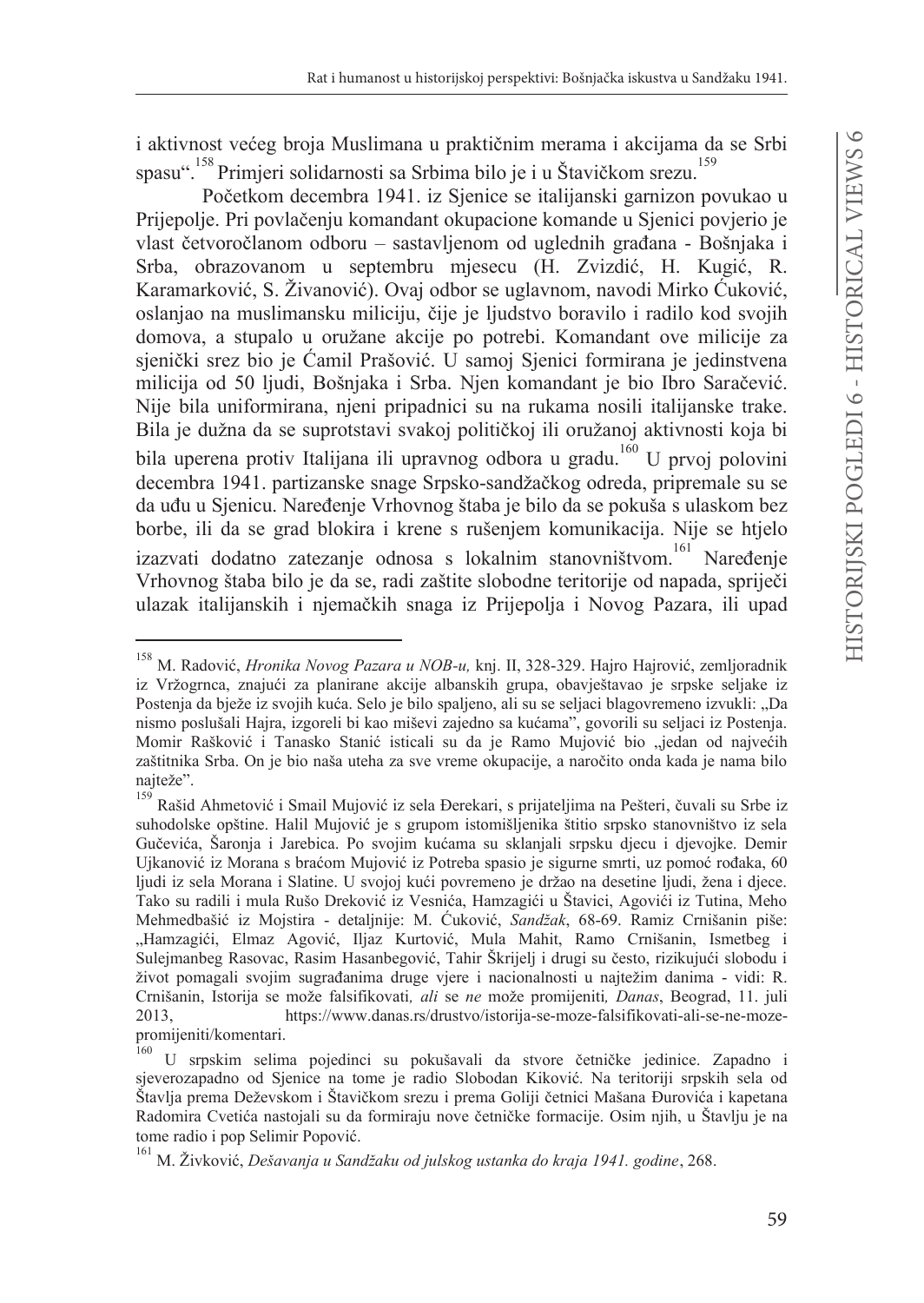nedićevsko-četničkih formacija, kao i da se organizira politički rad među stanovništvom.

Sjenica je na komunikaciji Novi Pazar- Prijepolje bila najkraća veza između italijanskih snaga u Prijepolju i njemačkih u Novom Pazaru. Odbor iz Sjenice je polovinom decembra poslao poruku "partizanskom štabu" u Lopiže da partizanske snage napuste teritoriju u sjeničkom kraju, da ni Bošnjaci ni Srbi nisu željeli da ih italijanska i njemačka strana okrivi za saradnju s partizanima, da se zbog toga vrše represalije nad stanovništvom. Partizanski predstavnici, predvođeni Mirkom Ćukovićem, u Sjenici su 17. decembra vodili su pregovore, u zgradi opštinske vlasti, s Odborom u pokušaju da im se grad preda. Na pitanje koje je postavljeno šestočlanoj partizanskoj delegaciji da li se može garantirati da njemačko-italijanske snage neće više odatle potisnuti partizane, ona je dala odgovor da se takve garancije ne mogu dati, da u ratu "ne može biti samo nastupanje bez odstupanja i privremenog gubljenja pojedinih delova teritorije". Prisutni sjenički predstavnici su ukazali da se Italijani s tenkovima nalaze pola sata od grada, a da su Nijemci, također s tenkovima, u Dugoj Poljani, da se partizani ne mogu održati u Sjenici, a "mi nećemo da naš živalj strada" (Hasan Zvizdić). Ovakve stavove je podržala i većina predstavnika Srba. Sjenički prvaci su istakli da neće napadati partizane, ali su zamolili da se oni povuku od Sjenice. Upozorili su da se pod oružjem nalazi 5.000 ljudi u Kladnici, Raždaginji, Dolićima i drugim selima koji se mogu brzo okupiti, da će se suprotstaviti svakom pokušaju partizana da uđu u Sjenicu, te da neće dozvoliti ni četnicima ulazak u grad. Dok su pregovori trajali, iz partizanske delegacije (Mirko Ćuković) je poslata tajna poruka partizanima da odmah uđu grad. Kuriri koji su nosili poruku nisu se najbolje razumijeli s komandom i ona nije blagovremeno reagirala. Hasan Zvizdić je nakon pregovora partizansku delegaciju ispratio iz Sjenice do Uvca. Pri rastanku ponovno je apelirao na nju da partizani ne napadaju grad, već da napuste teritoriju Sreza. Desetak dana ranije on je pozvao Bošnjake iz okoline Sjenice da pomognu odbranu grada ako to bude potrebno. U pešterskim selima iskupilo se oko 500-600 naoružanih boraca, predvođenih grupom Džemaila Koničanina iz Štavičkog sreza.

Partizani su ipak odlučili, procjenjujući da Sjenica imali slabu odbranu, da napadnu ovaj grad. Milutin Živković piše da pouzdano nije mogao utvrditi "od koga je došla ova odluka, mada se iz nekih dokumenata nastalih nakon ove akcije može naslutiti da je incijativa potekla od delegata Vrhovnog štaba pri Srpsko-sandžačkom određu, Milovana Đilasa". Plan napada je, bez konsultiranja Vrhovnog štaba, izrađen na sastanku komandanata i političkih komesara bataljona, kojim su rukovodili Petar Stambolić, član Glavnog štaba za Srbiju i Vladimir Knežević Volođa. U napadu 22. decembra, na temperaturi od -20 i nanosima snijega od jednog metra, učestvovala su tri bataljona: kombinirani Sandžačko-moravički, Takovski i Beogradski, jačine 350 boraca. Čim se čula prva puščana vatra oko Sjenice, iz okolnih sela pohitale su u pravcu grada, koji je već jednim dijelom bio u rukama partizana, grupe naoružanih ljudi. Partizanski napad na Sjenicu je bio specifičan, navodi Milutin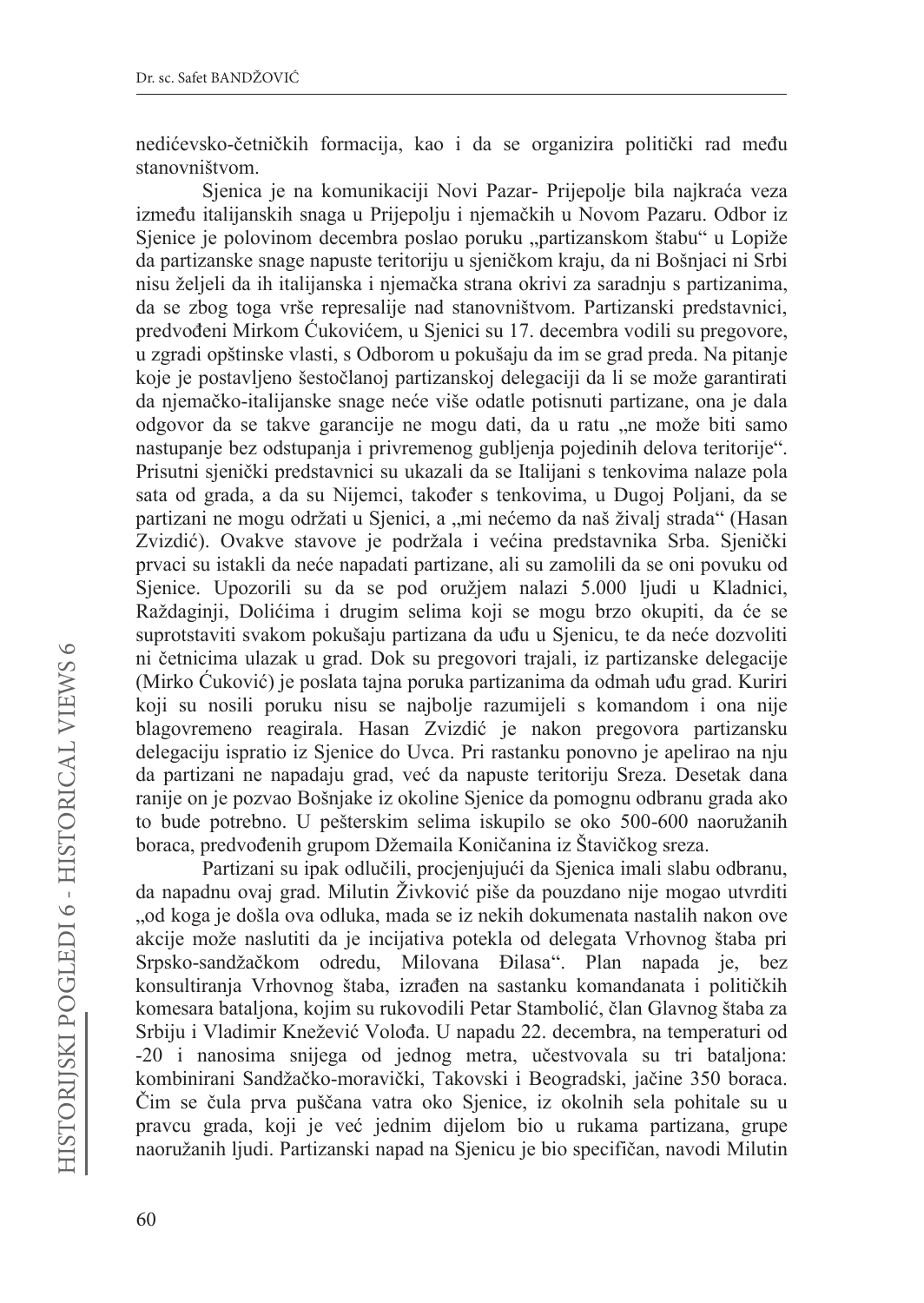Živković, jer su grad branile "udružene snage muslimana i Srba". Partizani su bili prisiljeni na povlačenje. Beogradski bataljon se povlačio preko Uvca prema Babinjači. Napade pripadnika muslimanske milicije, pod komandom Sulejmana

Pačariza, na ovaj bataljon ometali su četnici Slobodana Kikovića s Babinjače.<sup>162</sup> Poslije neuspjelog napada na Sjenicu, partizanske jedinice koje su učestvovale u njemu, povukle su u pravcu Nove Varoši. Prilikom napada na Sjenicu partizanske snage su imale 52 poginula, 22 ranjena i 18 zarobljenih.<sup>163</sup> Branitelji su imali oko 30 mrtvih i 60 ranjenih. Neposredno nakon napada, po odobrenju H. Zvizdića, u Sjenicu je došla jedna četa Srba iz okolnih srpskih sela da bi spriječila eventualno nasilje nad Srbima.<sup>164</sup>

Kroz Novi Pazar krajem decembra 1941. prolazi oko 420 porodica muhadžira iz istočne Bosne, bježeći ispred četnika u pravcu Kosovske Mitrovice.<sup>165</sup> Od tih 2.600 muhadžira, među kojima je bilo dosta oboljelih od pjegavog tifusa, u gradu je ostalo 20 porodica, a s njima i pjegavi tifus. Ka Pljevljima su, preko Čajniča, u decembru 1941. bježali Bošnjaci iz Rogatice i Goražda. U Pljevlja je 8. decembra 1941. stigla kolona od nekoliko stotina lica. Bili su smješteni po džamijama i bošnjačkim domovima. Vakuf u Pljevljima je organizirao odbor za prijem, smještaj i ishranu muhadžira. Među njima je vladala epidemija tifusa. Zbog kontakta s njima, dio pljevaljskog odbora je također obolio, pa su tri njegovih članova (Bećir Ćatović, Vehbija Rizamulić i Hajro Avdić), umrla.<sup>166</sup> Lokalno pravoslavno stanovništvo je muhadžire iz

<sup>162</sup> Petko Radaković piše da su Sulejman Pačariz i Hasan Zvizdić bili "glavni organizatori mučkog napada na partizanske snage" u Sjenici decembra 1941. – vidi: P. Radaković, Muslimanska milicija u službi okupatora, 662.

Zbog napada na Sjenicu bez odobrenja, piše Mirko Ćuković, Vrhovni štab je oštro reagirao. Tito je 28. decembra, u pismu delegatu Vrhovnog štaba Milovanu Đilasu pri Srpsko-sandžačkom odredu, osudio napad na Sjenicu kao politički nepravilan i vojnički slabo pripremljen, konstatirajući da je rezultat napada bilo samo zaoštravanje odnosa s muslimanima i gubitak većeg broja boraca. Đilas je, piše Milutin Živković, bio ozlojeđen ocjenom da je on glavni krivac. Žalio se Titu što ga osuđuje bez prethodne istrage, optužujući Vrhovni štab koji je naredio da se partizanske snage zadrže tako dugo na prostoru gdje je većina stanovništva imala prema njima neprijateljski stav – vidi: M. Živković, Dešavanja u Sandžaku od julskog ustanka do kraja 1941. godine, 270.

 $164$ M. Živković, Dešavanja u Sandžaku od julskog ustanka do kraja 1941. godine, 269.

<sup>165</sup> Šemso Tucaković piše: "Udaljeni od glavnih komunikacija, odsječeni od svijeta, u nerazvijenom kraju Sandžaka i istočne Bosne, Muslimani su zapravo bili predati na milost i nemilost neprijatelja koji je bio odlučan da "jednom zauvek reši muslimansko pitanje" u Jugoslaviji. Četnicima je naruku išlo i odsustvo bilo kakve organizacije u samom muslimanskom narodu, koji bi nosiocima politike genocida pružila otpor. Stare muslimanske građanske stranke su se nakon okupacije zemlje uglavnom rasturile, poput vladajućih struktura u Kraljevini, za koje su bile čvrsto vezane. Stoga su Muslimani najnespremniji dočekali okupaciju, predavši se bez odgovarajuće organizacije na milost i nemilost drugim akterima istorijske scene" – prema: Š. Tucaković, Četnički zločini na Drini, feljton, Oslobođenje, Sarajevo, 28. avgust 1991.

<sup>166</sup> N. Čaušević, Krvave godine Bošnjaka u devetnaestom i dvadesetom stoljeću, Zagreb 1998,  $121 - 122$ .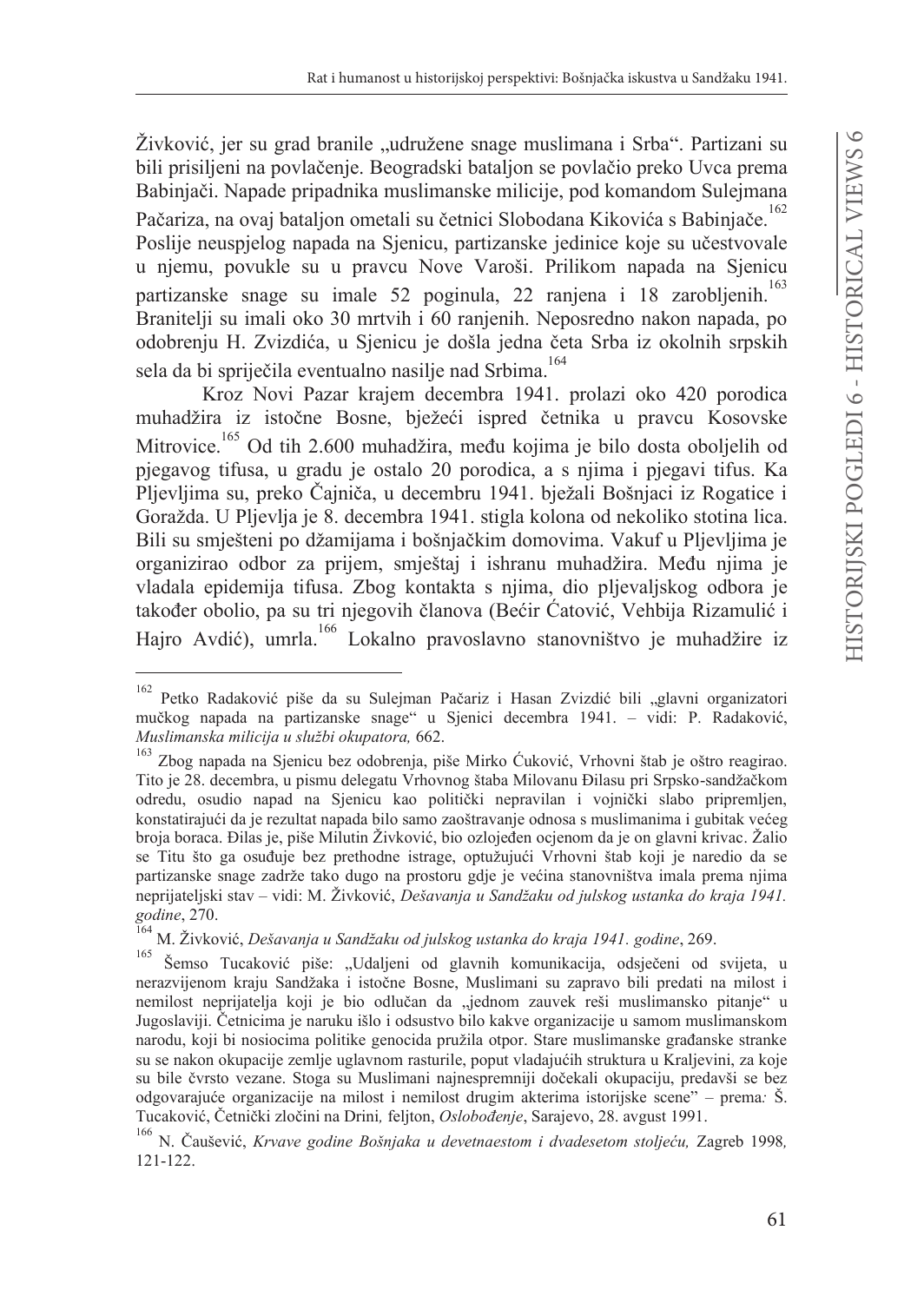Istočne Bosne nazivalo "ustašama", kao i one domaće Bošnjake koji su im pomagali.<sup>167</sup> Nakon višednevnog boravka u ovom gradu, put je većinu muhadžira vodio u Prijepolje i dalje prema Sjenici. Put od Prijepolja do Sjenice trajao je dva dana neprekidnog pješačenja, uz malo odmora i spavanja u usputnim selima. Sjenica je 11. januara 1942. velikodušno dočekala ove muhadžire, kao i one pristigle iz pribojskog kraja. Veliku brigu za njih su pokazali Hasan-aga Zvizdić i drugi sjenički prvaci i domaćini.<sup>168</sup> Muhadžiri su raspoređivani po pešterskim selima: Čitluku, Rasnom, Cetanovićima, Točilovu i drugim. U Točilovu su mještanke donosile muhadžirima nužne stvari za njihov prihvat i smještaj. Svaki član muhadžirske porodice dobio je određenu količinu žita.<sup>169</sup> Dio muhadžira smještaj je po "cičoj zimi" našao u selu Kladnici. One su bile prihvaćene i raspoređene po "domaćinstvima, grupno ili pojedinačno, a prema mogućnostima ljudi koji su ih primali. Ova domaćinstva, ostala su u Kladnici sve do oslobođenja njihovih krajeva".<sup>170</sup> Muhadžiri su bili smješteni i u Sjenici, u osnovnoj školi, po pojedinim javnim i privatnim zgradama.<sup>171</sup> Tu su neki proveli dva mjeseca. Odatle su, preko Duge Poljane i Novog Pazara, došli u Kosovsku Mitrovicu. Sarajevska štampa je pisala o dobrodošlici na koju su naišli bosanski muhadžiri na Kosovu, da su Albanci sakupljali novčane priloge.<sup>172</sup> Tokom aprila 1942, uz pomoć njemačke komande, otpremljeni su vozom u Zemun, kao prolaznu stanicu, do odredišta -Saraieva.<sup>173</sup> Iz drugih. graničnih dijelova Sandžaka, hrlile su nove izbjeglice ka Bosni, istim putem kojim su 1914. prolazile sandžačke izbjeglice.<sup>174</sup> Kraj rata je bio još daleko.

H. Čengić, O genocidu nad Bošnjacima (muslimanima) u zapadnom dijelu Sandžaka 1943. godine, 51-52.

<sup>&</sup>lt;sup>168</sup> E. Plevljaković, *Drinski krug*, Sarajevo 1999, 51.

<sup>169</sup> Oni muhadžiri iz pribojskog kraja koji su, pak, krenuli prema Sarajevu, mahom su stradali kod Rogatice - nav. prema R. Kurtanović, Brnjica otrgnuta od zaborava, Sarajevo 2004, 122-123.

J. Vučković, Kazivanje Muharema Zornića o događajima i ljudskim žrtvama u opštini Kladnica u Drugom svetskom ratu, Zbornik Sjenice, br. 15-16, Sjenica 2004-2005, 280.

<sup>&</sup>lt;sup>171</sup> S. Čukanović piše da su brojne izbjeglice u Sjenici provele cijeli rat. Neki su se Sjeničaci i oženili Bosankama, dok su, pak, neki muhadžiri tu "našli svoj dom i zasnovali svoje porodice".

<sup>172</sup> Sarajevski novi list, Sarajevo, 6. mart 1942.

<sup>173</sup> E. Plevljaković, Drinski krug, 54; Ovaj autor o tome piše: "Zahvaljujući vojnoj pratnji putovanje kroz Srbiju prošlo je bez teškoća. Istina, na pojedinim stanicama Srbijanci su nam se obraćali psovkama i uvredama, kao da smo mi njima nanijeli neko zlo, a ne obratno. Dolazak u Zemun ispunio nas je srećom i nadom da ćemo ubrzo biti među svojima... Međutim, naš vlak nema prioritet i putovanje do Slavonskog Broda traje skoro dva dana. Ipak, bili smo sretni što nismo morali boraviti u karantinu od dvije do tri sedmice, kao jedan raniji transport muhadžira"; upor. upor. M. Hamović, Izbjeglištvo u Bosni i Hercegovini 1941-1945, 351-352.

<sup>174</sup> U izvještaju Oblasnog komiteta KPJ za Sandžak, upućenog polovinom maja 1942. CK KPJ, stoji da u bjelopoljskom srezu ima nekih teritorija koje kontrolišu "muslimanske vojne jedinice" gdje "ne dozvoljavaju pristup ni jednom četniku, a kažu da ne bi pustili ni partizane...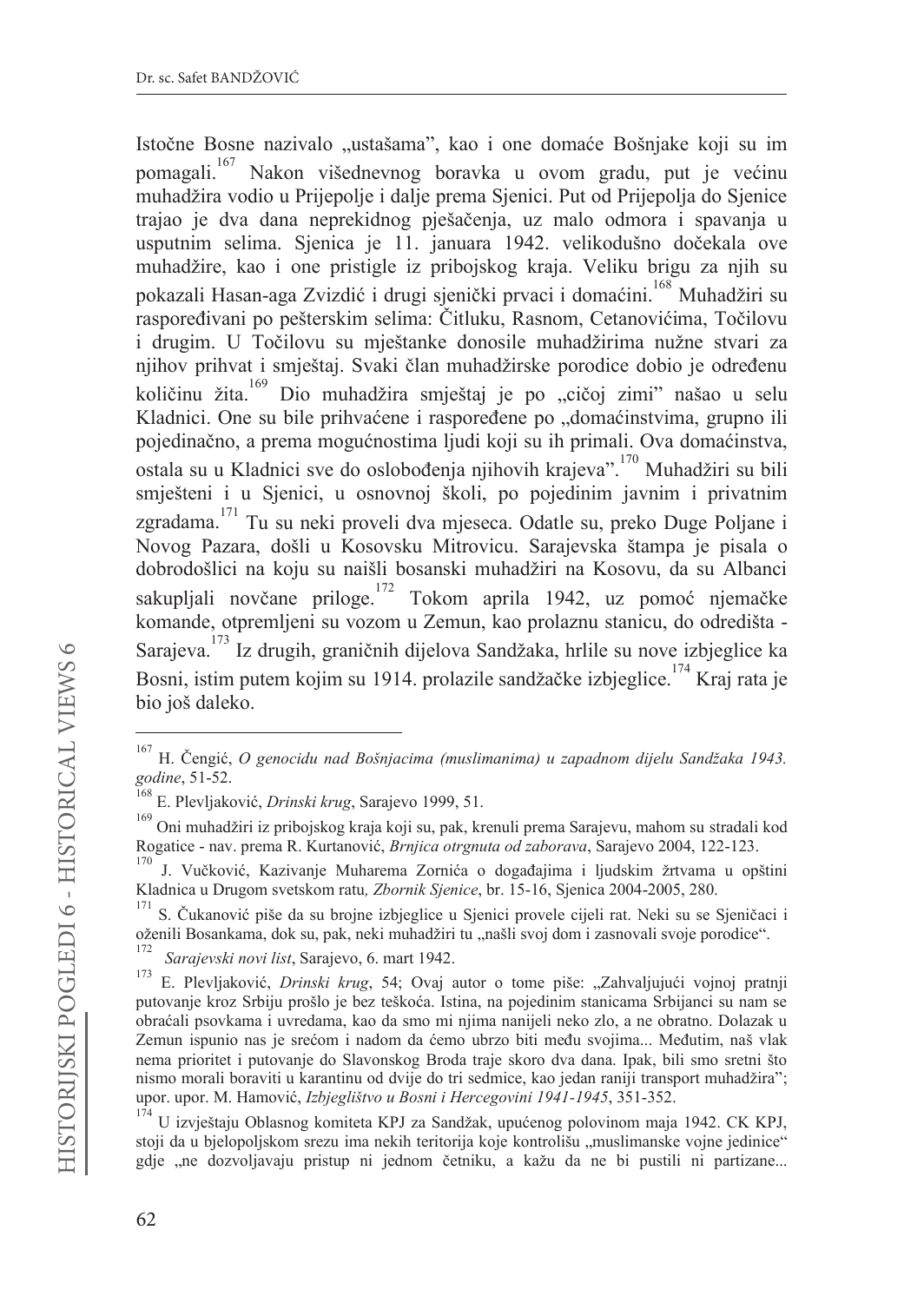Četničke akcije u Sandžaku nisu prestale. Formalna saradnja s Bošnjacima odgovarala je, s druge strane, Draži Mihailoviću kao članu izbjegličke kraljevske vlade, da se pred zapadnim saveznicima "iskupi za njihovog pogrom.<sup>175</sup> Masovni četnički pokolji Bošnjaka u istočnoj Bosni i Sandžaku prvih mjeseci 1943. pokazali su svu težinu položaja Bošnjaka. <sup>176</sup> Njihovi gubici bi bili još veći da mnogi nisu izbjegli prema drugim mjestima. Ka Sarajevu je "potekla rijeka sirotinje koja je bježala ispred četničkog noža gola i bosa. Svu njihovu imovinu, sve što se moglo ponijeti, oteli su oni koji su prvi stigli".<sup>177</sup>

Govoreći o četničkim zločinima u Sandžaku Milovan Đilas ističe: "Što se tiče četničkih pokolja u Sandžaku, mislim na Bihor i te krajeve, Muslimani nisu od početka ustanka krenuli protiv nas partizana. Bili su okupljeni oko svojih vođa i Talijana, ali nisu vršili masakre. Prema tome, četnički masakri u Sandžaku se ne mogu smatrati osvetom, nego su posledica jedne naopake ideologije... namerna i planska akcija, što se vidi i iz dokumenata koji su objavljeni, a u kojima Pavle Đurišić izvještava Dražu Mihailovića koliko je ubio ljudi i zapalio muslimanskih sela"- cit. prema: Sandžak, br. 28, Novi Pazar, 1-15. septembar 1993.

Š. Tucaković, Četnički zločini na Drini, feljton, Oslobođenje, Sarajevo, 18. septembar 1991. Dane Olbina partizan, pisao je aprilskih dana 1943. o selima istočne Bosne koje je vidio: "Narod u ovim muslimanskim selima, kroz koja smo danas prošli (9. april - prim. S. B) veoma bijedno izgleda. Žene i djeca su u pocijepanim haljinama, vide im se gola leđa i ramena, lica su im ispijena i blijeda. Četnici i Italijani su ih opljačkali i vršili nad njima i druga nasilja. I sada u razgovoru s nama, dok nam o tome pričaju, plašljivo gledaju oko sebe, kao da su se četnici sakrili u zidove kuća, pa se boje da možda ne bi čuli ono što nam pričaju. "Ama, nema se "zahire", ali bi sve "insan" halalio, i golotinju, i glad, ali strah to se ne može nikako. Živjeti vječito u strahu, to ubija naročito zimi, kada se hladnoće i snijeg. Ne smiješ ložiti vatru, a po snijegu ne smiješ ići,

Muslimanske vođe iz Komarana u nekoliko mahova su pisali našim štabovima da nemaju nikakvih neprijateljskih namjera prema partizanima, a da daju besu dok i jedan njihov čovjek traje neće dozvoliti da četnička noga prekorači njihovu teritoriju. U srezu bjelopoljskom ne samo da nije došlo do sporazuma između četnika i muslimanske reakcije, nego je između nijh sada nastala velika zategnutost. Razlog tome je što je u ruke Muslimana palo jedno četničko pismo u kome oni do detalja razrađuju plan za uništenje Muslimana između Novog Pazara, Sjenice i Bijelog Polja... Muslimani iz Sjenice poručili su nam da nemaju ništa protiv što ćemo mi partizani ući u Sjenicu, ali nas oni neće u borbi protiv Nijemaca pomagati, dok bi se protiv četnika borili zajedno sa nama... Delegacija NOB-a iz Nove Varoši odlazila je na dogovore sa rukovodstvom muslimanske milicije u Sjenici" – prema: M. Memić, Bošnjaci (Muslimani) Crne Gore, 222-223.

<sup>175</sup> Mihailović je, piše B. Petranović, "morao demantovati da vodi politiku fizičkog uništavanja Muslimana u Bosni i Sandžaku, ili da planira njihovu deportaciju u Tursku". Njegova diferencirana politika uticala je da se prema "Muslimanima različito postupa, uz zadržavanje nepoverenja i osvetničkih strasti u osnovi, tolerisanjem "čišćenja" s jedne strane, a s druge prihvatanjem malobrojnih Muslimana koji su se izjašnjavali za Srbe ili ljude jugoslovenske orijentacije. Presudan uticaj na ovaj dupli kolosek i kolebanja Mihailovića sve više je vršio položaj Turske u okviru savezničke strategije i zahtevi Vlade da ne izaziva međunarodne zaplete. Opšta politička orijentacija Mihailovića nije vodila napuštanju lokalnih i regionalnih uzvratnih akcija protiv Muslimana". Krajem decembra 1942. Pavle Đurišić je s limsko-sandžačkim četničkim odredima sproveo "gaženje" i paljevinu muslimanskih sela u bjelopoljskom srezu. Četnički major Zaharije Ostojić bio je izričit da se "pitanje mora rešiti na razne načine u raznim krajevima: "Sandžaklije se moraju klati, jer ako mi nećemo njih, oni će pokušati nas, dok ih još štiti okupator" – prema: B. Petranović, Srbija u Drugom svetskom ratu, 385-386.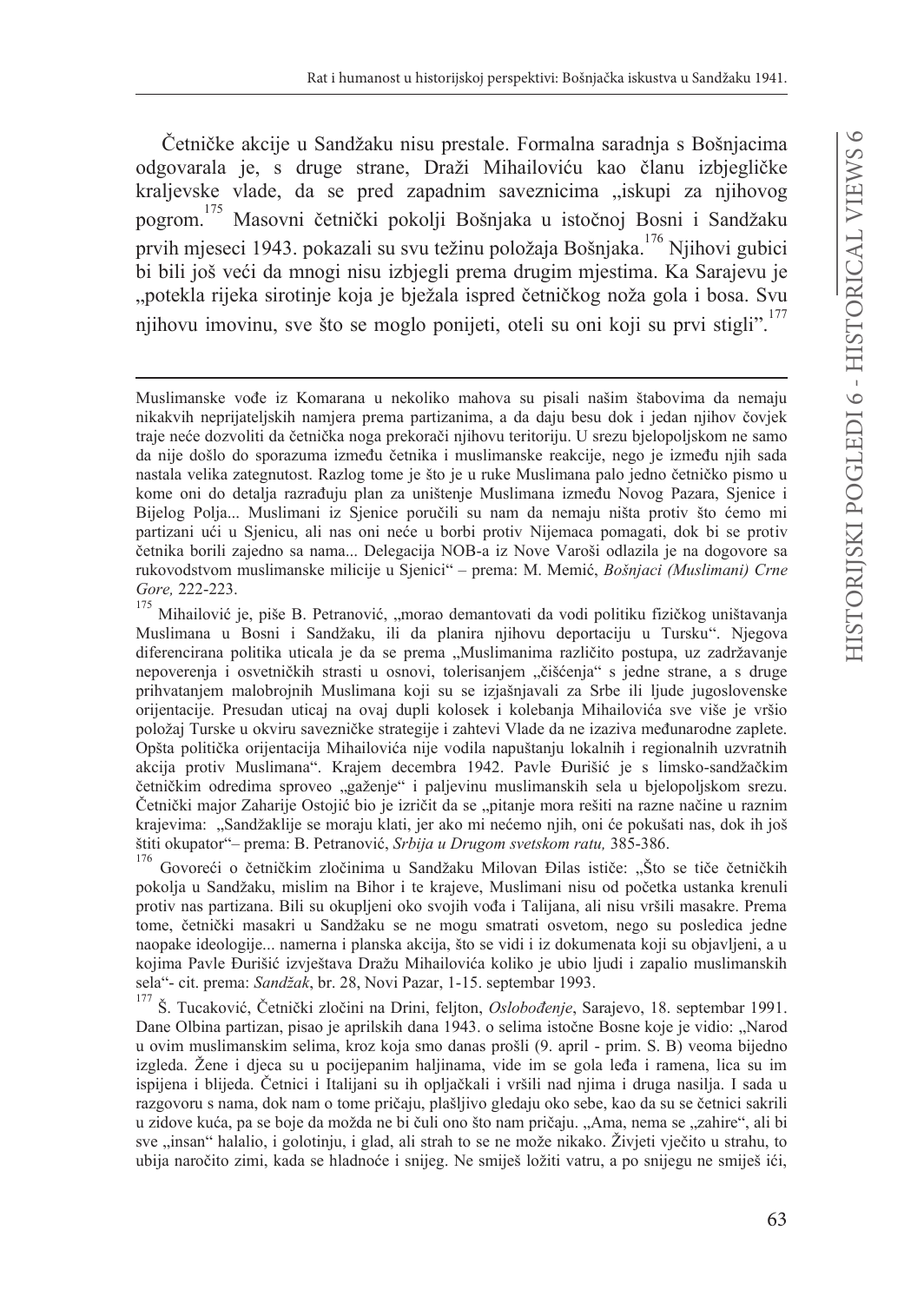Preko 900 bošnjačkih porodica iz Bihora, s oko 4.000 članova, bježalo je prema tutinskoj teritoriji i Kosovu. Na njihovom putu nalazila su se srpska sela na Pešteri, koja su, da ne bi došlo do osvete, čuvali komandanti "muslimanske milicije", ne dozvoljavajući da se u njih ulazi. Iljaz Kurtović, jedan od njih, štitio je tako selo Suhi Do.<sup>178</sup>

Rat je vrijeme u kome historija "zakoračuje u svakodnevicu života ljudi i svojom nasilnom prirodom je menja i razara" (Li. Dimić). I za nemoralna ubistva ili postupke potrebni su svijest i razum.<sup>179</sup> I u ratnim vremenima, u ličnom i u životu društva, postoje momenti kada se pruža otpor, "kako se ne bi živelo na uštrb dostojanstva" (Zlatko Paković). Saosjećanje s patnjama drugih ljudi i osuda onih koji te patnje uzrokuju, bez obzira na nacionalnu pripadnost etička je obaveza.<sup>180</sup> Otkrivanjem i dokumentiranjem raznih praksi i diskursa kojima se iskazuje protivljenje ratu, i pored niza ograničenja, može se iznova potvrditi da je historija uvijek stvar izbora, iako ne za sve društvene faktore na isti način i u istoj mjeri. Odgovornost mahom ovisi od društvenog položaja.<sup>181</sup> Historičari moraju biti senzibilizirani prema svim zajednicama koje su bile žrtve tragičnih historijskih događaja. Oni "obično ne govore moralnim pojmovima, ali svojoj disciplini pokušavaju osigurati univerzalno utemeljenje". Promišljanje sastavnica prošlosti Drugog svjetskog rata treba se oslanjati i na Wilkinsonov moralni imperativ "povijesti svih skupina koje su u prošlosti bile oštećene ili ušutkane".<sup>182</sup>

jer ostaju tragovi. Muškinji je lako, oni gore u miliciji, a mi i djeca ostajemo da se mučimo, pa šta nam Alah da" - nav. prema: D. Olbina, Ratni dani, Sarajevo 1972, 142.

Iljaz Kurtović je, sa svojim saborcima, tokom rata štitio Srbe i sprječavao nasilje nad njima. U svojoj kući čuvao je više porodica. U Đerekarima se, skoro u svakoj bošnjačkoj kući, nalazila pod zaštitom po jedna srpska porodica iz Suhog Dola. Više ljudi se u tutinskom kraju izlagalo rizicima da bi zaštitilo Srbe. Među njima su bili, osim Iljaza Kurtovića i Halil i Emin Mujović iz Čukota, Mula Rašid Ahmetović, Smail Tahirović, Taib Husović, Demir Ujkanović iz Škrijelja, Rušo Dreković iz Ribarića. Zahvaljujući Mula Rašidu Ahmetoviću i Smailu Mujoviću spašeno je 50 Srba iz Suvog Dola. Bilo je takođe i onih koji su, "koristeći težak položaj ljudi, pružali im zaštitu ali samo za pare"; opšir. R. Crnišanin, Kazivanja Hadži Jonuza Hamzagića, Novi Pazar 2007, 123-124.

<sup>179</sup> Tokom četničkog napada na bošnjačka sela u Pribojskom srezu Jovan Jelovac, komandant Pljevaljske brigade Mileševskog korpusa, uputio je 10. februara naređenje Baju Pivljaninu, komandantu 4. bataljona Pljevaljske brigade: "Postupajte i dalje prema već izdatom naređenju. Hvatajte i ubijajte sve muslimane, žene i decu... Hvatajte tu gubu i sve ubijajte to je naređenje naših najviših starešina i to moramo izvršavati. Raditi i samo raditi ovih dana to je naša svetinja ovih dana... Radite i držite zasede i ubijajte sve što van dođe do ruke. Sada nastaje čišćenje do kraja" - prema: M. Radanović, "Noć osvetljena lomačama sa kojih se dizao plamen do neba...", 41.

<sup>180</sup> J. Bakić, Rat etnosećanja, Politika, Beograd, 28. avgust 2012.

<sup>181</sup> D. MacDonald, Suživot ili međusobna mržnja?, 380.

<sup>182</sup> Prema: N. Kisić Kolanović, Povijest NDH kao predmet istraživanja, 699. Prostranstva "neoranih ledina i neraskrčenih šikara" prošlosti XX stoljeća su golema. U historiografski obrađenoj prošlosti, zanijetoj dramatičnim događajima, tektonskim potresima i dugoročnim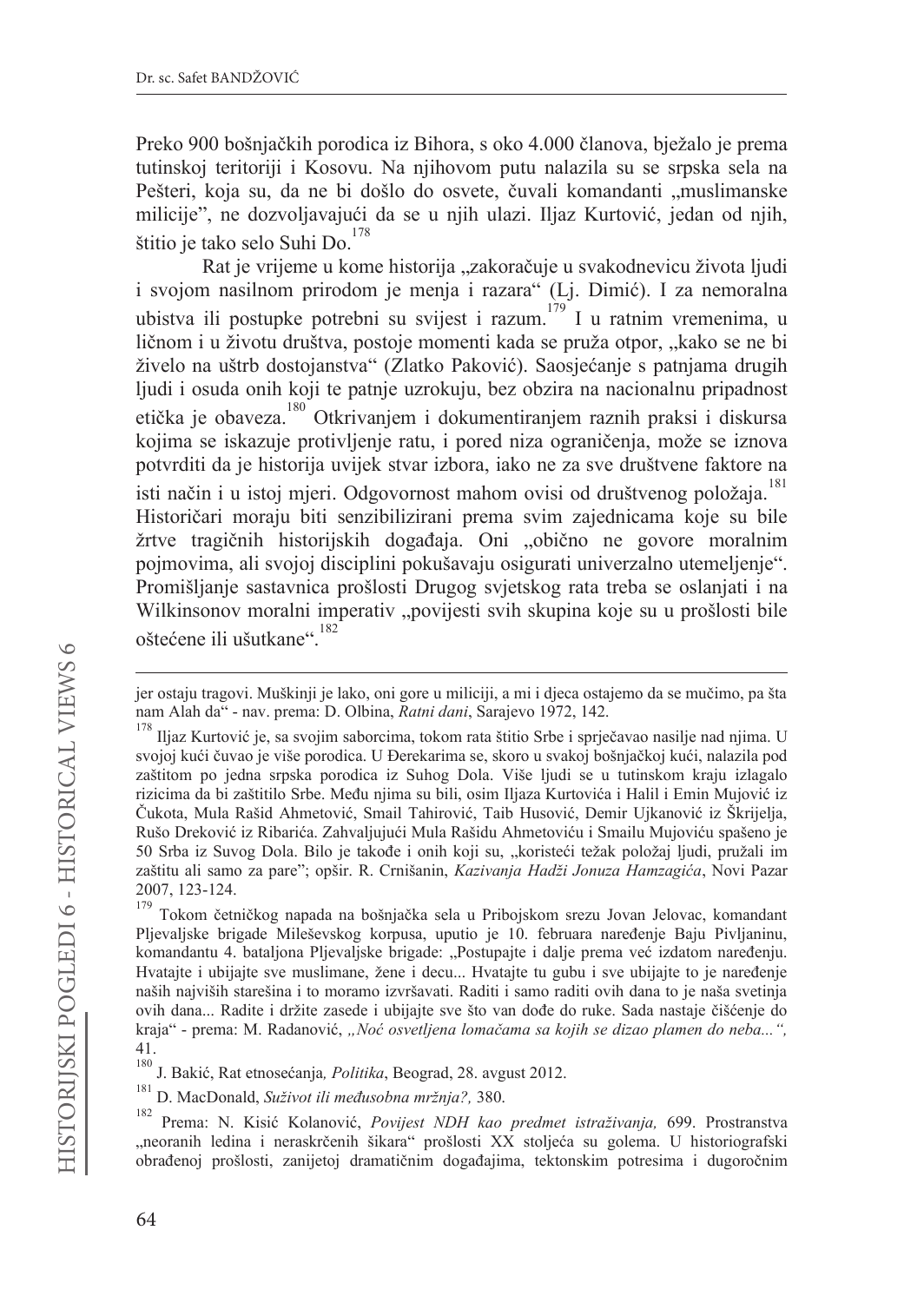Zadatak nauke je stalno otkrivanje zaboravljenih i nepoznatih dijelova prošlosti, preispitivanje prethodnih znanja. Historiografska znanja ostvaruju se na dva nivoa - u naučnoj historiji, jezikom stručnjaka, potom preko publicističkih radova prodiru u javnost.<sup>183</sup> Prošlost treba sagledavati iz više uglova. Multiperspektivna analiza otvara šire vidike za drugačija promišljanja, pri čemu se rjeđe radi o novim saznanjima, a češće o pomjeranjima akcenta, istraživanijma zanemarenih segmenata prošlosti, drugačijim uglovima promatranja, kao i izmijenjenih društvenih okolnosti.<sup>184</sup> Najvažniji zadatak historičara je", kaže Tacit, "da ne dozvoli da nijedno veliko djelo ne padne u zaborav, a da zlim riječima i djelima osigura vječno prokletstvo".

#### Zaključak

Historija je složen, višedimenzionalan proces "vraćanja na ljude i događaje" iz prohujalih razdoblja. Definira se i kao "nauka o ljudima u vremenu". Ona jeste promjena i u vremenu i prostoru. Za provjerljivost svake teorije nužno je višestrano sagledavanje kako bi se osigurala validnost naučnog metoda. Treba slijediti Spinozinu maksimu da je "istina cielina". Oduvijek postoje različite interpretacije, ali je za historičare bitno da imaju osjećaj za složenost života i historije, da budu što nepristrasniji, svjesni različitih tumačenja istih događaja iz prošlosti. Ono što je neophodno za realniji odnos je uključivanje gledišta "drugih", sučeljavanje različitih naučno zasnovanih gledišta. Potrebe vremena, ideološki uticaji, uz pružanje "naučnih argumenata" političkim i nacionalnim interesima, odnose nerijetko prevagu nad kritičkim pristupom. Historiji je, kazuju brojni autori, doista nužna mobilnost i sposobnost da istraži veliku teritoriju. Anahronizam i provincijalizam su dva njena "smrtna greha", oba nastala "usled velikog neznanja kako stvari izgledaju drugde". Pitanja "zla i dobra, zločina i žrtve, života i smrti, bivstvovanja i ništavila", stoji u literaturi, metafizička su, a ne ideološka pitanja. Vatra isto gori, kazao je Aristotel, u Grčkoj i Persiji, ali se ideje o dobru i zlu razlikuju od mjesta do mjesta. "Prevladavanje prošlosti", putem radikalne izmjene slike

promjenama koje čine potpisnici i kršioci međudržavnih sporazuma, uglavnom se ne vide milioni ljudi nošenih ili bacanih posljedicama tih odluka: "Iz te dve perspektive istorija ne može izgledati isto, a osvetljena sudbina "malih" čini da oni prestaju biti mali" – prema: G. Miloradović, Pisani tragovi usmene istorije, u: Mali čovek i velika istorija: istraživanja društvene istorije, Valjevo 2002.2.

Upor. A. Mitrović, Propitivanje Klio, Beograd 1996, 162-165; D. Stojanović, Tumačenja istorije, sistem vrednosti i kulturni obrazac, Republika, br. 466-467, Beograd, 1-31. decembar 2009; I. Goldstein, Od partijnosti u doba socijalizma do revizionizma devedesetih - Ima li građanska historiografija šansi?, u: Hrvatska historiografija XX. stoljeća: između znanstvenih paradigmi i ideoloških zahtjeva, Zagreb 2005, 70.

<sup>184</sup> O. Milosavliević, Savremenici fašizma (1): percepcija fašizma u beogradskoj javnosti 1933-1941, Beograd 2010, 8.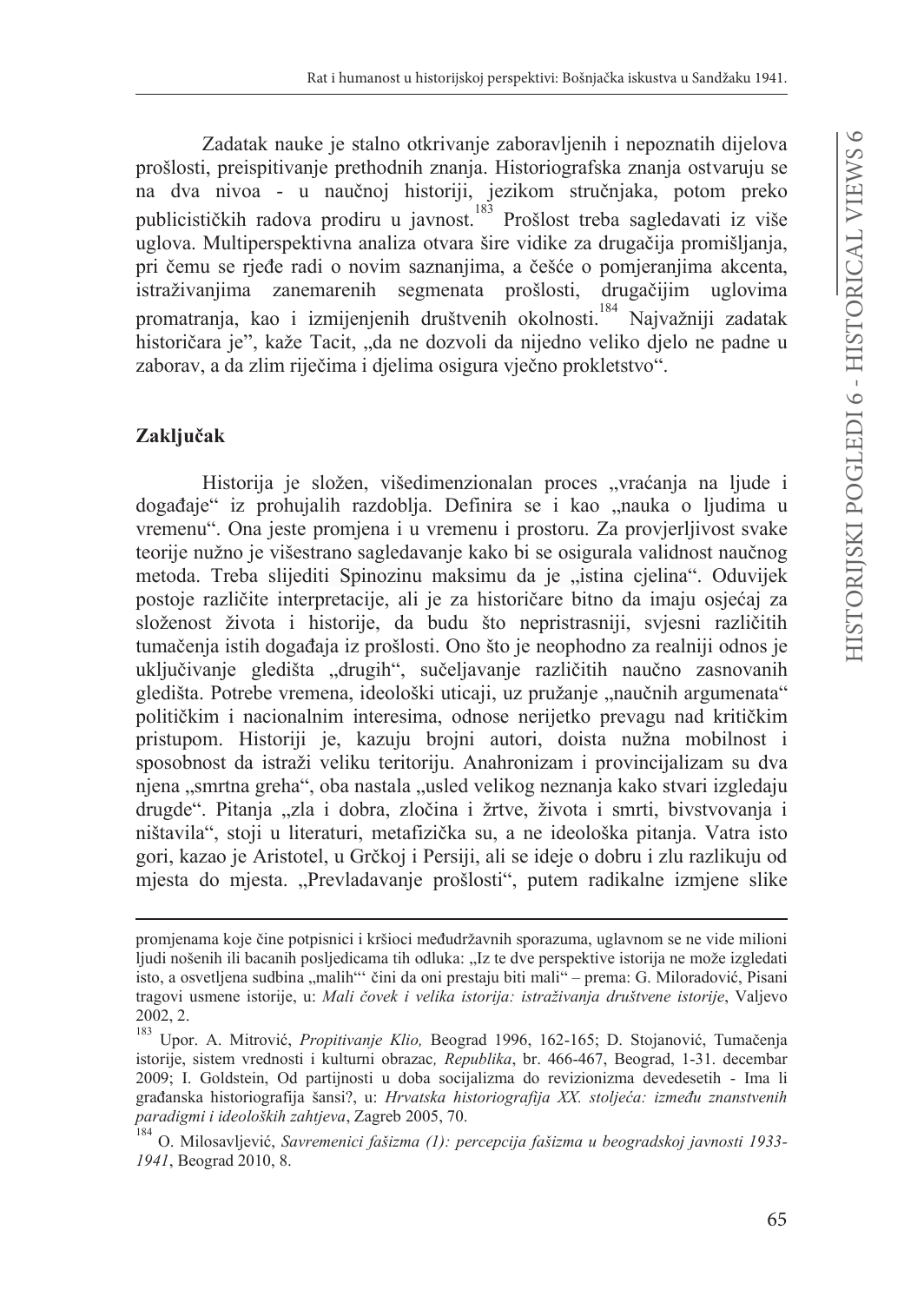historijske zbilje, podrazumijeva "definitivno usaglašavanje", tj. projekciju prihvatanja rezultata "novog sagledavanja prošlosti", neideologizirane i lišene pristrasnosti, kao podrazumijevajućeg normativa. Svaki fenomen vezan za Bošnjake u Drugom svjetskom ratu, imajući u vidu kompleksnost prilika i specifičnost pojedinih regiona na južnoslavenskom prostoru treba detaljno ispitivati, pažljivo ocjenjujući njegove društveno-političke i historijske dimenzije. Generalizacije vode u zablude. Ako se iz historije izvlači, prema historičaru Marku Ferou (Marc Ferro), samo ono što se odnosi na potvrdu teze da je, na primjer, jedna nacija bila ugrožena, da su njeni vjekovni neprijatelji bili i ostali isti, ako se za prelomne historijske tačke uzimaju samo sjećanja na velike nacionalne tragedije, poraze i žrtve - onda ne treba kriviti historiju što se slične tragedije ponavljaju. Prošlost iziskuje racionalne rekonstrukcije, asimetrične slike, obuhvatanje iznijansiranih historijskih pojava u cjelini. Temeljnije analize mogu otvoriti šire vidike za drugačija promišljanja pretodnih zbivanja, pri čemu se ne radi toliko o novim saznanjima, nego više o "pomjeranjima akcenta", istraživanjima zanemarenih segmenata višeslojne prošlosti, drugačijim uglovima promatranja. Predmet sjećanja nacije u manjoj mjeri ovisi "od njene prošlosti nego od njene sadašnjosti", koja određuje javno sjećanje. Historija nije egzaktna nauka, po definiciji je "aksiološka, skeptična i kritična", podložna je raznovrsnim interpretacijama koje počivaju na selekciji činjenica. Ideja o "jednoj istini" osnova je "autoritarnog mišljenja i totalitarizma". Svaki autor mora računati na to da će ga "različito čitati". Nužne racionalne rekonstrukcije prošlosti, prevazilaženje normiranih,  $\overline{\rm su}$ iednodimenzionalnih priča. Primienom tehnologiie detabuizirania. deideologiziranja, prevazilaženja prećutkivanja kao oblika potiranja prošlosti, skidanjem ideoloških hipoteka i kvalifikativa, kompleksne teme vezane za slojevita iskustva posebno ratne prošlosti i druga "kontroverzna" zbivanja, mogu se studioznije istraživati. Od velikog je značaja pritom zalaganje protiv bilo kog oblika mržnje, ksenofobije i rasizma. Treba se suprotstavljati zloupotrebama tumačenja historijskih događanja, ostrašćenim predrasudama i kvazihistorijskim analizama u službi dnevno-političkih ciljeva, koje štete međunacionalnim odnosima, vodeći daljem rastu napetosti i distanciranju među narodima

## **Summary**

History is a complex, multidimensional process of "returning to people and events" from bygone periods. It is also defined as "the science of people in time". It is a change in both time and space. For the verifiability of each theory, a multifaceted consideration is necessary to ensure the validity of the scientific method. Spinoza's maxim that "truth is a whole" should be followed. There have always been different interpretations, but it is important for historians to have a sense of the complexity of life and history, to be as impartial as possible,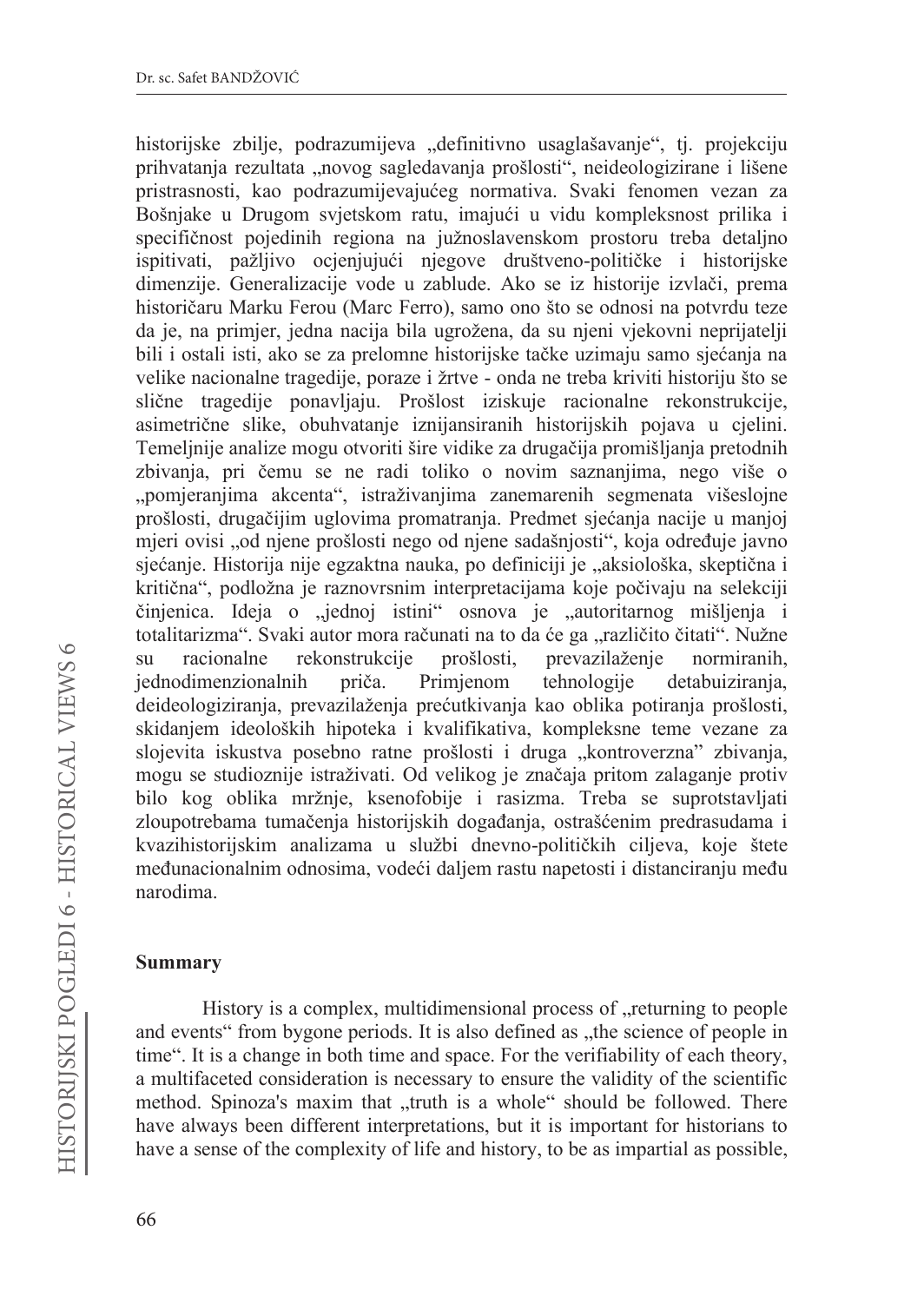aware of different interpretations of the same events from the past. What is necessary for a more realistic relationship is the inclusion of the views of "others", the confrontation of different scientifically based views. The needs of the time, ideological influences, along with providing "scientific arguments" to political and national interests, often prevail over a critical approach. History, many authors say, really needs mobility and the ability to explore a large territory. Anachronism and provincialism are two of her "mortal sins", both caused "by a great ignorance of how things look elsewhere." The questions of "evil and good, crime and sacrifice, life and death, being and nothingness", according to the literature, are metaphysical, not ideological questions. Fire also burns, Aristotle said, in Greece and Persia, but ideas of good and evil vary from place to place. "Overcoming the past", through a radical change in the image of historical reality, implies "definitive harmonization", ie. a projection of accepting the results of a "new view of the past", non-ideologized and devoid of bias, as an implicit norm. Every phenomenon related to Bosniaks in the Second World War, having in mind the complexity of the situation and the specificity of individual regions in the South Slavic area, should be examined in detail, carefully assessing its socio-political and historical dimensions. Generalizations lead to misconceptions. If one extracts from history, according to the historian Marc Ferro, only that which relates to the confirmation of the thesis that, for example, one nation was endangered, that its age-old enemies were and remain the same, if for historical turning points they take only memories of great national tragedies, defeats and casualties - then history should not be blamed for similar tragedies being repeated. The past requires rational reconstructions, asymmetrical images, the inclusion of nuanced historical phenomena as a whole. More thorough analyzes can open wider perspectives for different reflections on previous events, not so much about new knowledge, but more about "shifts of emphasis", research of neglected segments of the multilayered past, different angles of observation. The object of a nation's memory depends less on "its past than on its present," which determines public memory. History is not an exact science, by definition it is "axiological, skeptical and critical", it is subject to various interpretations based on a selection of facts. The idea of "one truth" is the basis of "authoritarian thinking and totalitarianism." Every author must count on being "read differently". Rational reconstructions of the past are necessary, overcoming normative, one-dimensional stories. By applying the technology of detabuizing, de-ideologizing, overcoming silence as a form of erasing the past, removing ideological mortgages and qualifications, complex topics related to layered experiences, especially the war past and other "controversial" events, can be more studiously researched. It is of great importance to advocate against any form of hatred, xenophobia and racism. Abuses of interpretation of historical events, fierce prejudices and quasi-historical analyzes in the service of daily political goals, which harm interethnic relations, should lead to further opposition, leading to further growth of tension and distance between nations.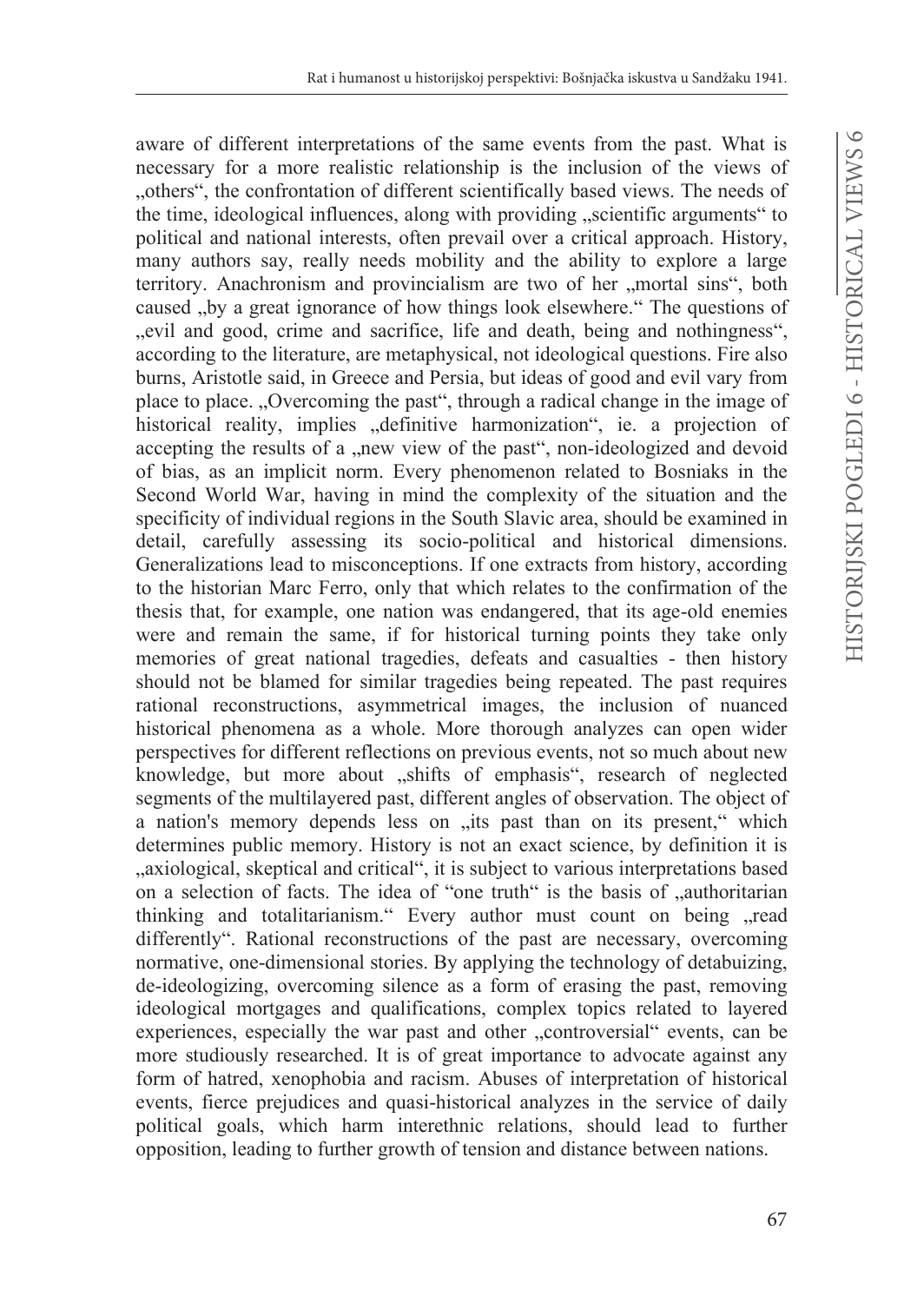## $BIBLIOGRAPHI A/BIBLIOGRAPHY$

### **Knjige/Books:**

- 1. Aron R, Raymond, Mir i rat među narodima, Zagreb 2001.
- 2. Azizi I, Aqif Blyta: kolosi i Pazarit të ri, Prishtinë-Tiranë 2019.
- 3. Bandžović S, Bošnjaci i antifašizam: ratni realizam i odjek rezolucija *građanske hrabrosti (1941)*, Sarajevo 2010.
- 4. Bandžović S, Bošnjaci i Turska: deosmanizacija Balkana i muhadžirski *pokreti u XX stoljeću*, Sarajevo 2014.
- 5. Bandžović S, *Iseljavanje Muslimana iz Sandžaka*, Sarajevo 1991.
- 6. Bandžović S, Ratne tragedije Muslimana, Novi Pazar 1993.
- 7. Crnišanin R, Kazivanja *Hadži Jonuza Hamzagića*, Novi Pazar 2007.
- 8. Crnišanin R, Tijesna čaršija, Novi Pazar 1992.
- 9. Crnovršanin H-Sadiković N, Sinovi Sandžaka, Novi Pazar 2015.
- 10. Crnovršanin H-Sadiković N-Akova R, Sandžak zemlja gazija i šehida, Novi Pazar 2021.
- 11. Czerwiński M, Drugi svjetski rat u hrvatskoj i srpskoj prozi (1945-2015), Zagreb 2018.
- 12. Ćuković M, Sandžak, Beograd 1964.
- 13. Čulafić V, *Četnička organizacija na terenu sreza Deževskog u toku Drugog svetskog rata*, Novi Sad 2021.
- 14. Hamović M, Izbjeglištvo u Bosni i Hercegovini 1941-1945, Beograd 1994.
- 15. Horvat B, Kosovsko pitanje, Zagreb 1989.
- 16. Kuljić T, Prevladavanje prošlosti: uzroci i pravci promene slike istorije *krajem XX veka*, Beograd 2002.
- 17. Latas B, Saradnja četnika Draže Mihailovića sa okupatorima i ustašama *(1941-1945)*, Beograd 1999.
- 18. Marjanović J, Ustanak i narodnooslobodilački pokret u Srbiji 1941., Beograd 1963.
- 19. Memić M, Bošnjaci (Muslimani) Crne Gore, Podgorica 2003.
- 20. Milosavljević O, Potisnuta istina: kolaboracija u Srbiji 1941-1944, Beograd 2006.
- 21. Morača P, Jugoslavija 1941, Beograd 1971.
- 0XãRYLü ( *Etniþki procesi i etniþka struktura stanovništva Novog Pazara,* Beograd 1979.
- 23. *Novi Pazar i okolina*, Beograd 1969.
- 24. Petranović B, Srbija u Drugom svetskom ratu 1939-1945, Beograd 1992.
- 25. Plevljaković E, *Drinski krug*, Sarajevo 1999.
- 26. Popović N, Koreni kolaboracionizma, Beograd 1991.
- 5DGDQRYLü 0 *Kazna i zloþin: snage kolaboracije u Srbiji: odgovornost za ratne zločine (1941-1944) i vojni gubici (1944-1945)*, Beograd 2016.
- 28. Radović M, *Hronika Novog Pazara u NOB-u*, knj. II, rukopis, Istorijski arhiv "Ras", Novi Pazar 1960.
- 29. Radović M, Ljudske i materijalne žrtve Novog Pazara i Deževskog sreza u *Drugom svetskom ratu*, Novi Pazar 1994.
- äLYNRYLü0*Izmeÿu "Velike Albanije" i okupirane Srbije: Novi Pazar, Tutin i Ibarski Kolašin (1941-1944)*, Leposavić 2018.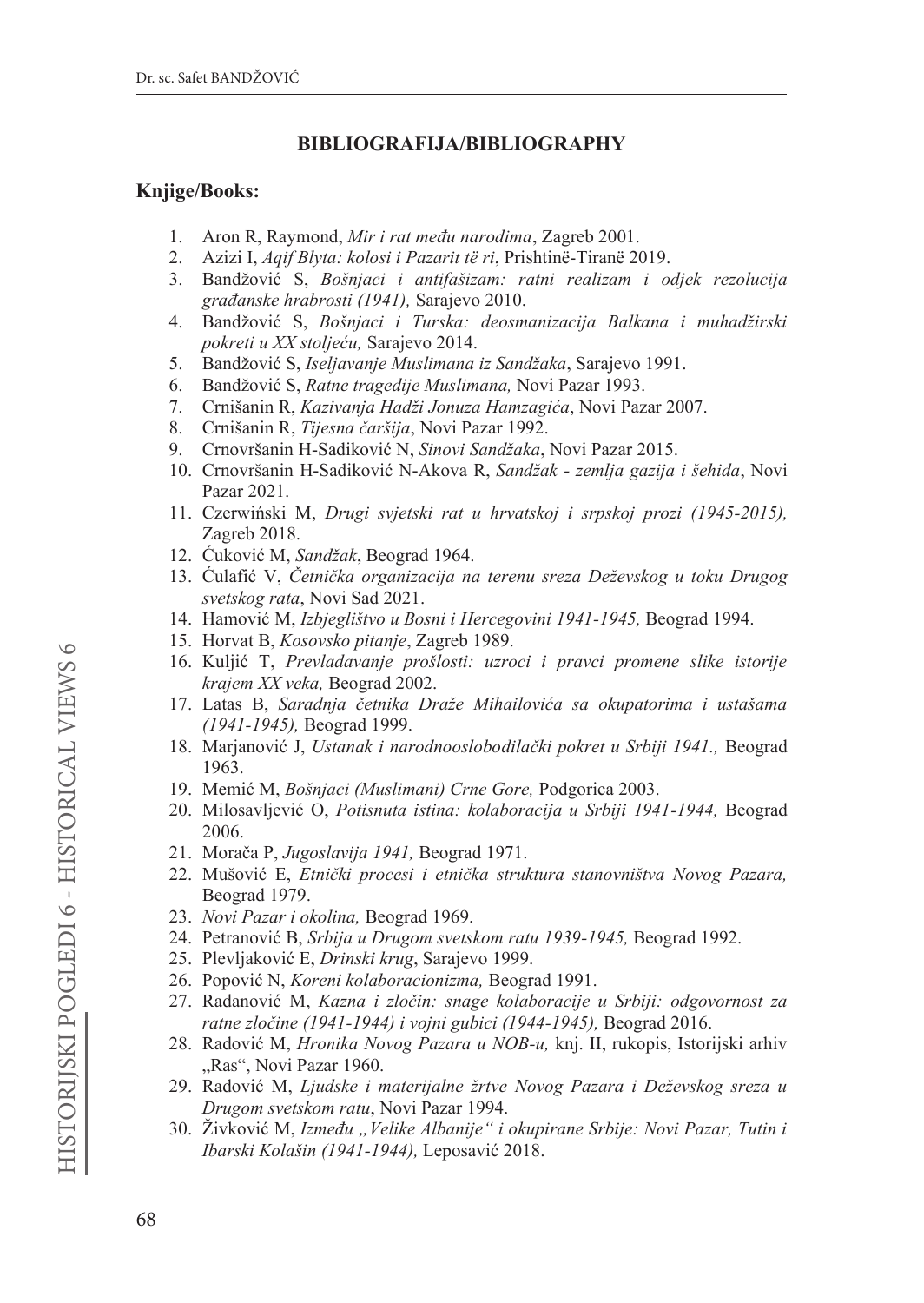31. Živković M, Sandžak 1941-1943, doktorska disertacija, Filozofski fakultet, Beograd 2017.

## Članci/Articles:

- 1. Antonijević N, Odgovornost Aćif Efendije Hadžiahmetovića Bljute za zločine nad nemuslimanskim stanovništvom Raške oblasti u Drugom svetskom ratu, Godišnjak za istraživanje genocida, Beograd-Kragujevac 2016.
- 2. Barić N, Politika Nezavisne Države Hrvatske prema Srbiji, Istorija 20. veka, br. 1, Beograd  $2011$ .
- Biševac B, Deževski i Štavički srez u pismima Tihomira Šarkovića 1941.  $3.$ godine, Novopazarski zbornik, br. 25, Novi Pazar 2001.
- 4. Bolčić S, Sociologija i "unutrašnji rat" u Jugoslaviji, Sociološki pregled, br. 1-4, Beograd 1992.
- Crnišanin R, Ko je Aćif-efendija, Novopazarski zbornik, br. 32, Novi Pazar 5. 2009.
- 6. Čekić S, Četnički zločini genocida nad Bošnjacima u jugoistočnoj Bosni i Sandžaku 1941-1943, u: Istočna Bosna i Sandžak, Sarajevo 1996.
- 7. Čuković M, Sandžak u ustanku 1941. godine, u: Ustanak naroda Jugoslavije 1941, knj. V, Beograd 1964.
- 8. Dimić Lj, Jugoslovenska država i istoriografija, Tokovi istorije, br. 1-4, Beograd 1999.
- 9. Dimić Lj, Rat i istoriografija, u: Okrugli sto Kraljevo oktobra 1941., Kraljevo 2003.
- 10. Gledović B, Narodnooslobodilački pokret u Sandžaku u prvoj godini oslobodilačkog rata, Vojnoistorijski glasnik, br. 2, Beograd 1972.
- 11. Jovanović V, "Rekonkvista Stare Srbije": o kontinuitetu teritorijalne i demografske politike na Kosovu, u: Figura neprijatelja: preosmišljavanje srpsko-albanskih odnosa, Beograd 2015.
- 12. Kisić Kolanović N, Povijest NDH kao predmet istraživanja, Časopis za suvremenu povijest, br. 3, Zagreb 2002.
- 13. Kostić P, Prilog psihologiji ratnog zločinstva, Psihologija, br. 4, Beograd 1996.
- 14. Krivokapić B, Pojam rata i klasifikacije ratova, Megatrend revija, br. 3, Beograd 2013.
- 15. Kuljić T, Istorijske, političke i herojske generacije: nacrt okvira i primena, Filozofija i društvo, br. 1, Beograd 2008.
- 16. Kuljić T, Tito u novom srpskom poretku sećanja, Sociologija, br. 2, Beograd 2003.
- 17. MacDonald D, Suživot ili međusobna mržnja?, u: Suočavanje s jugoslavenskim kontraverzama: inicijativa naučnika: centralnoevropske studije, Sarajevo 2010.
- 18. Matijević M, Akcije članova Džemijeta i muslimansko-arnautskih milicija protiv lokalnog stanovništva na prostoru Raške oblasti (Sandžaka) 1941. godine, Godišnjak za istraživanje genocida, br. 1, Beograd-Kragujevac 2019.
- 19. Nikolić K, Postmodernizam i humanističke nauke primer istoriografije, Glasnik Etnografskog instituta SANU, br. 2, Beograd 2013.